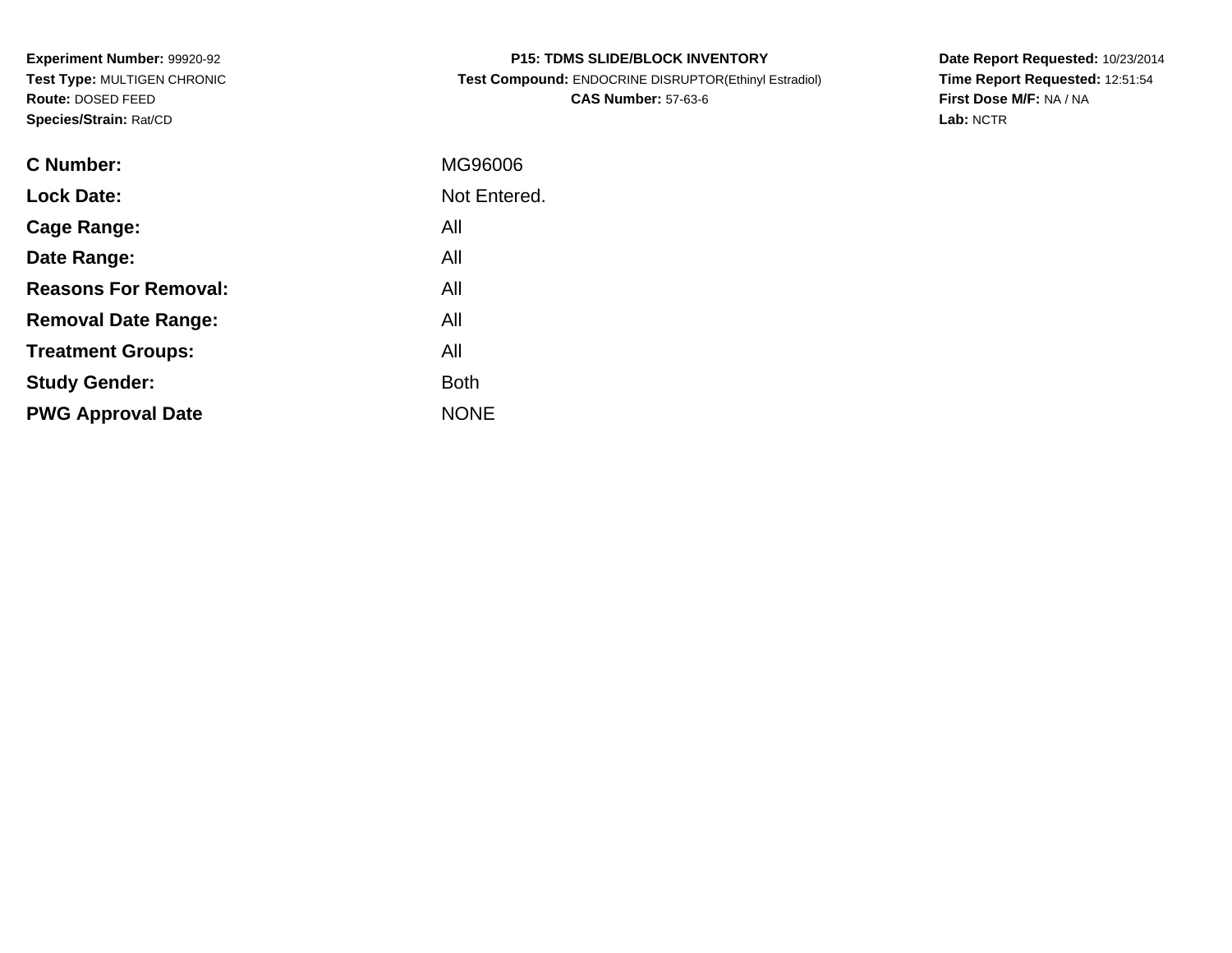**Test Type:** MULTIGEN CHRONIC

# **Route:** DOSED FEED

**Species/Strain:** Rat/CD

#### **P15: TDMS SLIDE/BLOCK INVENTORY**

**Test Compound:** ENDOCRINE DISRUPTOR(Ethinyl Estradiol)

## **CAS Number:** 57-63-6

**Date Report Requested:** 10/23/2014**Time Report Requested:** 12:51:54**First Dose M/F:** NA / NA**Lab:** NCTR

 $\overline{\phantom{a}}$ 

| <b>SPECIES: Rat</b>         |                                        |                               | <b>STRAIN: CD</b>        |                          |                             | <b>SEX: MALE</b>            |                                 |                               | <b>DOSE LEVEL: F1 2PPB</b> |                          |                             |  |
|-----------------------------|----------------------------------------|-------------------------------|--------------------------|--------------------------|-----------------------------|-----------------------------|---------------------------------|-------------------------------|----------------------------|--------------------------|-----------------------------|--|
| <b>CID</b><br><b>NUMBER</b> | <b>INDIVIDUAL</b><br><b>ANIMAL NO.</b> | <b>HISTO</b><br><b>NUMBER</b> | NMBR OF<br><b>SLIDES</b> | NMBR OF<br><b>BLOCKS</b> | <b>WET</b><br><b>TISSUE</b> | <b>CID</b><br><b>NUMBER</b> | <b>INDIVIDUAL</b><br>ANIMAL NO. | <b>HISTO</b><br><b>NUMBER</b> | NMBR OF<br><b>SLIDES</b>   | NMBR OF<br><b>BLOCKS</b> | <b>WET</b><br><b>TISSUE</b> |  |
| 4                           | 00004                                  | 021380300004                  |                          |                          | Y N                         | 428                         | 00428                           | 021380300428                  |                            |                          | Y N                         |  |
| 5                           | 00005                                  | 021380300005                  |                          |                          | Y N                         | 429                         | 00429                           | 021380300429                  |                            |                          | Y N                         |  |
| 33                          | 00033                                  | 021380300033                  |                          |                          | Y N                         | 482                         | 00482                           | 021380300482                  |                            |                          | Y N                         |  |
| 57                          | 00057                                  | 021380300057                  |                          |                          | Y N                         | 483                         | 00483                           | 021380300483                  |                            |                          | Y N                         |  |
| 90                          | 00090                                  | 021380300090                  |                          |                          | Y N                         | 484                         | 00484                           | 021380300484                  | .                          |                          | Y N                         |  |
| 138                         | 00138                                  | 021380300138                  |                          | .                        | Y N                         | 485                         | 00485                           | 021380300485                  |                            |                          | Y N                         |  |
| 139                         | 00139                                  | 021380300139                  |                          |                          | Y N                         | 532                         | 00532                           | 021380300532                  |                            |                          | Y N                         |  |
| 140                         | 00140                                  | 021380300140                  |                          | .                        | Y N                         | 533                         | 00533                           | 021380300533                  |                            |                          | Y N                         |  |
| 141                         | 00141                                  | 021380300141                  |                          |                          | Y N                         | 579                         | 00579                           | 021380300579                  |                            |                          | Y N                         |  |
| 158                         | 00158                                  | 021380300158                  |                          |                          | Y N                         | 580                         | 00580                           | 021380300580                  |                            |                          | Y N                         |  |
| 183                         | 00183                                  | 021380300183                  | .                        |                          | Y N                         | 632                         | 00632                           | 021380300632                  |                            |                          | Y N                         |  |
| 184                         | 00184                                  | 021380300184                  |                          |                          | Y N                         | 633                         | 00633                           | 021380300633                  |                            |                          | Y N                         |  |
| 204                         | 00204                                  | 021380300204                  |                          |                          | Y N                         | 634                         | 00634                           | 021380300634                  |                            |                          | Y N                         |  |
| 263                         | 00263                                  | 021380300263                  |                          |                          | Y N                         | 678                         | 00678                           | 021380300678                  |                            |                          | Y N                         |  |
| 286                         | 00286                                  | 021380300286                  |                          |                          | Y N                         | 679                         | 00679                           | 021380300679                  |                            |                          | Y N                         |  |
| 304                         | 00304                                  | 021380300304                  |                          |                          | Y N                         | 680                         | 00680                           | 021380300680                  |                            |                          | Y N                         |  |
| 324                         | 00324                                  | 021380300324                  |                          | .                        | Y N                         | 730                         | 00730                           | 021380300730                  |                            |                          | Y N                         |  |
| 360                         | 00360                                  | 021380300360                  |                          | .                        | Y N                         | 731                         | 00731                           | 021380300731                  |                            |                          | Y N                         |  |
| 386                         | 00386                                  | 021380300386                  |                          | .                        | Y N                         | 732                         | 00732                           | 021380300732                  |                            |                          | Y N                         |  |
| 427                         | 00427                                  | 021380300427                  |                          |                          | Y N                         | 733                         | 00733                           | 021380300733                  |                            |                          | Y N                         |  |

### IN MY OPINION THIS MATERIAL IS OF SUFFICIENT QUALITY TO BE RETAINED IN THECARCINOGENESIS REPOSITORY UNLESS THE MATERIAL IS MARKED WITH AN ASTERISK

REVIEWED BY REPOSITORY SUPERVISOR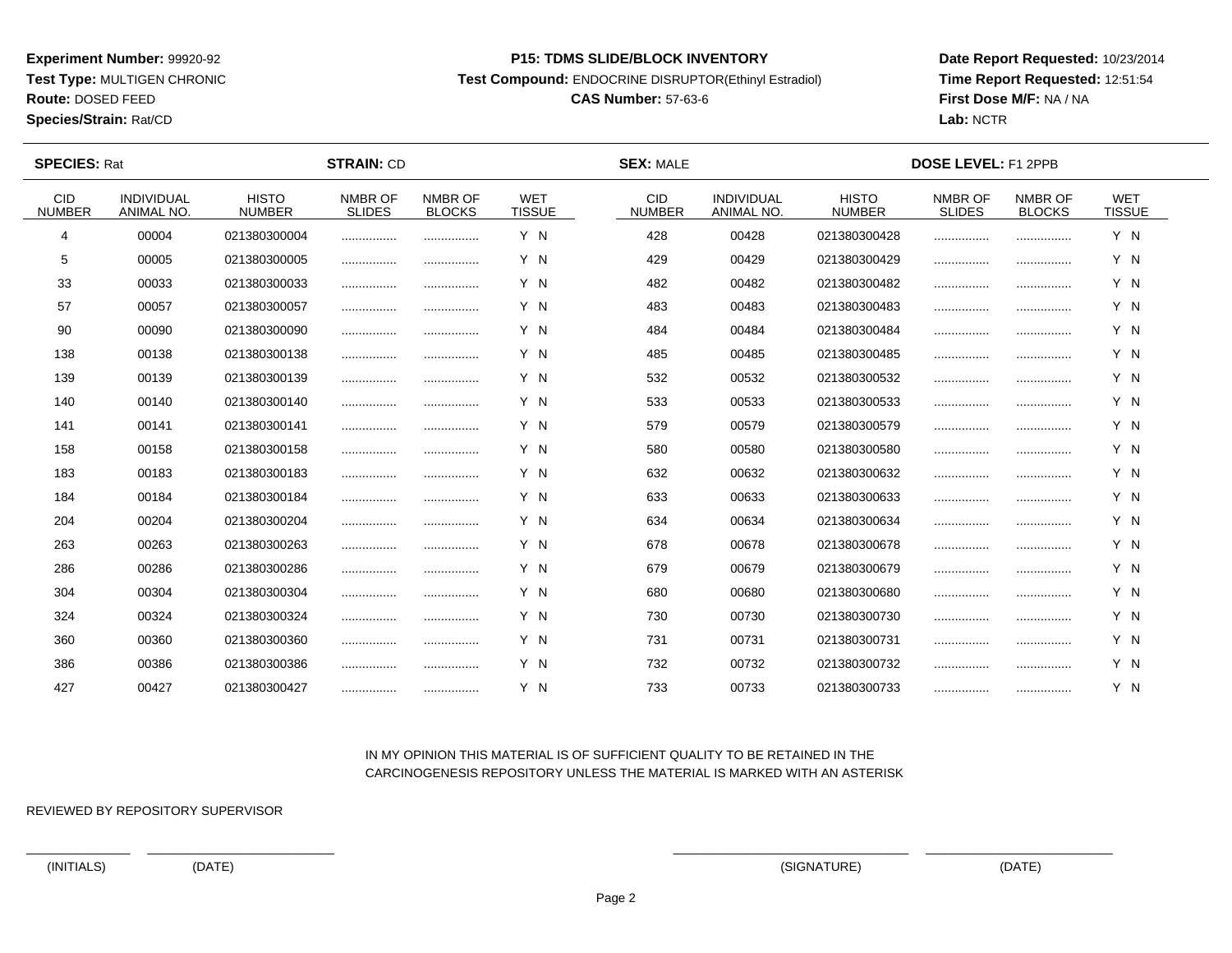**Test Type:** MULTIGEN CHRONIC

**Route:** DOSED FEED

**Species/Strain:** Rat/CD

#### **P15: TDMS SLIDE/BLOCK INVENTORY**

**Test Compound:** ENDOCRINE DISRUPTOR(Ethinyl Estradiol)

# **CAS Number:** 57-63-6

**Date Report Requested:** 10/23/2014**Time Report Requested:** 12:51:54**First Dose M/F:** NA / NA**Lab:** NCTR

|                      | <b>SPECIES: Rat</b>      |                               | <b>STRAIN: CD</b>        |                          |                             | <b>SEX: MALE</b> | <b>DOSE LEVEL: F1 2PPB</b> |  |  |
|----------------------|--------------------------|-------------------------------|--------------------------|--------------------------|-----------------------------|------------------|----------------------------|--|--|
| CID<br><b>NUMBER</b> | INDIVIDUAL<br>ANIMAL NO. | <b>HISTO</b><br><b>NUMBER</b> | NMBR OF<br><b>SLIDES</b> | NMBR OF<br><b>BLOCKS</b> | <b>WET</b><br><b>TISSUE</b> |                  |                            |  |  |
| 734                  | 00734                    | 021380300734                  |                          |                          | Y N                         |                  |                            |  |  |
| 735                  | 00735                    | 021380300735                  |                          |                          | Y N                         |                  |                            |  |  |
| 736                  | 00736                    | 021380300736                  |                          |                          | Y N                         |                  |                            |  |  |
| 780                  | 00780                    | 021380300780                  |                          |                          | Y N                         |                  |                            |  |  |
| 781                  | 00781                    | 021380300781                  |                          |                          | Y N                         |                  |                            |  |  |
| 782                  | 00782                    | 021380300782                  |                          |                          | Y N                         |                  |                            |  |  |
| 783                  | 00783                    | 021380300783                  |                          |                          | Y N                         |                  |                            |  |  |
| 784                  | 00784                    | 021380300784                  |                          |                          | Y N                         |                  |                            |  |  |
| 785                  | 00785                    | 021380300785                  |                          |                          | Y N                         |                  |                            |  |  |
| 786                  | 00786                    | 021380300786                  |                          |                          | Y N                         |                  |                            |  |  |

 IN MY OPINION THIS MATERIAL IS OF SUFFICIENT QUALITY TO BE RETAINED IN THECARCINOGENESIS REPOSITORY UNLESS THE MATERIAL IS MARKED WITH AN ASTERISK

REVIEWED BY REPOSITORY SUPERVISOR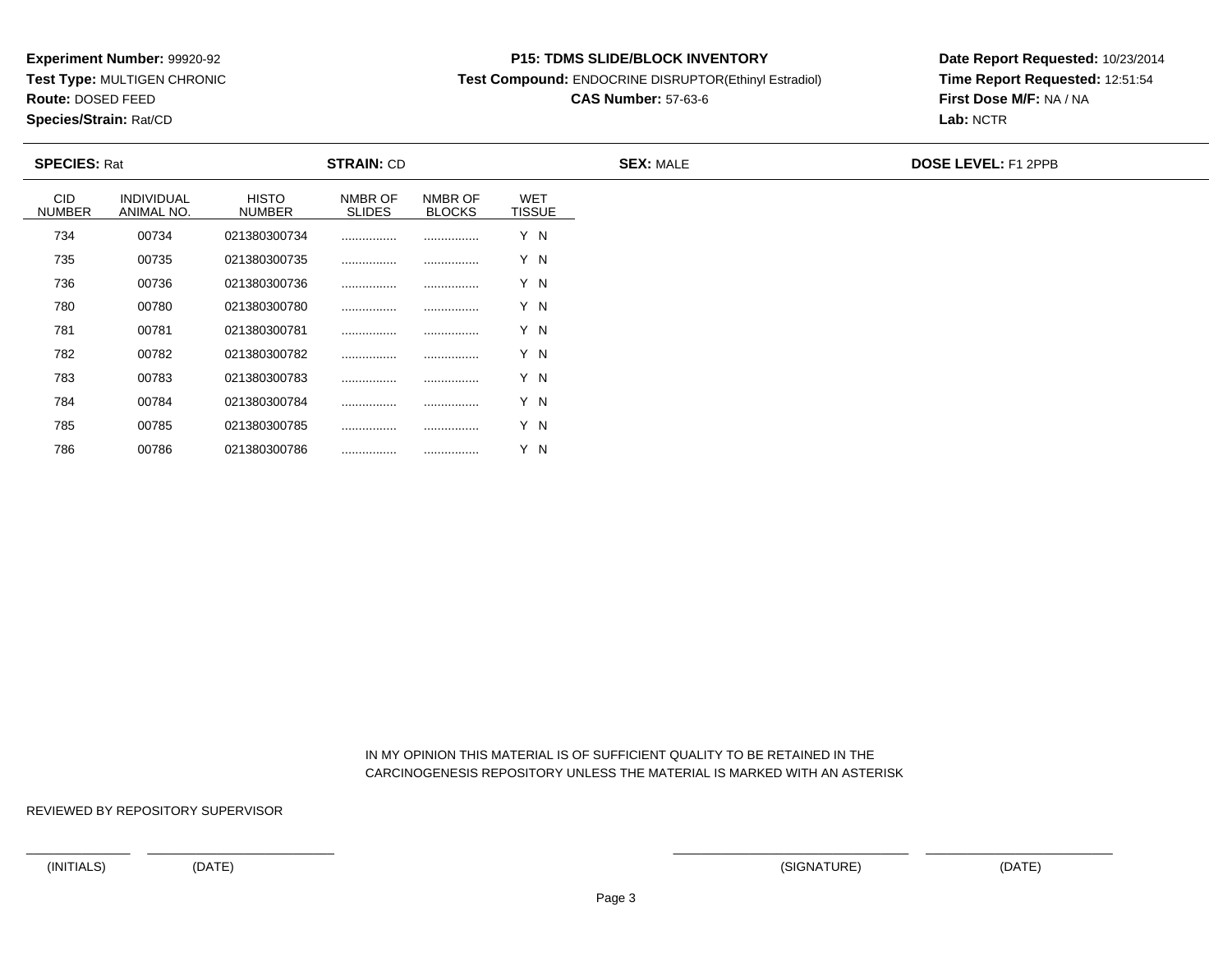**Test Type:** MULTIGEN CHRONIC

# **Route:** DOSED FEED

**Species/Strain:** Rat/CD

#### **P15: TDMS SLIDE/BLOCK INVENTORY**

**Test Compound:** ENDOCRINE DISRUPTOR(Ethinyl Estradiol)

## **CAS Number:** 57-63-6

**Date Report Requested:** 10/23/2014**Time Report Requested:** 12:51:54**First Dose M/F:** NA / NA**Lab:** NCTR

| <b>SPECIES: Rat</b>         |                                        |                               | <b>STRAIN: CD</b>        |                          |                             | <b>SEX: MALE</b>            |                                 |                               | <b>DOSE LEVEL: F1/10PPB TO CTL</b> |                          |                             |  |
|-----------------------------|----------------------------------------|-------------------------------|--------------------------|--------------------------|-----------------------------|-----------------------------|---------------------------------|-------------------------------|------------------------------------|--------------------------|-----------------------------|--|
| <b>CID</b><br><b>NUMBER</b> | <b>INDIVIDUAL</b><br><b>ANIMAL NO.</b> | <b>HISTO</b><br><b>NUMBER</b> | NMBR OF<br><b>SLIDES</b> | NMBR OF<br><b>BLOCKS</b> | <b>WET</b><br><b>TISSUE</b> | <b>CID</b><br><b>NUMBER</b> | <b>INDIVIDUAL</b><br>ANIMAL NO. | <b>HISTO</b><br><b>NUMBER</b> | NMBR OF<br><b>SLIDES</b>           | NMBR OF<br><b>BLOCKS</b> | <b>WET</b><br><b>TISSUE</b> |  |
| 7                           | 00007                                  | 021380300007                  |                          |                          | Y N                         | 440                         | 00440                           | 021380300440                  |                                    |                          | Y N                         |  |
| 13                          | 00013                                  | 021380300013                  |                          |                          | Y N                         | 491                         | 00491                           | 021380300491                  |                                    |                          | Y N                         |  |
| 32                          | 00032                                  | 021380300032                  |                          |                          | Y N                         | 492                         | 00492                           | 021380300492                  |                                    |                          | Y N                         |  |
| 46                          | 00046                                  | 021380300046                  |                          |                          | Y N                         | 493                         | 00493                           | 021380300493                  |                                    |                          | Y N                         |  |
| 69                          | 00069                                  | 021380300069                  |                          |                          | Y N                         | 494                         | 00494                           | 021380300494                  |                                    |                          | Y N                         |  |
| 70                          | 00070                                  | 021380300070                  |                          |                          | Y N                         | 495                         | 00495                           | 021380300495                  |                                    |                          | Y N                         |  |
| 113                         | 00113                                  | 021380300113                  |                          |                          | Y N                         | 538                         | 00538                           | 021380300538                  |                                    |                          | Y N                         |  |
| 217                         | 00217                                  | 021380300217                  | .                        |                          | Y N                         | 539                         | 00539                           | 021380300539                  |                                    |                          | Y N                         |  |
| 234                         | 00234                                  | 021380300234                  |                          |                          | Y N                         | 540                         | 00540                           | 021380300540                  |                                    |                          | Y N                         |  |
| 251                         | 00251                                  | 021380300251                  |                          |                          | Y N                         | 541                         | 00541                           | 021380300541                  |                                    |                          | Y N                         |  |
| 336                         | 00336                                  | 021380300336                  |                          |                          | Y N                         | 588                         | 00588                           | 021380300588                  |                                    |                          | Y N                         |  |
| 347                         | 00347                                  | 021380300347                  |                          |                          | Y N                         | 589                         | 00589                           | 021380300589                  |                                    |                          | Y N                         |  |
| 348                         | 00348                                  | 021380300348                  |                          |                          | Y N                         | 590                         | 00590                           | 021380300590                  |                                    |                          | Y N                         |  |
| 365                         | 00365                                  | 021380300365                  |                          | .                        | Y N                         | 591                         | 00591                           | 021380300591                  |                                    |                          | Y N                         |  |
| 380                         | 00380                                  | 021380300380                  |                          |                          | Y N                         | 592                         | 00592                           | 021380300592                  |                                    |                          | Y N                         |  |
| 384                         | 00384                                  | 021380300384                  |                          |                          | Y N                         | 593                         | 00593                           | 021380300593                  |                                    |                          | Y N                         |  |
| 395                         | 00395                                  | 021380300395                  |                          |                          | Y N                         | 644                         | 00644                           | 021380300644                  |                                    |                          | Y N                         |  |
| 437                         | 00437                                  | 021380300437                  |                          |                          | Y N                         | 645                         | 00645                           | 021380300645                  |                                    |                          | Y N                         |  |
| 438                         | 00438                                  | 021380300438                  |                          |                          | Y N                         | 646                         | 00646                           | 021380300646                  |                                    |                          | Y N                         |  |
| 439                         | 00439                                  | 021380300439                  |                          |                          | Y N                         | 647                         | 00647                           | 021380300647                  |                                    |                          | Y N                         |  |

## IN MY OPINION THIS MATERIAL IS OF SUFFICIENT QUALITY TO BE RETAINED IN THECARCINOGENESIS REPOSITORY UNLESS THE MATERIAL IS MARKED WITH AN ASTERISK

REVIEWED BY REPOSITORY SUPERVISOR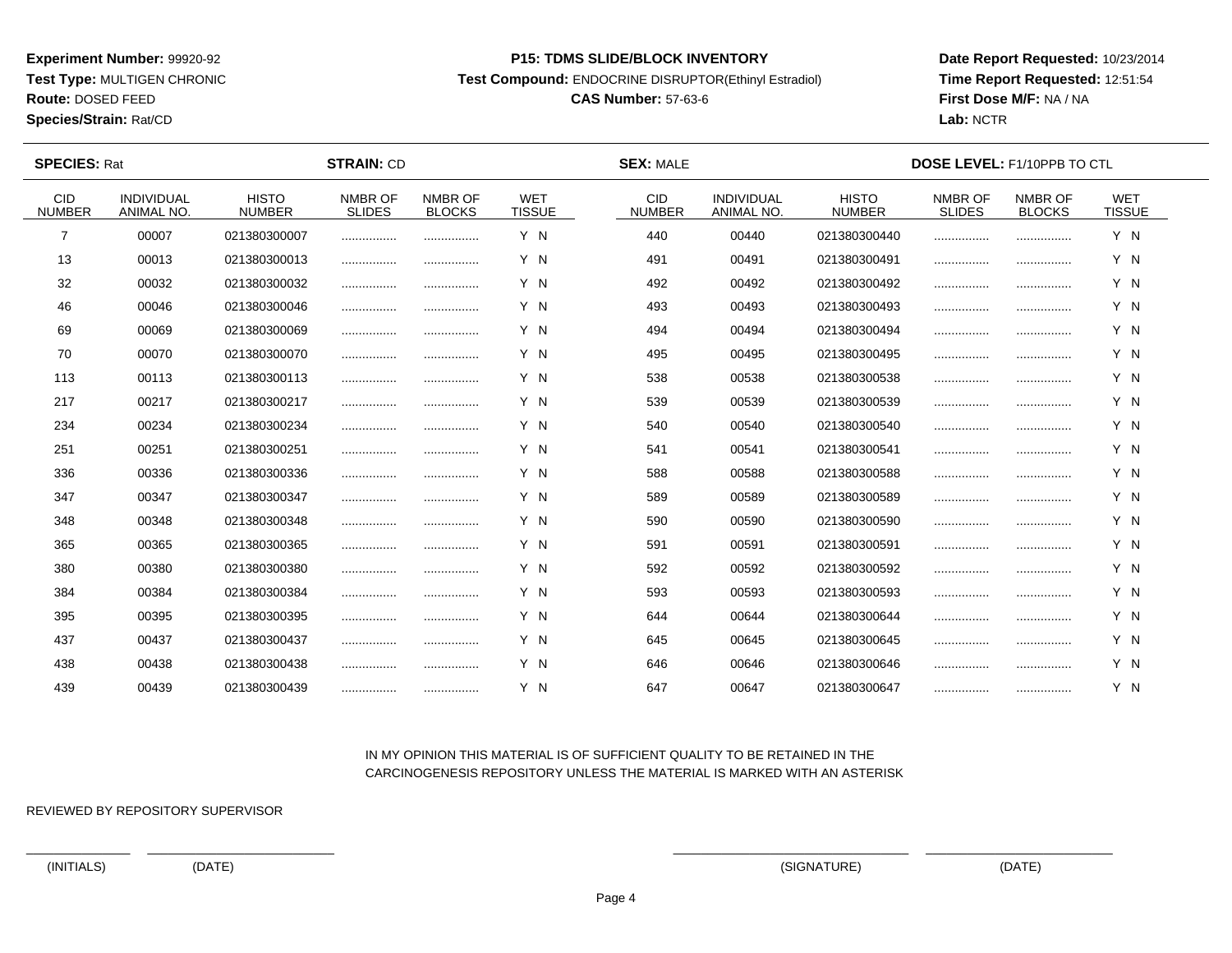**Test Type:** MULTIGEN CHRONIC

**Route:** DOSED FEED

799

**Species/Strain:** Rat/CD

#### **P15: TDMS SLIDE/BLOCK INVENTORY**

**Test Compound:** ENDOCRINE DISRUPTOR(Ethinyl Estradiol)

# **CAS Number:** 57-63-6

**Date Report Requested:** 10/23/2014**Time Report Requested:** 12:51:54**First Dose M/F:** NA / NA**Lab:** NCTR

| <b>SPECIES: Rat</b>         |                          |                               | <b>STRAIN: CD</b>        |                          |                             | <b>SEX: MALE</b> | <b>DOSE LEVEL: F1/10PPB TO CTL</b> |
|-----------------------------|--------------------------|-------------------------------|--------------------------|--------------------------|-----------------------------|------------------|------------------------------------|
| <b>CID</b><br><b>NUMBER</b> | INDIVIDUAL<br>ANIMAL NO. | <b>HISTO</b><br><b>NUMBER</b> | NMBR OF<br><b>SLIDES</b> | NMBR OF<br><b>BLOCKS</b> | <b>WET</b><br><b>TISSUE</b> |                  |                                    |
| 691                         | 00691                    | 021380300691                  |                          |                          | Y N                         |                  |                                    |
| 692                         | 00692                    | 021380300692                  |                          |                          | Y N                         |                  |                                    |
| 693                         | 00693                    | 021380300693                  |                          |                          | Y N                         |                  |                                    |
| 694                         | 00694                    | 021380300694                  |                          |                          | Y N                         |                  |                                    |
| 746                         | 00746                    | 021380300746                  |                          |                          | Y N                         |                  |                                    |
| 747                         | 00747                    | 021380300747                  |                          |                          | Y N                         |                  |                                    |
| 748                         | 00748                    | 021380300748                  |                          |                          | Y N                         |                  |                                    |
| 797                         | 00797                    | 021380300797                  |                          |                          | Y N                         |                  |                                    |
| 798                         | 00798                    | 021380300798                  |                          |                          | Y N                         |                  |                                    |

 IN MY OPINION THIS MATERIAL IS OF SUFFICIENT QUALITY TO BE RETAINED IN THECARCINOGENESIS REPOSITORY UNLESS THE MATERIAL IS MARKED WITH AN ASTERISK

REVIEWED BY REPOSITORY SUPERVISOR

<sup>00799</sup> <sup>021380300799</sup> ................ ................ Y N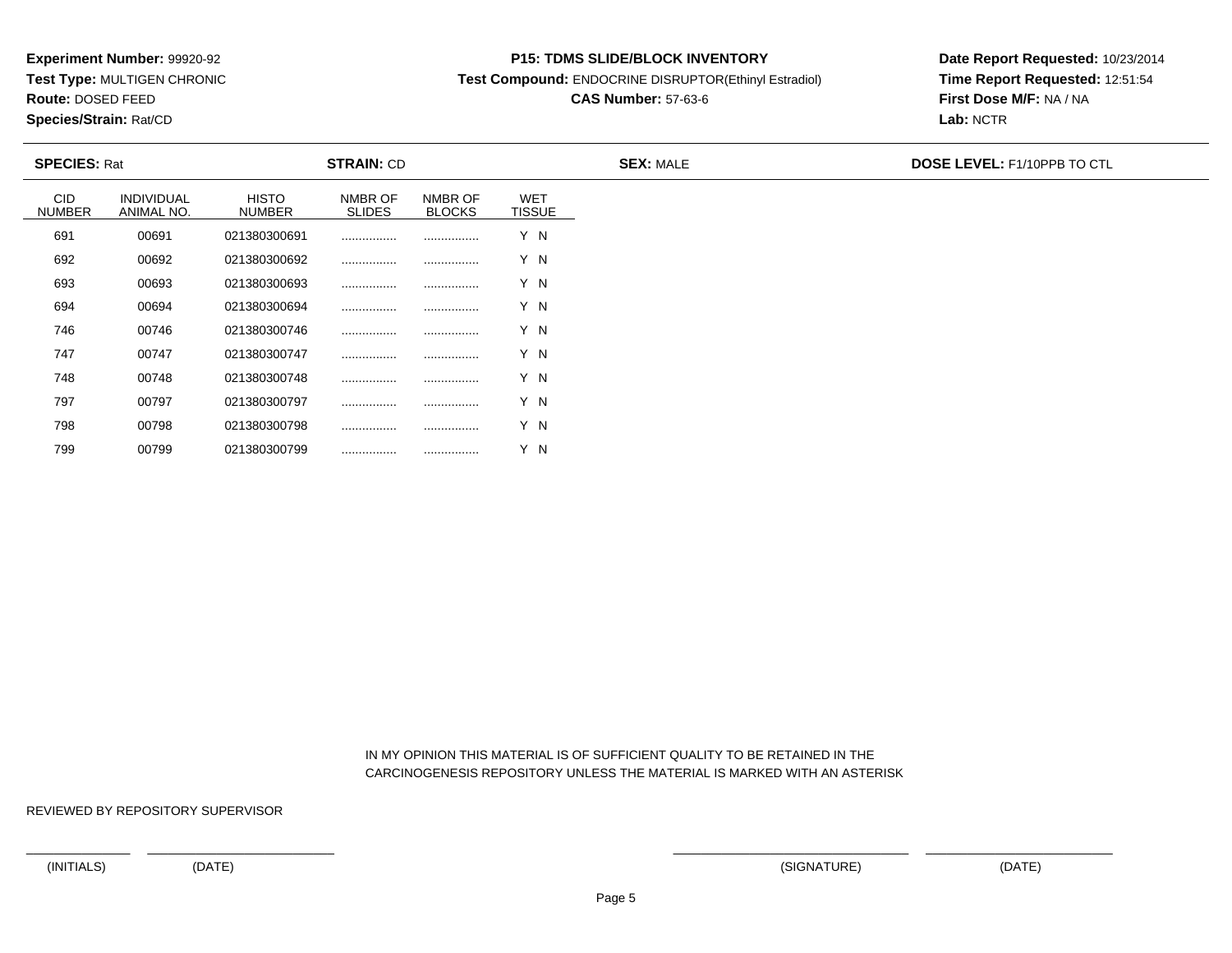**Test Type:** MULTIGEN CHRONIC

**Route:** DOSED FEED

**Species/Strain:** Rat/CD

#### **P15: TDMS SLIDE/BLOCK INVENTORY**

**Test Compound:** ENDOCRINE DISRUPTOR(Ethinyl Estradiol)

# **CAS Number:** 57-63-6

**Date Report Requested:** 10/23/2014**Time Report Requested:** 12:51:54**First Dose M/F:** NA / NA**Lab:** NCTR

 $\overline{\phantom{a}}$ 

| <b>SPECIES: Rat</b>         |                                 |                               | <b>STRAIN: CD</b>        |                          |                             | <b>SEX: MALE</b>            |                                 |                               | <b>DOSE LEVEL: F1 50PPB</b> |                          |                             |  |
|-----------------------------|---------------------------------|-------------------------------|--------------------------|--------------------------|-----------------------------|-----------------------------|---------------------------------|-------------------------------|-----------------------------|--------------------------|-----------------------------|--|
| <b>CID</b><br><b>NUMBER</b> | <b>INDIVIDUAL</b><br>ANIMAL NO. | <b>HISTO</b><br><b>NUMBER</b> | NMBR OF<br><b>SLIDES</b> | NMBR OF<br><b>BLOCKS</b> | <b>WET</b><br><b>TISSUE</b> | <b>CID</b><br><b>NUMBER</b> | <b>INDIVIDUAL</b><br>ANIMAL NO. | <b>HISTO</b><br><b>NUMBER</b> | NMBR OF<br><b>SLIDES</b>    | NMBR OF<br><b>BLOCKS</b> | <b>WET</b><br><b>TISSUE</b> |  |
| 12                          | 00012                           | 021380300012                  |                          |                          | Y N                         | 445                         | 00445                           | 021380300445                  |                             |                          | Y N                         |  |
| 16                          | 00016                           | 021380300016                  | .                        |                          | Y N                         | 496                         | 00496                           | 021380300496                  |                             |                          | Y N                         |  |
| 42                          | 00042                           | 021380300042                  |                          |                          | Y N                         | 497                         | 00497                           | 021380300497                  |                             |                          | Y N                         |  |
| 62                          | 00062                           | 021380300062                  |                          |                          | Y N                         | 498                         | 00498                           | 021380300498                  |                             |                          | Y N                         |  |
| 122                         | 00122                           | 021380300122                  |                          |                          | Y N                         | 499                         | 00499                           | 021380300499                  |                             |                          | Y N                         |  |
| 182                         | 00182                           | 021380300182                  |                          | .                        | Y N                         | 500                         | 00500                           | 021380300500                  |                             |                          | Y N                         |  |
| 198                         | 00198                           | 021380300198                  |                          |                          | Y N                         | 542                         | 00542                           | 021380300542                  |                             |                          | Y N                         |  |
| 211                         | 00211                           | 021380300211                  |                          | .                        | Y N                         | 543                         | 00543                           | 021380300543                  |                             |                          | Y N                         |  |
| 218                         | 00218                           | 021380300218                  |                          |                          | Y N                         | 544                         | 00544                           | 021380300544                  |                             |                          | Y N                         |  |
| 259                         | 00259                           | 021380300259                  |                          |                          | Y N                         | 545                         | 00545                           | 021380300545                  |                             |                          | Y N                         |  |
| 261                         | 00261                           | 021380300261                  |                          |                          | Y N                         | 546                         | 00546                           | 021380300546                  |                             |                          | Y N                         |  |
| 271                         | 00271                           | 021380300271                  |                          |                          | Y N                         | 594                         | 00594                           | 021380300594                  |                             |                          | Y N                         |  |
| 301                         | 00301                           | 021380300301                  |                          |                          | Y N                         | 595                         | 00595                           | 021380300595                  |                             |                          | Y N                         |  |
| 305                         | 00305                           | 021380300305                  |                          |                          | Y N                         | 596                         | 00596                           | 021380300596                  |                             |                          | Y N                         |  |
| 373                         | 00373                           | 021380300373                  |                          |                          | Y N                         | 597                         | 00597                           | 021380300597                  |                             |                          | Y N                         |  |
| 402                         | 00402                           | 021380300402                  |                          |                          | Y N                         | 604                         | 00604                           | 021380300604                  |                             |                          | Y N                         |  |
| 441                         | 00441                           | 021380300441                  | .                        | .                        | Y N                         | 606                         | 00606                           | 021380300606                  |                             |                          | Y N                         |  |
| 442                         | 00442                           | 021380300442                  |                          | .                        | Y N                         | 648                         | 00648                           | 021380300648                  |                             |                          | Y N                         |  |
| 443                         | 00443                           | 021380300443                  |                          |                          | Y N                         | 649                         | 00649                           | 021380300649                  |                             |                          | Y N                         |  |
| 444                         | 00444                           | 021380300444                  |                          |                          | Y N                         | 650                         | 00650                           | 021380300650                  |                             |                          | Y N                         |  |

### IN MY OPINION THIS MATERIAL IS OF SUFFICIENT QUALITY TO BE RETAINED IN THECARCINOGENESIS REPOSITORY UNLESS THE MATERIAL IS MARKED WITH AN ASTERISK

REVIEWED BY REPOSITORY SUPERVISOR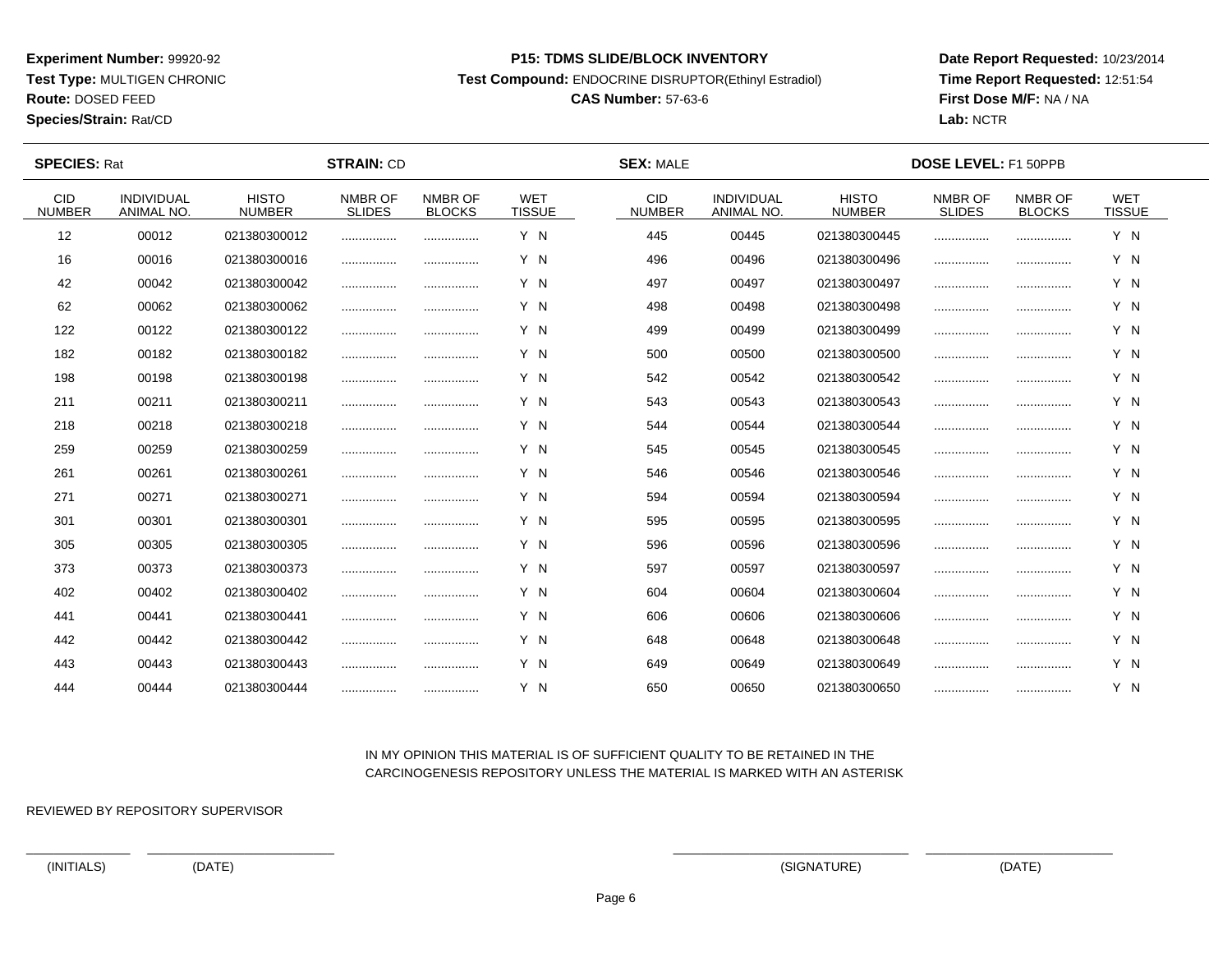**Test Type:** MULTIGEN CHRONIC

**Route:** DOSED FEED

801

**Species/Strain:** Rat/CD

#### **P15: TDMS SLIDE/BLOCK INVENTORY**

**Test Compound:** ENDOCRINE DISRUPTOR(Ethinyl Estradiol)

# **CAS Number:** 57-63-6

**Date Report Requested:** 10/23/2014**Time Report Requested:** 12:51:54**First Dose M/F:** NA / NA**Lab:** NCTR

| <b>SPECIES: Rat</b>  | <b>STRAIN: CD</b>               |                               |                          | <b>SEX: MALE</b>         | <b>DOSE LEVEL: F1 50PPB</b> |  |  |
|----------------------|---------------------------------|-------------------------------|--------------------------|--------------------------|-----------------------------|--|--|
| CID<br><b>NUMBER</b> | <b>INDIVIDUAL</b><br>ANIMAL NO. | <b>HISTO</b><br><b>NUMBER</b> | NMBR OF<br><b>SLIDES</b> | NMBR OF<br><b>BLOCKS</b> | <b>WET</b><br><b>TISSUE</b> |  |  |
| 651                  | 00651                           | 021380300651                  |                          |                          | Y N                         |  |  |
| 695                  | 00695                           | 021380300695                  |                          |                          | Y N                         |  |  |
| 696                  | 00696                           | 021380300696                  |                          |                          | Y N                         |  |  |
| 697                  | 00697                           | 021380300697                  |                          |                          | Y N                         |  |  |
| 698                  | 00698                           | 021380300698                  |                          |                          | Y N                         |  |  |
| 699                  | 00699                           | 021380300699                  |                          |                          | Y N                         |  |  |
| 749                  | 00749                           | 021380300749                  |                          |                          | Y N                         |  |  |
| 750                  | 00750                           | 021380300750                  |                          |                          | Y N                         |  |  |
| 800                  | 00800                           | 021380300800                  |                          |                          | Y N                         |  |  |

 IN MY OPINION THIS MATERIAL IS OF SUFFICIENT QUALITY TO BE RETAINED IN THECARCINOGENESIS REPOSITORY UNLESS THE MATERIAL IS MARKED WITH AN ASTERISK

REVIEWED BY REPOSITORY SUPERVISOR

<sup>00801</sup> <sup>021380300801</sup> ................ ................ Y N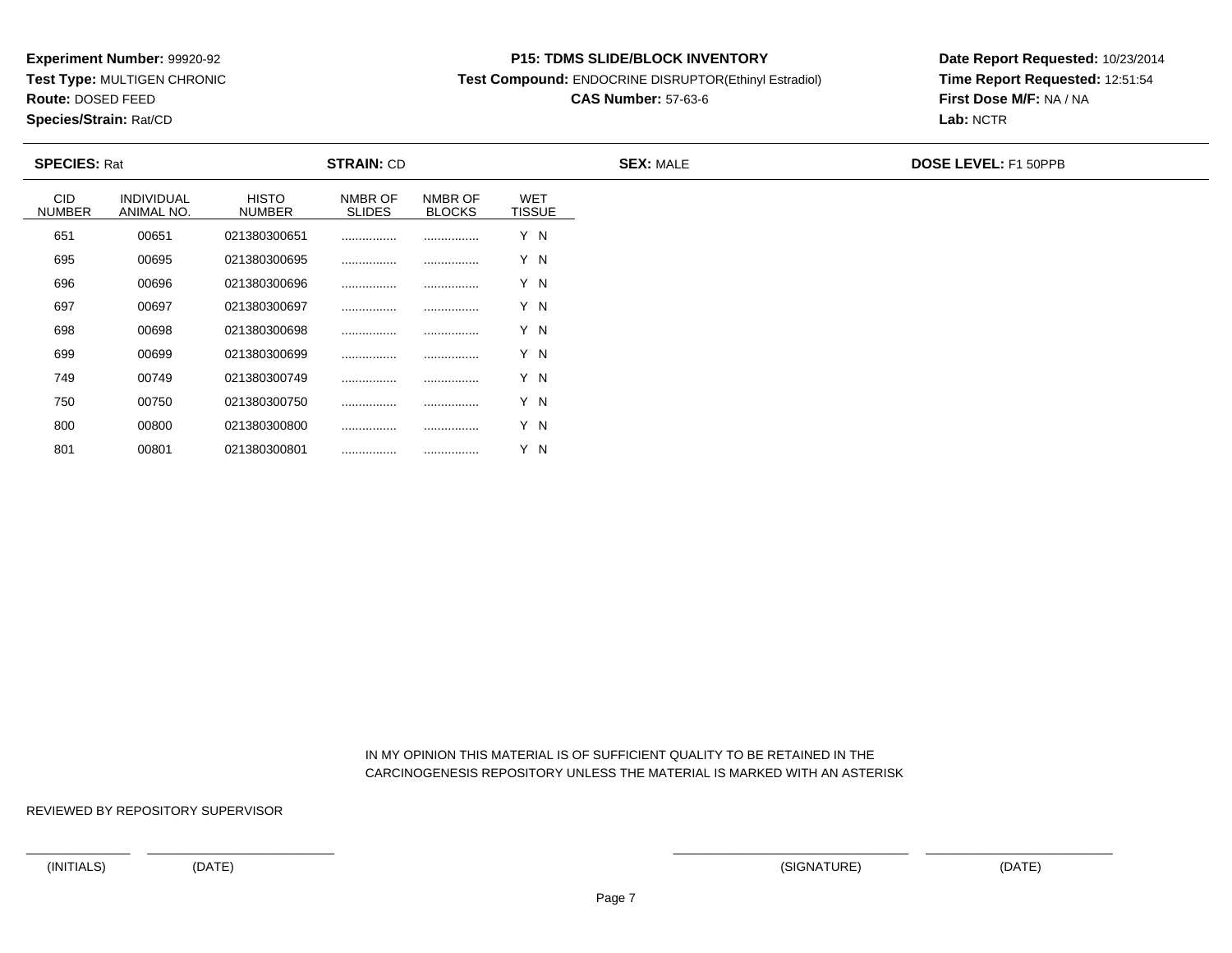**Test Type:** MULTIGEN CHRONIC

**Route:** DOSED FEED

**Species/Strain:** Rat/CD

#### **P15: TDMS SLIDE/BLOCK INVENTORY**

**Test Compound:** ENDOCRINE DISRUPTOR(Ethinyl Estradiol)

# **CAS Number:** 57-63-6

**Date Report Requested:** 10/23/2014**Time Report Requested:** 12:51:54**First Dose M/F:** NA / NA**Lab:** NCTR

| <b>SPECIES: Rat</b>         |                                 |                               | <b>STRAIN: CD</b>        |                          |                             | <b>SEX: MALE</b>            |                                        |                               | <b>DOSE LEVEL: F3/50 PPB TO CTL</b> |                          |                             |  |
|-----------------------------|---------------------------------|-------------------------------|--------------------------|--------------------------|-----------------------------|-----------------------------|----------------------------------------|-------------------------------|-------------------------------------|--------------------------|-----------------------------|--|
| <b>CID</b><br><b>NUMBER</b> | <b>INDIVIDUAL</b><br>ANIMAL NO. | <b>HISTO</b><br><b>NUMBER</b> | NMBR OF<br><b>SLIDES</b> | NMBR OF<br><b>BLOCKS</b> | <b>WET</b><br><b>TISSUE</b> | <b>CID</b><br><b>NUMBER</b> | <b>INDIVIDUAL</b><br><b>ANIMAL NO.</b> | <b>HISTO</b><br><b>NUMBER</b> | NMBR OF<br><b>SLIDES</b>            | NMBR OF<br><b>BLOCKS</b> | <b>WET</b><br><b>TISSUE</b> |  |
| 14                          | 00014                           | 021380300014                  |                          |                          | Y N                         | 961                         | 00961                                  | 021380300961                  |                                     |                          | Y N                         |  |
| 19                          | 00019                           | 021380300019                  |                          |                          | Y N                         | 962                         | 00962                                  | 021380300962                  |                                     |                          | Y N                         |  |
| 219                         | 00219                           | 021380300219                  |                          |                          | Y N                         | 989                         | 00989                                  | 021380300989                  |                                     |                          | Y N                         |  |
| 311                         | 00311                           | 021380300311                  |                          |                          | Y N                         | 991                         | 00991                                  | 021380300991                  |                                     |                          | Y N                         |  |
| 332                         | 00332                           | 021380300332                  | .                        |                          | Y N                         | 992                         | 00992                                  | 021380300992                  |                                     |                          | Y N                         |  |
| 705                         | 00705                           | 021380300705                  |                          |                          | Y N                         | 998                         | 00998                                  | 021380300998                  |                                     |                          | Y N                         |  |
| 811                         | 00811                           | 021380300811                  |                          |                          | Y N                         | 999                         | 00999                                  | 021380300999                  |                                     |                          | Y N                         |  |
| 824                         | 00824                           | 021380300824                  |                          |                          | Y N                         | 1000                        | 01000                                  | 021380301000                  |                                     |                          | Y N                         |  |
| 825                         | 00825                           | 021380300825                  |                          |                          | Y N                         | 1001                        | 01001                                  | 021380301001                  |                                     |                          | Y N                         |  |
| 844                         | 00844                           | 021380300844                  |                          |                          | Y N                         | 1004                        | 01004                                  | 021380301004                  |                                     |                          | Y N                         |  |
| 869                         | 00869                           | 021380300869                  |                          |                          | Y N                         | 1005                        | 01005                                  | 021380301005                  |                                     |                          | Y N                         |  |
| 876                         | 00876                           | 021380300876                  | .                        |                          | Y N                         | 1006                        | 01006                                  | 021380301006                  |                                     |                          | Y N                         |  |
| 878                         | 00878                           | 021380300878                  |                          |                          | Y N                         | 1011                        | 01011                                  | 021380301011                  |                                     |                          | Y N                         |  |
| 881                         | 00881                           | 021380300881                  |                          |                          | Y N                         | 1012                        | 01012                                  | 021380301012                  |                                     |                          | Y N                         |  |
| 906                         | 00906                           | 021380300906                  |                          |                          | Y N                         | 1013                        | 01013                                  | 021380301013                  |                                     |                          | Y N                         |  |
| 916                         | 00916                           | 021380300916                  |                          |                          | Y N                         | 1014                        | 01014                                  | 021380301014                  |                                     |                          | Y N                         |  |
| 922                         | 00922                           | 021380300922                  |                          | .                        | Y N                         | 1031                        | 01031                                  | 021380301031                  |                                     |                          | Y N                         |  |
| 951                         | 00951                           | 021380300951                  |                          |                          | Y N                         | 1032                        | 01032                                  | 021380301032                  |                                     |                          | Y N                         |  |
| 959                         | 00959                           | 021380300959                  |                          |                          | Y N                         | 1033                        | 01033                                  | 021380301033                  |                                     |                          | Y N                         |  |
| 960                         | 00960                           | 021380300960                  |                          |                          | Y N                         | 1034                        | 01034                                  | 021380301034                  |                                     |                          | Y N                         |  |

## IN MY OPINION THIS MATERIAL IS OF SUFFICIENT QUALITY TO BE RETAINED IN THECARCINOGENESIS REPOSITORY UNLESS THE MATERIAL IS MARKED WITH AN ASTERISK

REVIEWED BY REPOSITORY SUPERVISOR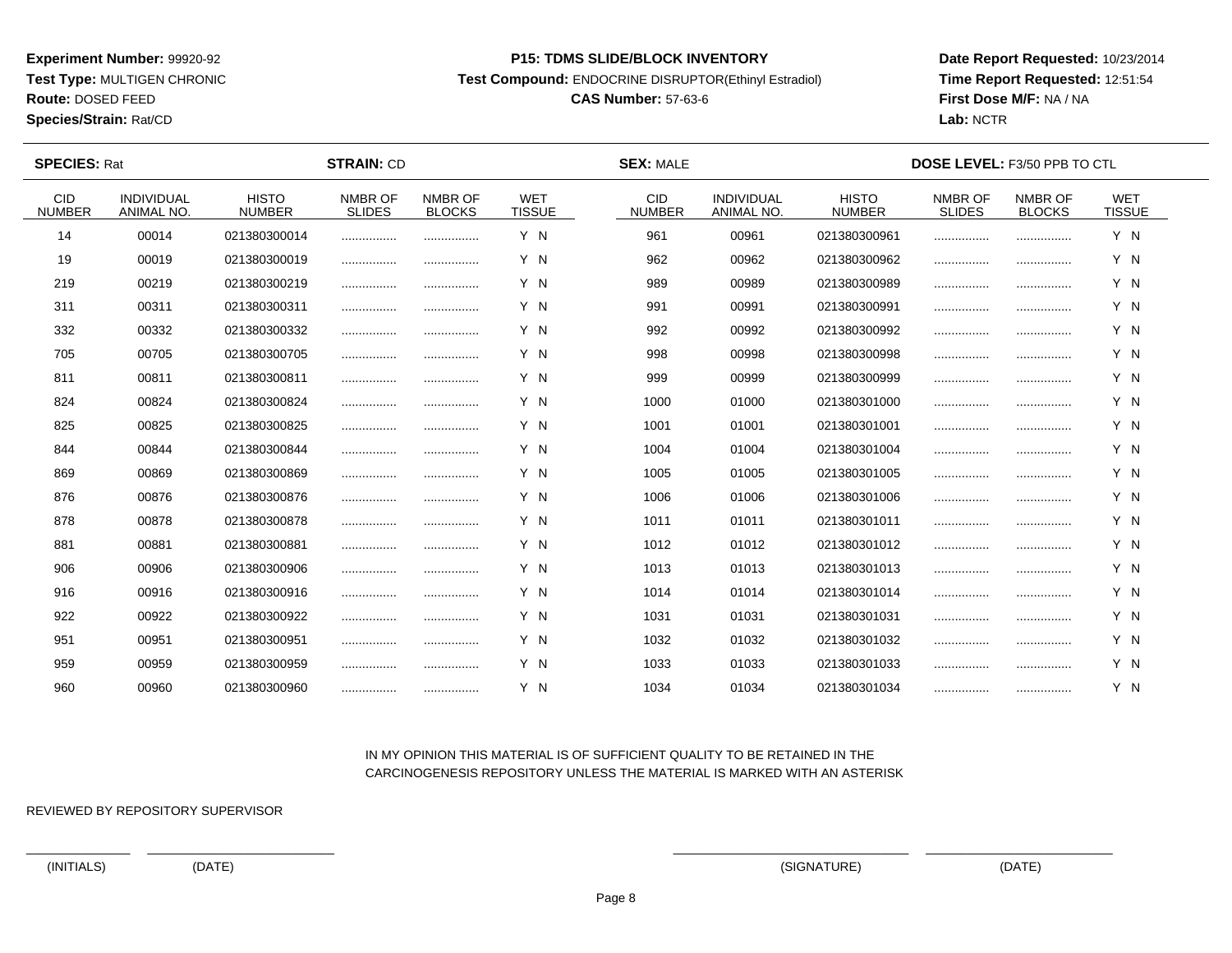**Test Type:** MULTIGEN CHRONIC

**Route:** DOSED FEED

1114

**Species/Strain:** Rat/CD

#### **P15: TDMS SLIDE/BLOCK INVENTORY**

**Test Compound:** ENDOCRINE DISRUPTOR(Ethinyl Estradiol)

# **CAS Number:** 57-63-6

**Date Report Requested:** 10/23/2014**Time Report Requested:** 12:51:54**First Dose M/F:** NA / NA**Lab:** NCTR

|                             | <b>SPECIES: Rat</b>             |                               | <b>STRAIN: CD</b>        |                          |                             | <b>SEX: MALE</b> | <b>DOSE LEVEL: F3/50 PPB TO CTL</b> |
|-----------------------------|---------------------------------|-------------------------------|--------------------------|--------------------------|-----------------------------|------------------|-------------------------------------|
| <b>CID</b><br><b>NUMBER</b> | <b>INDIVIDUAL</b><br>ANIMAL NO. | <b>HISTO</b><br><b>NUMBER</b> | NMBR OF<br><b>SLIDES</b> | NMBR OF<br><b>BLOCKS</b> | <b>WET</b><br><b>TISSUE</b> |                  |                                     |
| 1040                        | 01040                           | 021380301040                  | .                        |                          | Y N                         |                  |                                     |
| 1041                        | 01041                           | 021380301041                  |                          |                          | Y N                         |                  |                                     |
| 1042                        | 01042                           | 021380301042                  | .                        |                          | Y N                         |                  |                                     |
| 1045                        | 01045                           | 021380301045                  |                          |                          | Y N                         |                  |                                     |
| 1046                        | 01046                           | 021380301046                  | .                        |                          | Y N                         |                  |                                     |
| 1059                        | 01059                           | 021380301059                  |                          |                          | Y N                         |                  |                                     |
| 1060                        | 01060                           | 021380301060                  |                          |                          | Y N                         |                  |                                     |
| 1112                        | 01112                           | 021380301112                  |                          |                          | Y N                         |                  |                                     |
| 1113                        | 01113                           | 021380301113                  |                          |                          | Y N                         |                  |                                     |

 IN MY OPINION THIS MATERIAL IS OF SUFFICIENT QUALITY TO BE RETAINED IN THECARCINOGENESIS REPOSITORY UNLESS THE MATERIAL IS MARKED WITH AN ASTERISK

REVIEWED BY REPOSITORY SUPERVISOR

<sup>01114</sup> <sup>021380301114</sup> ................ ................ Y N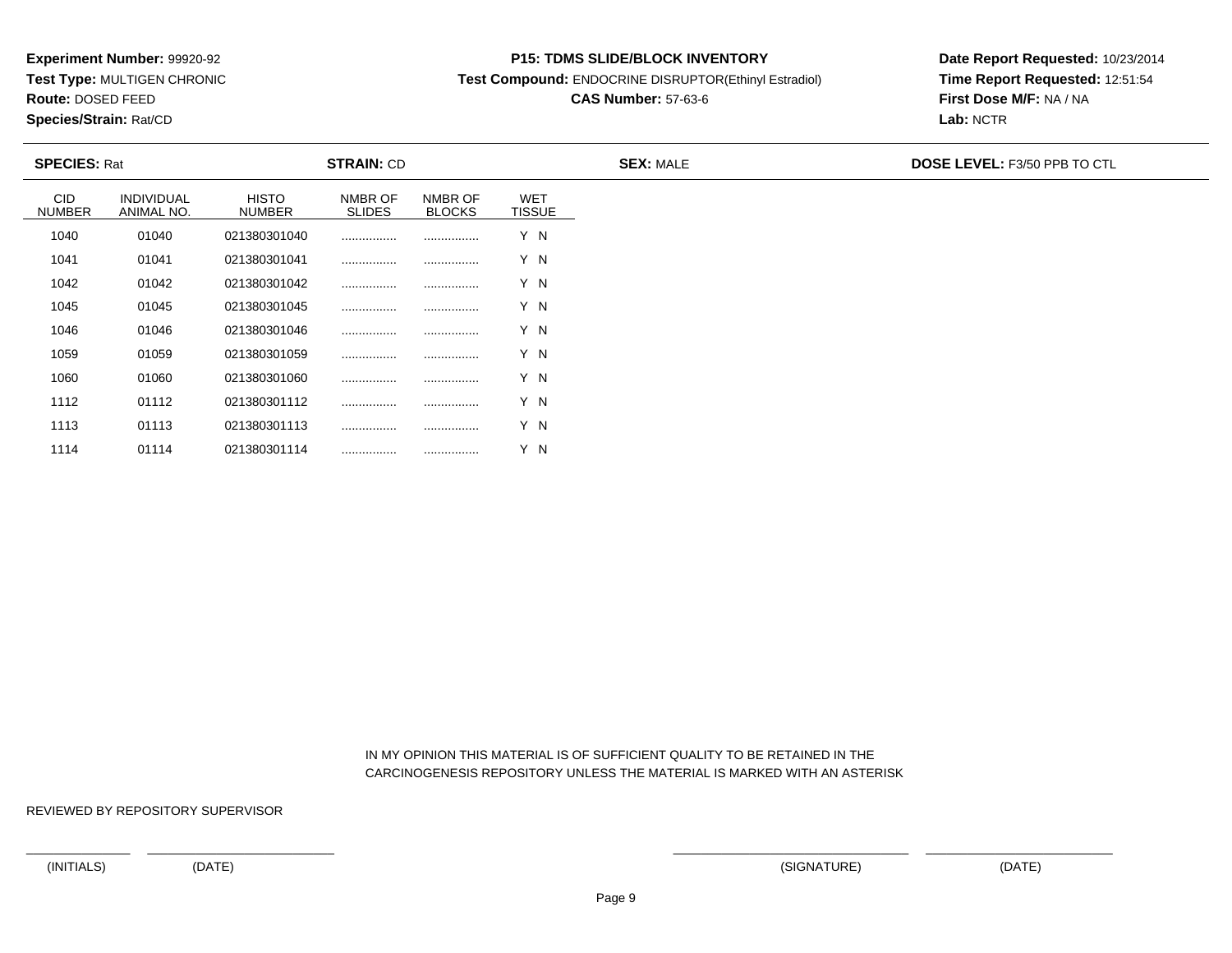**Test Type:** MULTIGEN CHRONIC

# **Route:** DOSED FEED

**Species/Strain:** Rat/CD

#### **P15: TDMS SLIDE/BLOCK INVENTORY**

**Test Compound:** ENDOCRINE DISRUPTOR(Ethinyl Estradiol)

# **CAS Number:** 57-63-6

**Date Report Requested:** 10/23/2014**Time Report Requested:** 12:51:54**First Dose M/F:** NA / NA**Lab:** NCTR

 $\overline{\phantom{a}}$ 

| <b>SPECIES: Rat</b>         |                                        |                               | <b>STRAIN: CD</b>        |                          |                             | <b>SEX: MALE</b>            |                                        |                               | DOSE LEVEL: F3 0PPB      |                          |                             |  |
|-----------------------------|----------------------------------------|-------------------------------|--------------------------|--------------------------|-----------------------------|-----------------------------|----------------------------------------|-------------------------------|--------------------------|--------------------------|-----------------------------|--|
| <b>CID</b><br><b>NUMBER</b> | <b>INDIVIDUAL</b><br><b>ANIMAL NO.</b> | <b>HISTO</b><br><b>NUMBER</b> | NMBR OF<br><b>SLIDES</b> | NMBR OF<br><b>BLOCKS</b> | <b>WET</b><br><b>TISSUE</b> | <b>CID</b><br><b>NUMBER</b> | <b>INDIVIDUAL</b><br><b>ANIMAL NO.</b> | <b>HISTO</b><br><b>NUMBER</b> | NMBR OF<br><b>SLIDES</b> | NMBR OF<br><b>BLOCKS</b> | <b>WET</b><br><b>TISSUE</b> |  |
| 21                          | 00021                                  | 021380300021                  |                          |                          | Y N                         | 911                         | 00911                                  | 021380300911                  |                          |                          | Y N                         |  |
| 114                         | 00114                                  | 021380300114                  |                          |                          | Y N                         | 912                         | 00912                                  | 021380300912                  |                          |                          | Y N                         |  |
| 119                         | 00119                                  | 021380300119                  |                          |                          | Y N                         | 919                         | 00919                                  | 021380300919                  |                          |                          | Y N                         |  |
| 246                         | 00246                                  | 021380300246                  |                          |                          | Y N                         | 920                         | 00920                                  | 021380300920                  |                          |                          | Y N                         |  |
| 258                         | 00258                                  | 021380300258                  | .                        |                          | Y N                         | 944                         | 00944                                  | 021380300944                  |                          |                          | Y N                         |  |
| 325                         | 00325                                  | 021380300325                  |                          | .                        | Y N                         | 949                         | 00949                                  | 021380300949                  |                          |                          | Y N                         |  |
| 375                         | 00375                                  | 021380300375                  |                          |                          | Y N                         | 950                         | 00950                                  | 021380300950                  |                          |                          | Y N                         |  |
| 385                         | 00385                                  | 021380300385                  |                          |                          | Y N                         | 952                         | 00952                                  | 021380300952                  |                          | .                        | Y N                         |  |
| 403                         | 00403                                  | 021380300403                  | .                        |                          | Y N                         | 953                         | 00953                                  | 021380300953                  |                          |                          | Y N                         |  |
| 452                         | 00452                                  | 021380300452                  |                          |                          | Y N                         | 954                         | 00954                                  | 021380300954                  |                          |                          | Y N                         |  |
| 814                         | 00814                                  | 021380300814                  |                          |                          | Y N                         | 955                         | 00955                                  | 021380300955                  |                          |                          | Y N                         |  |
| 820                         | 00820                                  | 021380300820                  |                          |                          | Y N                         | 994                         | 00994                                  | 021380300994                  |                          |                          | Y N                         |  |
| 830                         | 00830                                  | 021380300830                  |                          |                          | Y N                         | 995                         | 00995                                  | 021380300995                  |                          |                          | Y N                         |  |
| 832                         | 00832                                  | 021380300832                  |                          |                          | Y N                         | 1002                        | 01002                                  | 021380301002                  |                          |                          | Y N                         |  |
| 845                         | 00845                                  | 021380300845                  |                          |                          | Y N                         | 1003                        | 01003                                  | 021380301003                  |                          |                          | Y N                         |  |
| 866                         | 00866                                  | 021380300866                  |                          |                          | Y N                         | 1009                        | 01009                                  | 021380301009                  |                          |                          | Y N                         |  |
| 867                         | 00867                                  | 021380300867                  |                          |                          | Y N                         | 1010                        | 01010                                  | 021380301010                  |                          |                          | Y N                         |  |
| 870                         | 00870                                  | 021380300870                  |                          |                          | Y N                         | 1037                        | 01037                                  | 021380301037                  |                          |                          | Y N                         |  |
| 909                         | 00909                                  | 021380300909                  |                          |                          | Y N                         | 1049                        | 01049                                  | 021380301049                  |                          |                          | Y N                         |  |
| 910                         | 00910                                  | 021380300910                  |                          |                          | Y N                         | 1053                        | 01053                                  | 021380301053                  |                          |                          | Y N                         |  |

### IN MY OPINION THIS MATERIAL IS OF SUFFICIENT QUALITY TO BE RETAINED IN THECARCINOGENESIS REPOSITORY UNLESS THE MATERIAL IS MARKED WITH AN ASTERISK

REVIEWED BY REPOSITORY SUPERVISOR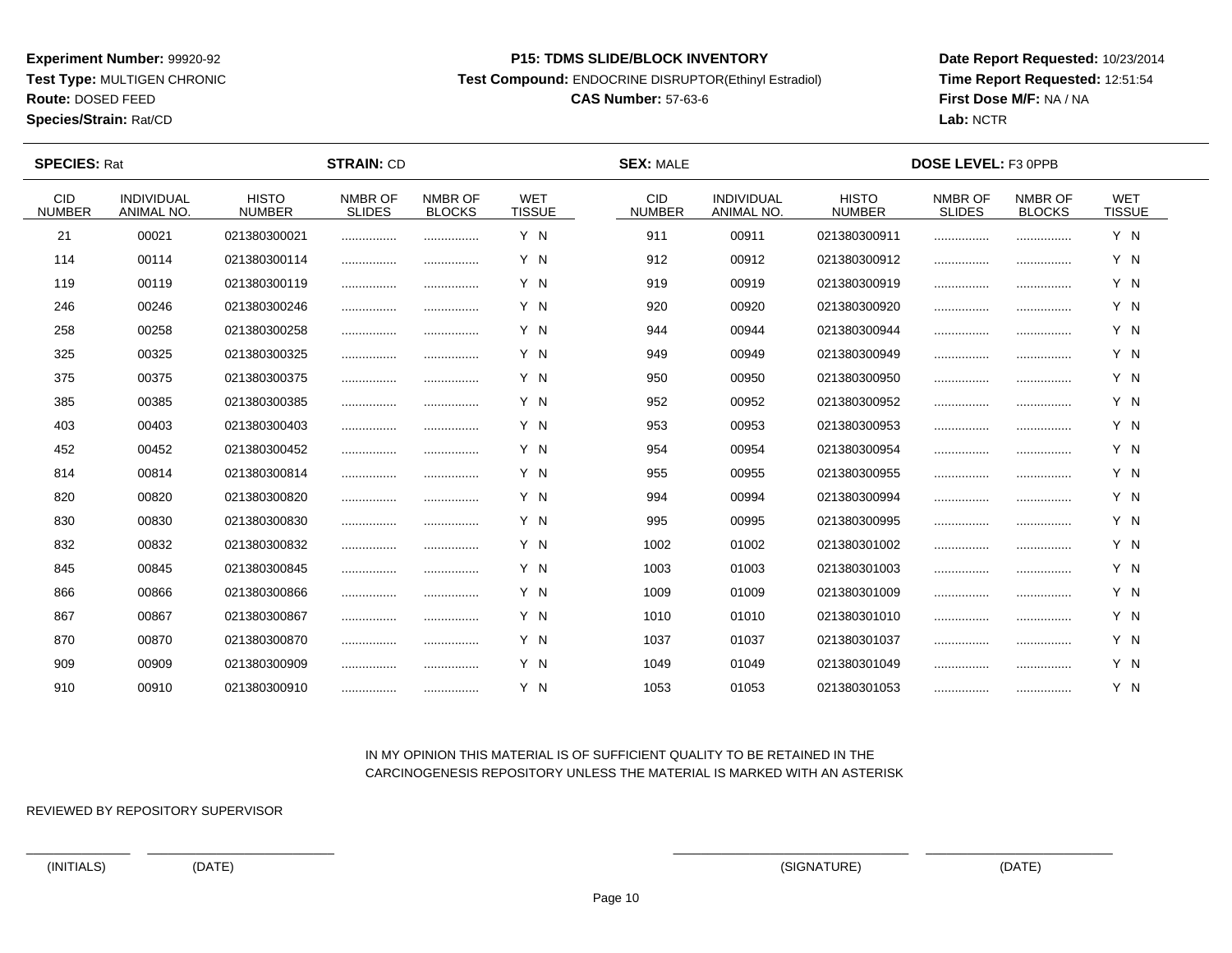**Test Type:** MULTIGEN CHRONIC

**Route:** DOSED FEED

1121

**Species/Strain:** Rat/CD

#### **P15: TDMS SLIDE/BLOCK INVENTORY**

**Test Compound:** ENDOCRINE DISRUPTOR(Ethinyl Estradiol)

# **CAS Number:** 57-63-6

**Date Report Requested:** 10/23/2014**Time Report Requested:** 12:51:54**First Dose M/F:** NA / NA**Lab:** NCTR

| <b>SPECIES: Rat</b>  |                                 |                        | <b>STRAIN: CD</b>        |                          |                             | <b>SEX: MALE</b> | <b>DOSE LEVEL: F3 OPPB</b> |
|----------------------|---------------------------------|------------------------|--------------------------|--------------------------|-----------------------------|------------------|----------------------------|
| CID<br><b>NUMBER</b> | <b>INDIVIDUAL</b><br>ANIMAL NO. | <b>HISTO</b><br>NUMBER | NMBR OF<br><b>SLIDES</b> | NMBR OF<br><b>BLOCKS</b> | <b>WET</b><br><b>TISSUE</b> |                  |                            |
| 1099                 | 01099                           | 021380301099           |                          |                          | Y N                         |                  |                            |
| 1102                 | 01102                           | 021380301102           |                          |                          | Y N                         |                  |                            |
| 1105                 | 01105                           | 021380301105           |                          |                          | Y N                         |                  |                            |
| 1106                 | 01106                           | 021380301106           |                          | .                        | Y N                         |                  |                            |
| 1107                 | 01107                           | 021380301107           |                          |                          | Y N                         |                  |                            |
| 1108                 | 01108                           | 021380301108           |                          |                          | Y N                         |                  |                            |
| 1109                 | 01109                           | 021380301109           |                          |                          | Y N                         |                  |                            |
| 1119                 | 01119                           | 021380301119           |                          |                          | Y N                         |                  |                            |
| 1120                 | 01120                           | 021380301120           |                          |                          | Y N                         |                  |                            |

 IN MY OPINION THIS MATERIAL IS OF SUFFICIENT QUALITY TO BE RETAINED IN THECARCINOGENESIS REPOSITORY UNLESS THE MATERIAL IS MARKED WITH AN ASTERISK

REVIEWED BY REPOSITORY SUPERVISOR

<sup>01121</sup> <sup>021380301121</sup> ................ ................ Y N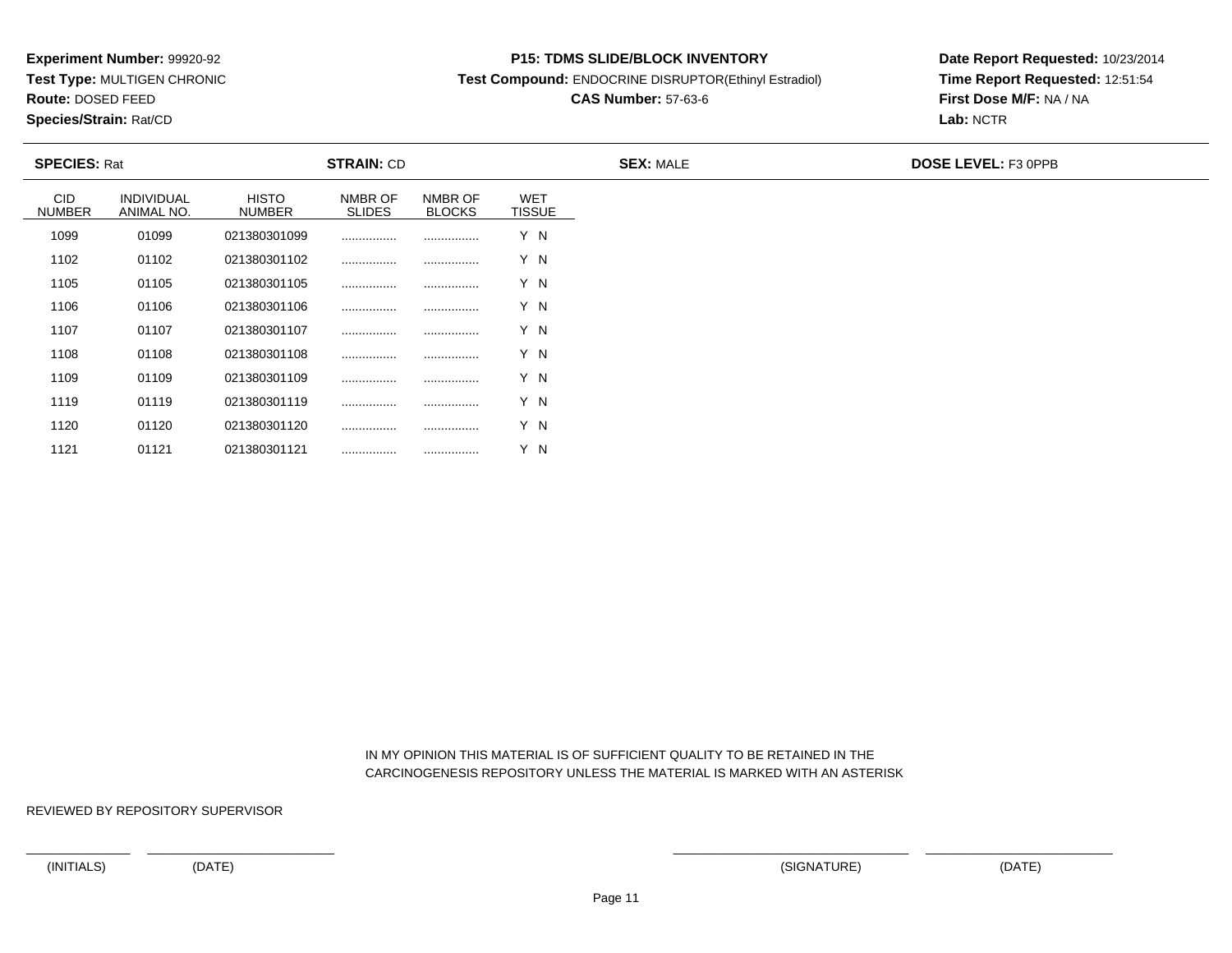**Test Type:** MULTIGEN CHRONIC

# **Route:** DOSED FEED

**Species/Strain:** Rat/CD

#### **P15: TDMS SLIDE/BLOCK INVENTORY**

**Test Compound:** ENDOCRINE DISRUPTOR(Ethinyl Estradiol)

# **CAS Number:** 57-63-6

**Date Report Requested:** 10/23/2014**Time Report Requested:** 12:51:54**First Dose M/F:** NA / NA**Lab:** NCTR

| <b>SPECIES: Rat</b>         |                                 |                               | <b>STRAIN: CD</b>        |                          |                             | <b>SEX: MALE</b>            |                                        |                               | <b>DOSE LEVEL: F3/10 PPB TO CTL</b> |                          |                             |  |
|-----------------------------|---------------------------------|-------------------------------|--------------------------|--------------------------|-----------------------------|-----------------------------|----------------------------------------|-------------------------------|-------------------------------------|--------------------------|-----------------------------|--|
| <b>CID</b><br><b>NUMBER</b> | <b>INDIVIDUAL</b><br>ANIMAL NO. | <b>HISTO</b><br><b>NUMBER</b> | NMBR OF<br><b>SLIDES</b> | NMBR OF<br><b>BLOCKS</b> | <b>WET</b><br><b>TISSUE</b> | <b>CID</b><br><b>NUMBER</b> | <b>INDIVIDUAL</b><br><b>ANIMAL NO.</b> | <b>HISTO</b><br><b>NUMBER</b> | NMBR OF<br><b>SLIDES</b>            | NMBR OF<br><b>BLOCKS</b> | <b>WET</b><br><b>TISSUE</b> |  |
| 24                          | 00024                           | 021380300024                  |                          |                          | Y N                         | 914                         | 00914                                  | 021380300914                  |                                     |                          | Y N                         |  |
| 47                          | 00047                           | 021380300047                  |                          |                          | Y N                         | 915                         | 00915                                  | 021380300915                  |                                     |                          | Y N                         |  |
| 85                          | 00085                           | 021380300085                  |                          |                          | Y N                         | 945                         | 00945                                  | 021380300945                  |                                     |                          | Y N                         |  |
| 116                         | 00116                           | 021380300116                  |                          |                          | Y N                         | 948                         | 00948                                  | 021380300948                  |                                     |                          | Y N                         |  |
| 281                         | 00281                           | 021380300281                  |                          |                          | Y N                         | 957                         | 00957                                  | 021380300957                  |                                     |                          | Y N                         |  |
| 331                         | 00331                           | 021380300331                  |                          |                          | Y N                         | 958                         | 00958                                  | 021380300958                  |                                     |                          | Y N                         |  |
| 334                         | 00334                           | 021380300334                  |                          |                          | Y N                         | 985                         | 00985                                  | 021380300985                  |                                     |                          | Y N                         |  |
| 368                         | 00368                           | 021380300368                  |                          |                          | Y N                         | 986                         | 00986                                  | 021380300986                  |                                     |                          | Y N                         |  |
| 831                         | 00831                           | 021380300831                  |                          | .                        | Y N                         | 987                         | 00987                                  | 021380300987                  |                                     |                          | Y N                         |  |
| 842                         | 00842                           | 021380300842                  |                          |                          | Y N                         | 990                         | 00990                                  | 021380300990                  |                                     |                          | Y N                         |  |
| 846                         | 00846                           | 021380300846                  |                          |                          | Y N                         | 993                         | 00993                                  | 021380300993                  |                                     |                          | Y N                         |  |
| 860                         | 00860                           | 021380300860                  |                          |                          | Y N                         | 1030                        | 01030                                  | 021380301030                  |                                     |                          | Y N                         |  |
| 877                         | 00877                           | 021380300877                  |                          |                          | Y N                         | 1035                        | 01035                                  | 021380301035                  |                                     |                          | Y N                         |  |
| 879                         | 00879                           | 021380300879                  |                          | .                        | Y N                         | 1036                        | 01036                                  | 021380301036                  |                                     |                          | Y N                         |  |
| 887                         | 00887                           | 021380300887                  |                          |                          | Y N                         | 1039                        | 01039                                  | 021380301039                  |                                     |                          | Y N                         |  |
| 888                         | 00888                           | 021380300888                  |                          |                          | Y N                         | 1061                        | 01061                                  | 021380301061                  |                                     |                          | Y N                         |  |
| 896                         | 00896                           | 021380300896                  |                          |                          | Y N                         | 1062                        | 01062                                  | 021380301062                  |                                     |                          | Y N                         |  |
| 897                         | 00897                           | 021380300897                  |                          |                          | Y N                         | 1063                        | 01063                                  | 021380301063                  |                                     |                          | Y N                         |  |
| 907                         | 00907                           | 021380300907                  |                          |                          | Y N                         | 1064                        | 01064                                  | 021380301064                  |                                     |                          | Y N                         |  |
| 913                         | 00913                           | 021380300913                  |                          |                          | Y N                         | 1065                        | 01065                                  | 021380301065                  |                                     |                          | Y N                         |  |

## IN MY OPINION THIS MATERIAL IS OF SUFFICIENT QUALITY TO BE RETAINED IN THECARCINOGENESIS REPOSITORY UNLESS THE MATERIAL IS MARKED WITH AN ASTERISK

REVIEWED BY REPOSITORY SUPERVISOR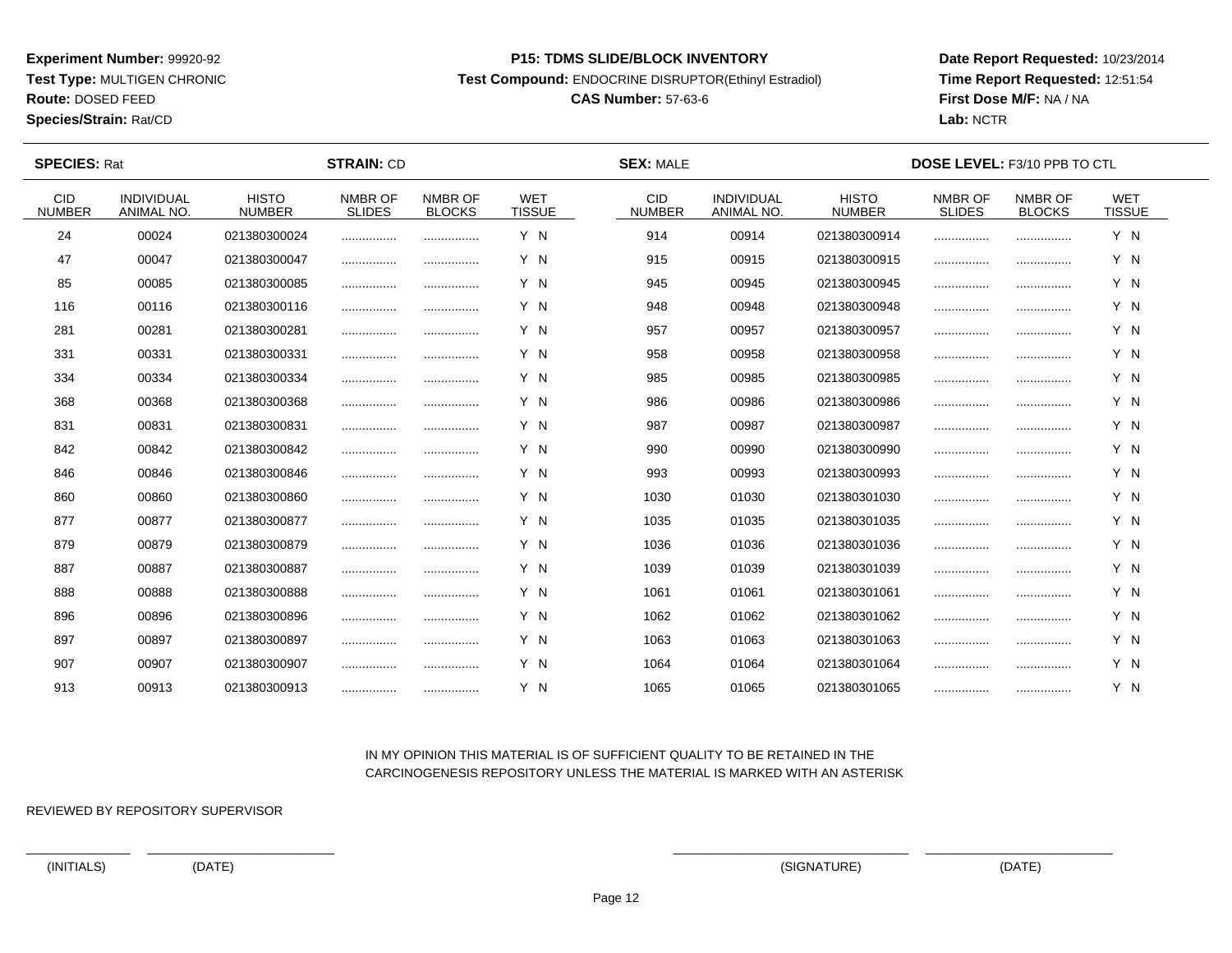**Test Type:** MULTIGEN CHRONIC

**Route:** DOSED FEED

1118

**Species/Strain:** Rat/CD

#### **P15: TDMS SLIDE/BLOCK INVENTORY**

**Test Compound:** ENDOCRINE DISRUPTOR(Ethinyl Estradiol)

# **CAS Number:** 57-63-6

**Date Report Requested:** 10/23/2014**Time Report Requested:** 12:51:54**First Dose M/F:** NA / NA**Lab:** NCTR

| <b>SPECIES: Rat</b>         |                                 |                               | <b>STRAIN: CD</b>        |                          |                             | <b>SEX: MALE</b> | <b>DOSE LEVEL: F3/10 PPB TO CTL</b> |
|-----------------------------|---------------------------------|-------------------------------|--------------------------|--------------------------|-----------------------------|------------------|-------------------------------------|
| <b>CID</b><br><b>NUMBER</b> | <b>INDIVIDUAL</b><br>ANIMAL NO. | <b>HISTO</b><br><b>NUMBER</b> | NMBR OF<br><b>SLIDES</b> | NMBR OF<br><b>BLOCKS</b> | <b>WET</b><br><b>TISSUE</b> |                  |                                     |
| 1068                        | 01068                           | 021380301068                  |                          |                          | Y N                         |                  |                                     |
| 1070                        | 01070                           | 021380301070                  |                          |                          | Y N                         |                  |                                     |
| 1097                        | 01097                           | 021380301097                  |                          |                          | Y N                         |                  |                                     |
| 1098                        | 01098                           | 021380301098                  |                          |                          | Y N                         |                  |                                     |
| 1100                        | 01100                           | 021380301100                  | .                        |                          | Y N                         |                  |                                     |
| 1101                        | 01101                           | 021380301101                  |                          |                          | Y N                         |                  |                                     |
| 1110                        | 01110                           | 021380301110                  |                          |                          | Y N                         |                  |                                     |
| 1111                        | 01111                           | 021380301111                  |                          |                          | Y N                         |                  |                                     |
| 1117                        | 01117                           | 021380301117                  |                          |                          | Y N                         |                  |                                     |

 IN MY OPINION THIS MATERIAL IS OF SUFFICIENT QUALITY TO BE RETAINED IN THECARCINOGENESIS REPOSITORY UNLESS THE MATERIAL IS MARKED WITH AN ASTERISK

REVIEWED BY REPOSITORY SUPERVISOR

<sup>01118</sup> <sup>021380301118</sup> ................ ................ Y N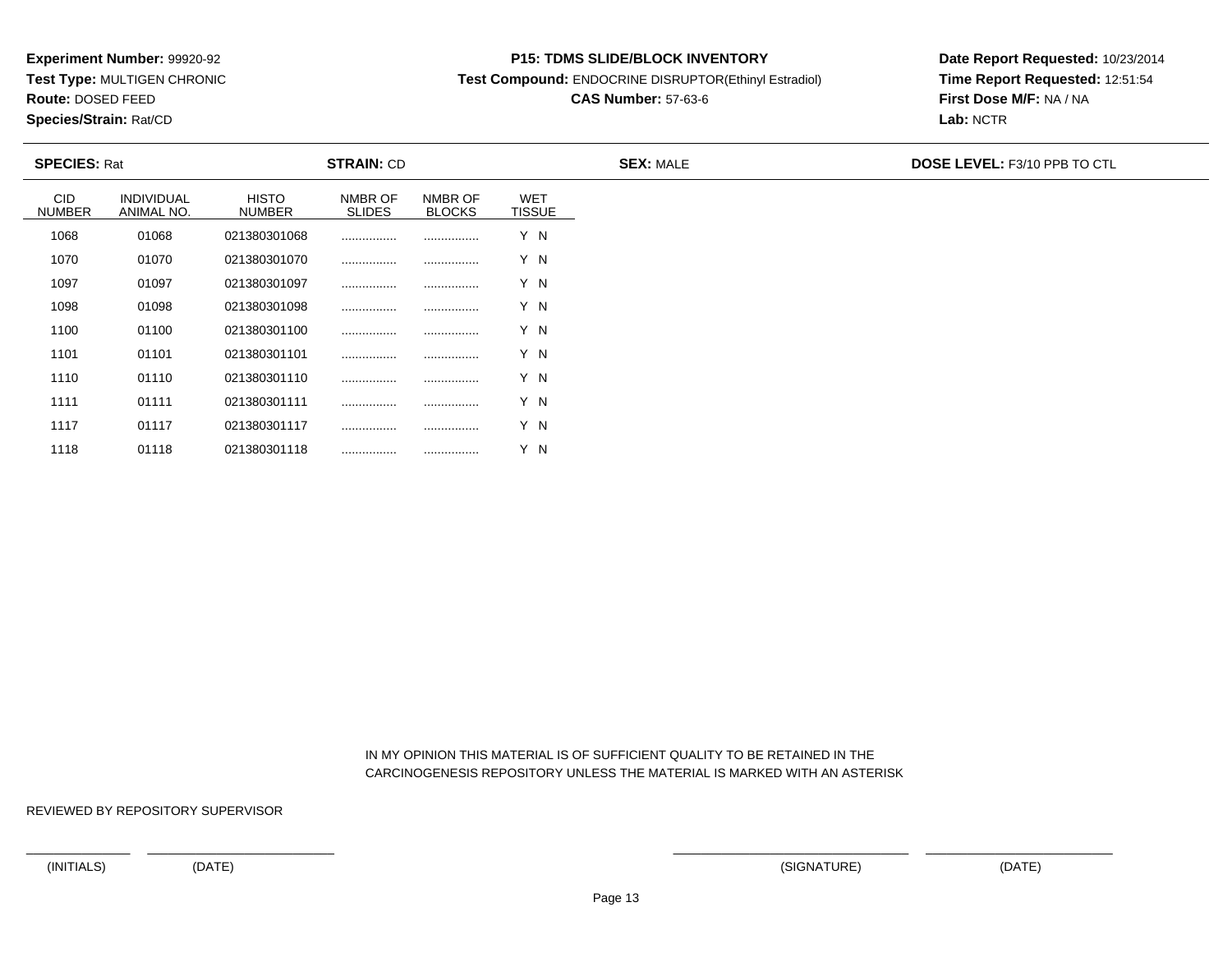**Test Type:** MULTIGEN CHRONIC

**Route:** DOSED FEED

**Species/Strain:** Rat/CD

#### **P15: TDMS SLIDE/BLOCK INVENTORY**

**Test Compound:** ENDOCRINE DISRUPTOR(Ethinyl Estradiol)

# **CAS Number:** 57-63-6

**Date Report Requested:** 10/23/2014**Time Report Requested:** 12:51:54**First Dose M/F:** NA / NA**Lab:** NCTR

 $\overline{\phantom{a}}$ 

| <b>SPECIES: Rat</b>         | <b>STRAIN: CD</b>                      |                               |                          |                          | <b>SEX: MALE</b>            |                             | DOSE LEVEL: F1 0PPB             |                               |                          |                          |                             |  |
|-----------------------------|----------------------------------------|-------------------------------|--------------------------|--------------------------|-----------------------------|-----------------------------|---------------------------------|-------------------------------|--------------------------|--------------------------|-----------------------------|--|
| <b>CID</b><br><b>NUMBER</b> | <b>INDIVIDUAL</b><br><b>ANIMAL NO.</b> | <b>HISTO</b><br><b>NUMBER</b> | NMBR OF<br><b>SLIDES</b> | NMBR OF<br><b>BLOCKS</b> | <b>WET</b><br><b>TISSUE</b> | <b>CID</b><br><b>NUMBER</b> | <b>INDIVIDUAL</b><br>ANIMAL NO. | <b>HISTO</b><br><b>NUMBER</b> | NMBR OF<br><b>SLIDES</b> | NMBR OF<br><b>BLOCKS</b> | <b>WET</b><br><b>TISSUE</b> |  |
| 31                          | 00031                                  | 021380300031                  |                          |                          | Y N                         | 480                         | 00480                           | 021380300480                  |                          |                          | Y N                         |  |
| 41                          | 00041                                  | 021380300041                  |                          |                          | Y N                         | 481                         | 00481                           | 021380300481                  |                          |                          | Y N                         |  |
| 44                          | 00044                                  | 021380300044                  |                          |                          | Y N                         | 528                         | 00528                           | 021380300528                  |                          |                          | Y N                         |  |
| 54                          | 00054                                  | 021380300054                  |                          |                          | Y N                         | 529                         | 00529                           | 021380300529                  |                          |                          | Y N                         |  |
| 76                          | 00076                                  | 021380300076                  |                          |                          | Y N                         | 530                         | 00530                           | 021380300530                  |                          |                          | Y N                         |  |
| 94                          | 00094                                  | 021380300094                  |                          |                          | Y N                         | 531                         | 00531                           | 021380300531                  |                          |                          | Y N                         |  |
| 132                         | 00132                                  | 021380300132                  |                          |                          | Y N                         | 573                         | 00573                           | 021380300573                  |                          |                          | Y N                         |  |
| 159                         | 00159                                  | 021380300159                  | .                        |                          | Y N                         | 574                         | 00574                           | 021380300574                  |                          |                          | Y N                         |  |
| 173                         | 00173                                  | 021380300173                  |                          |                          | Y N                         | 575                         | 00575                           | 021380300575                  |                          |                          | Y N                         |  |
| 200                         | 00200                                  | 021380300200                  |                          |                          | Y N                         | 576                         | 00576                           | 021380300576                  |                          |                          | Y N                         |  |
| 274                         | 00274                                  | 021380300274                  |                          |                          | Y N                         | 577                         | 00577                           | 021380300577                  |                          |                          | Y N                         |  |
| 290                         | 00290                                  | 021380300290                  |                          |                          | Y N                         | 578                         | 00578                           | 021380300578                  |                          |                          | Y N                         |  |
| 303                         | 00303                                  | 021380300303                  |                          |                          | Y N                         | 629                         | 00629                           | 021380300629                  |                          |                          | Y N                         |  |
| 356                         | 00356                                  | 021380300356                  |                          |                          | Y N                         | 630                         | 00630                           | 021380300630                  |                          |                          | Y N                         |  |
| 381                         | 00381                                  | 021380300381                  |                          |                          | Y N                         | 631                         | 00631                           | 021380300631                  |                          |                          | Y N                         |  |
| 387                         | 00387                                  | 021380300387                  |                          |                          | Y N                         | 675                         | 00675                           | 021380300675                  |                          |                          | Y N                         |  |
| 424                         | 00424                                  | 021380300424                  |                          | .                        | Y N                         | 676                         | 00676                           | 021380300676                  |                          |                          | Y N                         |  |
| 425                         | 00425                                  | 021380300425                  |                          | .                        | Y N                         | 677                         | 00677                           | 021380300677                  |                          |                          | Y N                         |  |
| 426                         | 00426                                  | 021380300426                  |                          | .                        | Y N                         | 725                         | 00725                           | 021380300725                  |                          |                          | Y N                         |  |
| 454                         | 00454                                  | 021380300454                  |                          |                          | Y N                         | 726                         | 00726                           | 021380300726                  |                          |                          | Y N                         |  |

## IN MY OPINION THIS MATERIAL IS OF SUFFICIENT QUALITY TO BE RETAINED IN THECARCINOGENESIS REPOSITORY UNLESS THE MATERIAL IS MARKED WITH AN ASTERISK

REVIEWED BY REPOSITORY SUPERVISOR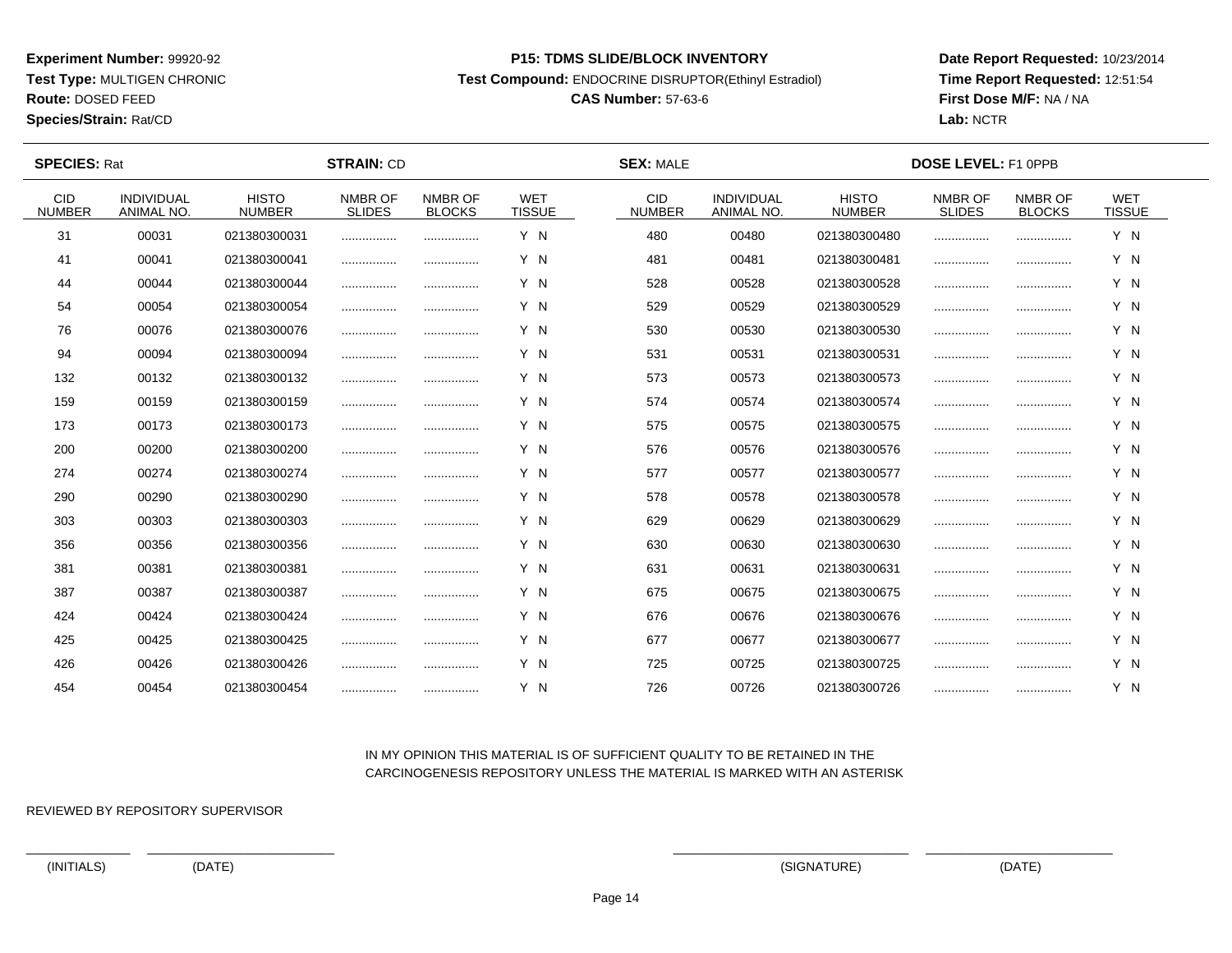**Test Type:** MULTIGEN CHRONIC

**Route:** DOSED FEED

**Species/Strain:** Rat/CD

#### **P15: TDMS SLIDE/BLOCK INVENTORY**

**Test Compound:** ENDOCRINE DISRUPTOR(Ethinyl Estradiol)

# **CAS Number:** 57-63-6

**Date Report Requested:** 10/23/2014**Time Report Requested:** 12:51:54**First Dose M/F:** NA / NA**Lab:** NCTR

| <b>SPECIES: Rat</b>         |                          |                               | <b>STRAIN: CD</b>        |                          |                             |
|-----------------------------|--------------------------|-------------------------------|--------------------------|--------------------------|-----------------------------|
| <b>CID</b><br><b>NUMBER</b> | INDIVIDUAL<br>ANIMAL NO. | <b>HISTO</b><br><b>NUMBER</b> | NMBR OF<br><b>SLIDES</b> | NMBR OF<br><b>BLOCKS</b> | <b>WET</b><br><b>TISSUE</b> |
| 727                         | 00727                    | 021380300727                  |                          |                          | Y N                         |
| 728                         | 00728                    | 021380300728                  |                          |                          | Y N                         |
| 729                         | 00729                    | 021380300729                  |                          |                          | Y N                         |
| 772                         | 00772                    | 021380300772                  |                          |                          | Y N                         |
| 773                         | 00773                    | 021380300773                  |                          |                          | Y N                         |
| 774                         | 00774                    | 021380300774                  |                          |                          | Y N                         |
| 775                         | 00775                    | 021380300775                  |                          |                          | Y N                         |
| 776                         | 00776                    | 021380300776                  |                          |                          | Y N                         |
| 777                         | 00777                    | 021380300777                  |                          |                          | Y N                         |
| 778                         | 00778                    | 021380300778                  |                          |                          | Y N                         |

 IN MY OPINION THIS MATERIAL IS OF SUFFICIENT QUALITY TO BE RETAINED IN THECARCINOGENESIS REPOSITORY UNLESS THE MATERIAL IS MARKED WITH AN ASTERISK

REVIEWED BY REPOSITORY SUPERVISOR

779

<sup>00779</sup> <sup>021380300779</sup> ................ ................ Y N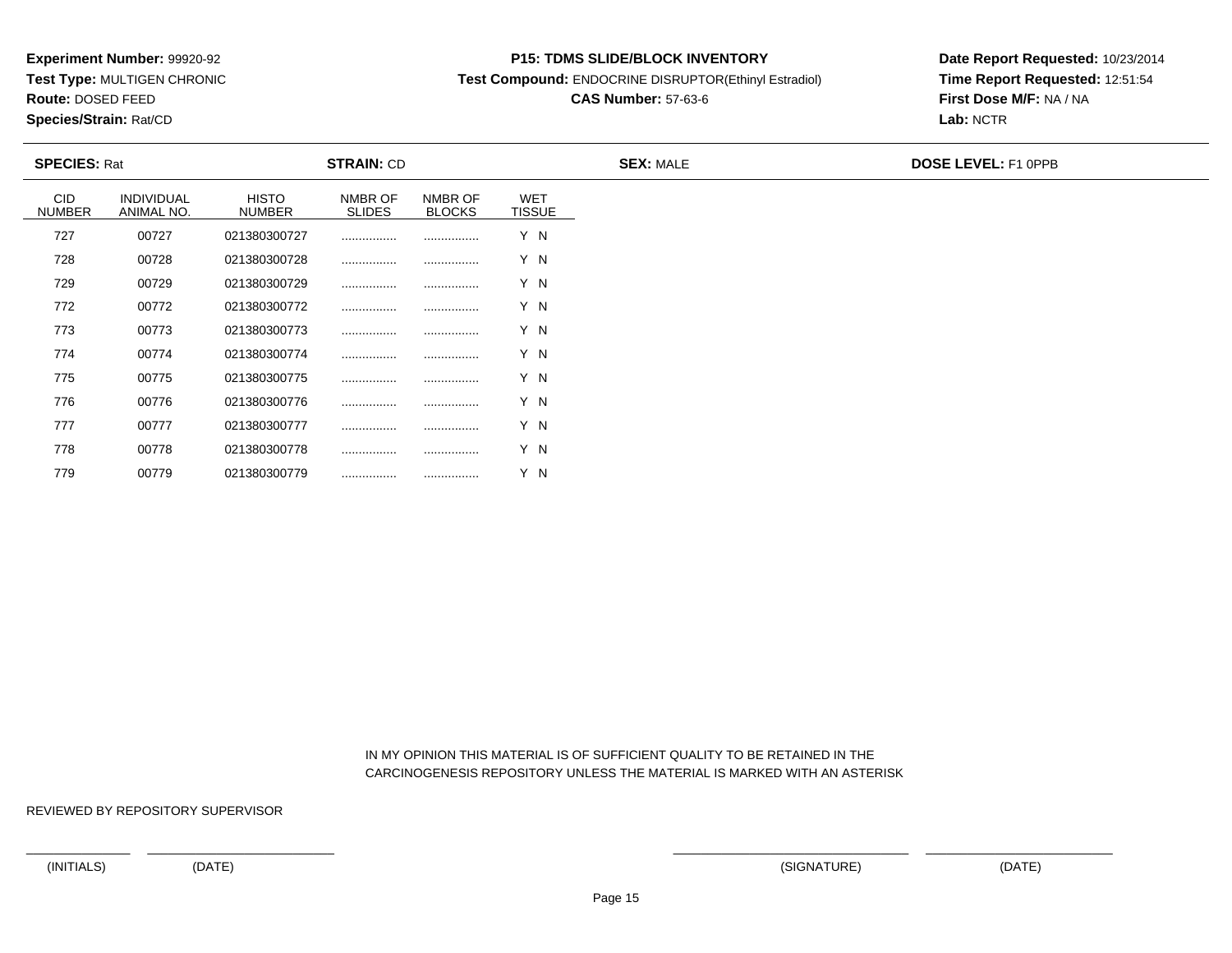**Test Type:** MULTIGEN CHRONIC

# **Route:** DOSED FEED

**Species/Strain:** Rat/CD

#### **P15: TDMS SLIDE/BLOCK INVENTORY**

**Test Compound:** ENDOCRINE DISRUPTOR(Ethinyl Estradiol)

# **CAS Number:** 57-63-6

**Date Report Requested:** 10/23/2014**Time Report Requested:** 12:51:54**First Dose M/F:** NA / NA**Lab:** NCTR

 $\overline{\phantom{a}}$ 

| <b>SPECIES: Rat</b>         |                                 |                               | <b>STRAIN: CD</b>        |                          |                             | <b>SEX: MALE</b>            |                                 |                               | <b>DOSE LEVEL: F1 10PPB</b> |                          |                             |  |
|-----------------------------|---------------------------------|-------------------------------|--------------------------|--------------------------|-----------------------------|-----------------------------|---------------------------------|-------------------------------|-----------------------------|--------------------------|-----------------------------|--|
| <b>CID</b><br><b>NUMBER</b> | <b>INDIVIDUAL</b><br>ANIMAL NO. | <b>HISTO</b><br><b>NUMBER</b> | NMBR OF<br><b>SLIDES</b> | NMBR OF<br><b>BLOCKS</b> | <b>WET</b><br><b>TISSUE</b> | <b>CID</b><br><b>NUMBER</b> | <b>INDIVIDUAL</b><br>ANIMAL NO. | <b>HISTO</b><br><b>NUMBER</b> | NMBR OF<br><b>SLIDES</b>    | NMBR OF<br><b>BLOCKS</b> | <b>WET</b><br><b>TISSUE</b> |  |
| 49                          | 00049                           | 021380300049                  |                          |                          | Y N                         | 432                         | 00432                           | 021380300432                  |                             |                          | Y N                         |  |
| 59                          | 00059                           | 021380300059                  | .                        |                          | Y N                         | 433                         | 00433                           | 021380300433                  |                             |                          | Y N                         |  |
| 88                          | 00088                           | 021380300088                  |                          |                          | Y N                         | 434                         | 00434                           | 021380300434                  |                             |                          | Y N                         |  |
| 103                         | 00103                           | 021380300103                  |                          |                          | Y N                         | 435                         | 00435                           | 021380300435                  |                             |                          | Y N                         |  |
| 135                         | 00135                           | 021380300135                  |                          |                          | Y N                         | 436                         | 00436                           | 021380300436                  | .                           |                          | Y N                         |  |
| 146                         | 00146                           | 021380300146                  |                          | .                        | Y N                         | 488                         | 00488                           | 021380300488                  |                             |                          | Y N                         |  |
| 149                         | 00149                           | 021380300149                  |                          |                          | Y N                         | 489                         | 00489                           | 021380300489                  |                             |                          | Y N                         |  |
| 156                         | 00156                           | 021380300156                  |                          | .                        | Y N                         | 490                         | 00490                           | 021380300490                  |                             |                          | Y N                         |  |
| 168                         | 00168                           | 021380300168                  |                          |                          | Y N                         | 536                         | 00536                           | 021380300536                  |                             |                          | Y N                         |  |
| 172                         | 00172                           | 021380300172                  |                          |                          | Y N                         | 537                         | 00537                           | 021380300537                  |                             |                          | Y N                         |  |
| 179                         | 00179                           | 021380300179                  | .                        |                          | Y N                         | 584                         | 00584                           | 021380300584                  |                             |                          | Y N                         |  |
| 226                         | 00226                           | 021380300226                  |                          |                          | Y N                         | 585                         | 00585                           | 021380300585                  |                             |                          | Y N                         |  |
| 233                         | 00233                           | 021380300233                  |                          |                          | Y N                         | 586                         | 00586                           | 021380300586                  |                             |                          | Y N                         |  |
| 264                         | 00264                           | 021380300264                  |                          |                          | Y N                         | 587                         | 00587                           | 021380300587                  |                             |                          | Y N                         |  |
| 287                         | 00287                           | 021380300287                  |                          |                          | Y N                         | 639                         | 00639                           | 021380300639                  |                             |                          | Y N                         |  |
| 310                         | 00310                           | 021380300310                  |                          |                          | Y N                         | 640                         | 00640                           | 021380300640                  |                             |                          | Y N                         |  |
| 359                         | 00359                           | 021380300359                  | .                        | .                        | Y N                         | 641                         | 00641                           | 021380300641                  |                             |                          | Y N                         |  |
| 361                         | 00361                           | 021380300361                  |                          | .                        | Y N                         | 642                         | 00642                           | 021380300642                  |                             |                          | Y N                         |  |
| 383                         | 00383                           | 021380300383                  |                          |                          | Y N                         | 643                         | 00643                           | 021380300643                  |                             |                          | Y N                         |  |
| 390                         | 00390                           | 021380300390                  |                          |                          | Y N                         | 686                         | 00686                           | 021380300686                  |                             |                          | Y N                         |  |

### IN MY OPINION THIS MATERIAL IS OF SUFFICIENT QUALITY TO BE RETAINED IN THECARCINOGENESIS REPOSITORY UNLESS THE MATERIAL IS MARKED WITH AN ASTERISK

REVIEWED BY REPOSITORY SUPERVISOR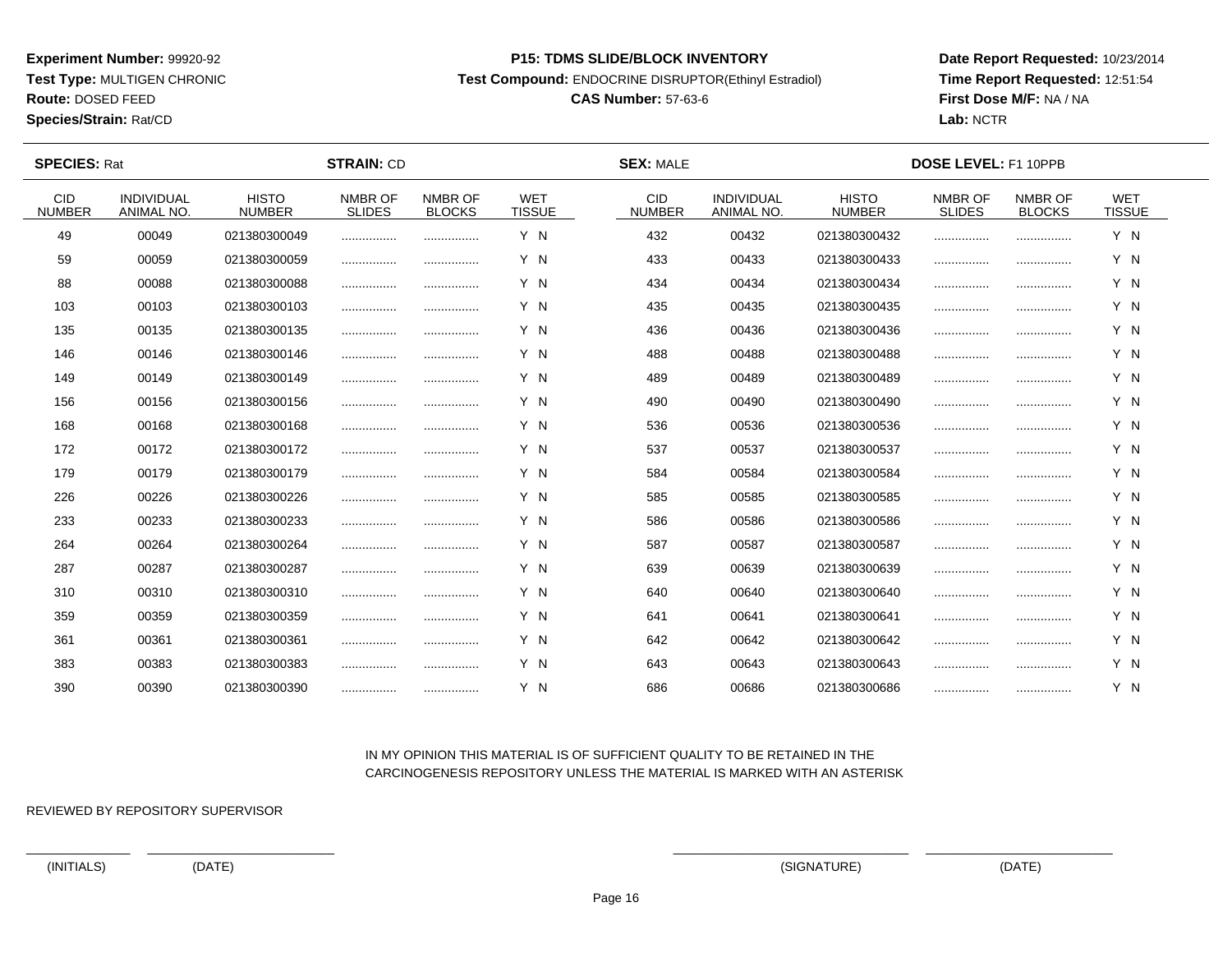**Test Type:** MULTIGEN CHRONIC

**Route:** DOSED FEED

796

**Species/Strain:** Rat/CD

#### **P15: TDMS SLIDE/BLOCK INVENTORY**

**Test Compound:** ENDOCRINE DISRUPTOR(Ethinyl Estradiol)

# **CAS Number:** 57-63-6

**Date Report Requested:** 10/23/2014**Time Report Requested:** 12:51:54**First Dose M/F:** NA / NA**Lab:** NCTR

| <b>SPECIES: Rat</b>  |                                 |                        | <b>STRAIN: CD</b>        |                          |                             | <b>SEX: MALE</b> | <b>DOSE LEVEL: F1 10PPB</b> |
|----------------------|---------------------------------|------------------------|--------------------------|--------------------------|-----------------------------|------------------|-----------------------------|
| CID<br><b>NUMBER</b> | <b>INDIVIDUAL</b><br>ANIMAL NO. | <b>HISTO</b><br>NUMBER | NMBR OF<br><b>SLIDES</b> | NMBR OF<br><b>BLOCKS</b> | <b>WET</b><br><b>TISSUE</b> |                  |                             |
| 687                  | 00687                           | 021380300687           |                          |                          | Y N                         |                  |                             |
| 688                  | 00688                           | 021380300688           |                          |                          | Y N                         |                  |                             |
| 689                  | 00689                           | 021380300689           |                          |                          | Y N                         |                  |                             |
| 690                  | 00690                           | 021380300690           |                          |                          | Y N                         |                  |                             |
| 743                  | 00743                           | 021380300743           |                          |                          | Y N                         |                  |                             |
| 744                  | 00744                           | 021380300744           |                          |                          | Y N                         |                  |                             |
| 745                  | 00745                           | 021380300745           |                          |                          | Y N                         |                  |                             |
| 794                  | 00794                           | 021380300794           |                          |                          | Y N                         |                  |                             |
| 795                  | 00795                           | 021380300795           |                          |                          | Y N                         |                  |                             |

 IN MY OPINION THIS MATERIAL IS OF SUFFICIENT QUALITY TO BE RETAINED IN THECARCINOGENESIS REPOSITORY UNLESS THE MATERIAL IS MARKED WITH AN ASTERISK

REVIEWED BY REPOSITORY SUPERVISOR

<sup>00796</sup> <sup>021380300796</sup> ................ ................ Y N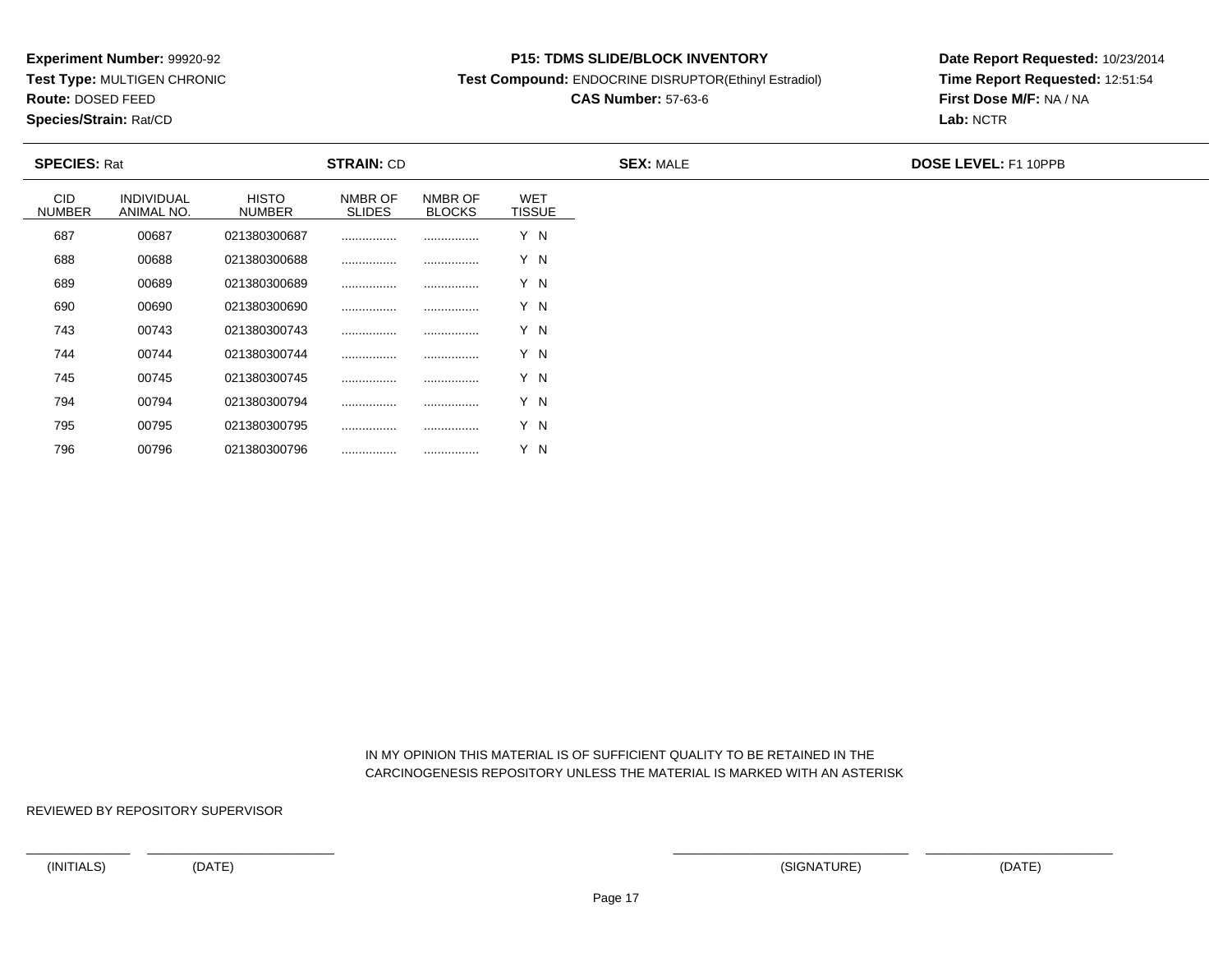**Test Type:** MULTIGEN CHRONIC

**Route:** DOSED FEED

**Species/Strain:** Rat/CD

#### **P15: TDMS SLIDE/BLOCK INVENTORY**

**Test Compound:** ENDOCRINE DISRUPTOR(Ethinyl Estradiol)

# **CAS Number:** 57-63-6

**Date Report Requested:** 10/23/2014**Time Report Requested:** 12:51:54**First Dose M/F:** NA / NA**Lab:** NCTR

| <b>SPECIES: Rat</b>         |                          |                               | <b>STRAIN: CD</b>        |                          | <b>SEX: MALE</b>            |                             |                                        | <b>DOSE LEVEL: F1/50PPB TO CTL</b> |                          |                          |                             |  |
|-----------------------------|--------------------------|-------------------------------|--------------------------|--------------------------|-----------------------------|-----------------------------|----------------------------------------|------------------------------------|--------------------------|--------------------------|-----------------------------|--|
| <b>CID</b><br><b>NUMBER</b> | INDIVIDUAL<br>ANIMAL NO. | <b>HISTO</b><br><b>NUMBER</b> | NMBR OF<br><b>SLIDES</b> | NMBR OF<br><b>BLOCKS</b> | <b>WET</b><br><b>TISSUE</b> | <b>CID</b><br><b>NUMBER</b> | <b>INDIVIDUAL</b><br><b>ANIMAL NO.</b> | <b>HISTO</b><br><b>NUMBER</b>      | NMBR OF<br><b>SLIDES</b> | NMBR OF<br><b>BLOCKS</b> | <b>WET</b><br><b>TISSUE</b> |  |
| 50                          | 00050                    | 021380300050                  |                          |                          | Y N                         | 449                         | 00449                                  | 021380300449                       |                          |                          | Y N                         |  |
| 92                          | 00092                    | 021380300092                  |                          |                          | Y N                         | 501                         | 00501                                  | 021380300501                       |                          |                          | Y N                         |  |
| 110                         | 00110                    | 021380300110                  |                          |                          | Y N                         | 502                         | 00502                                  | 021380300502                       |                          |                          | Y N                         |  |
| 131                         | 00131                    | 021380300131                  |                          |                          | Y N                         | 503                         | 00503                                  | 021380300503                       |                          |                          | Y N                         |  |
| 147                         | 00147                    | 021380300147                  |                          |                          | Y N                         | 504                         | 00504                                  | 021380300504                       |                          |                          | Y N                         |  |
| 148                         | 00148                    | 021380300148                  |                          | .                        | Y N                         | 547                         | 00547                                  | 021380300547                       |                          | .                        | Y N                         |  |
| 162                         | 00162                    | 021380300162                  |                          |                          | Y N                         | 548                         | 00548                                  | 021380300548                       |                          |                          | Y N                         |  |
| 192                         | 00192                    | 021380300192                  |                          |                          | Y N                         | 549                         | 00549                                  | 021380300549                       |                          |                          | Y N                         |  |
| 201                         | 00201                    | 021380300201                  |                          |                          | Y N                         | 550                         | 00550                                  | 021380300550                       |                          |                          | Y N                         |  |
| 206                         | 00206                    | 021380300206                  |                          |                          | Y N                         | 551                         | 00551                                  | 021380300551                       |                          |                          | Y N                         |  |
| 243                         | 00243                    | 021380300243                  |                          |                          | Y N                         | 598                         | 00598                                  | 021380300598                       |                          |                          | Y N                         |  |
| 317                         | 00317                    | 021380300317                  |                          |                          | Y N                         | 599                         | 00599                                  | 021380300599                       |                          |                          | Y N                         |  |
| 364                         | 00364                    | 021380300364                  |                          |                          | Y N                         | 600                         | 00600                                  | 021380300600                       |                          |                          | Y N                         |  |
| 371                         | 00371                    | 021380300371                  |                          |                          | Y N                         | 601                         | 00601                                  | 021380300601                       |                          |                          | Y N                         |  |
| 388                         | 00388                    | 021380300388                  |                          |                          | Y N                         | 602                         | 00602                                  | 021380300602                       |                          |                          | Y N                         |  |
| 400                         | 00400                    | 021380300400                  |                          |                          | Y N                         | 652                         | 00652                                  | 021380300652                       |                          |                          | Y N                         |  |
| 404                         | 00404                    | 021380300404                  |                          |                          | Y N                         | 653                         | 00653                                  | 021380300653                       |                          |                          | Y N                         |  |
| 446                         | 00446                    | 021380300446                  |                          |                          | Y N                         | 654                         | 00654                                  | 021380300654                       |                          |                          | Y N                         |  |
| 447                         | 00447                    | 021380300447                  |                          |                          | Y N                         | 655                         | 00655                                  | 021380300655                       |                          |                          | Y N                         |  |
| 448                         | 00448                    | 021380300448                  |                          |                          | Y N                         | 656                         | 00656                                  | 021380300656                       |                          |                          | Y N                         |  |

## IN MY OPINION THIS MATERIAL IS OF SUFFICIENT QUALITY TO BE RETAINED IN THECARCINOGENESIS REPOSITORY UNLESS THE MATERIAL IS MARKED WITH AN ASTERISK

REVIEWED BY REPOSITORY SUPERVISOR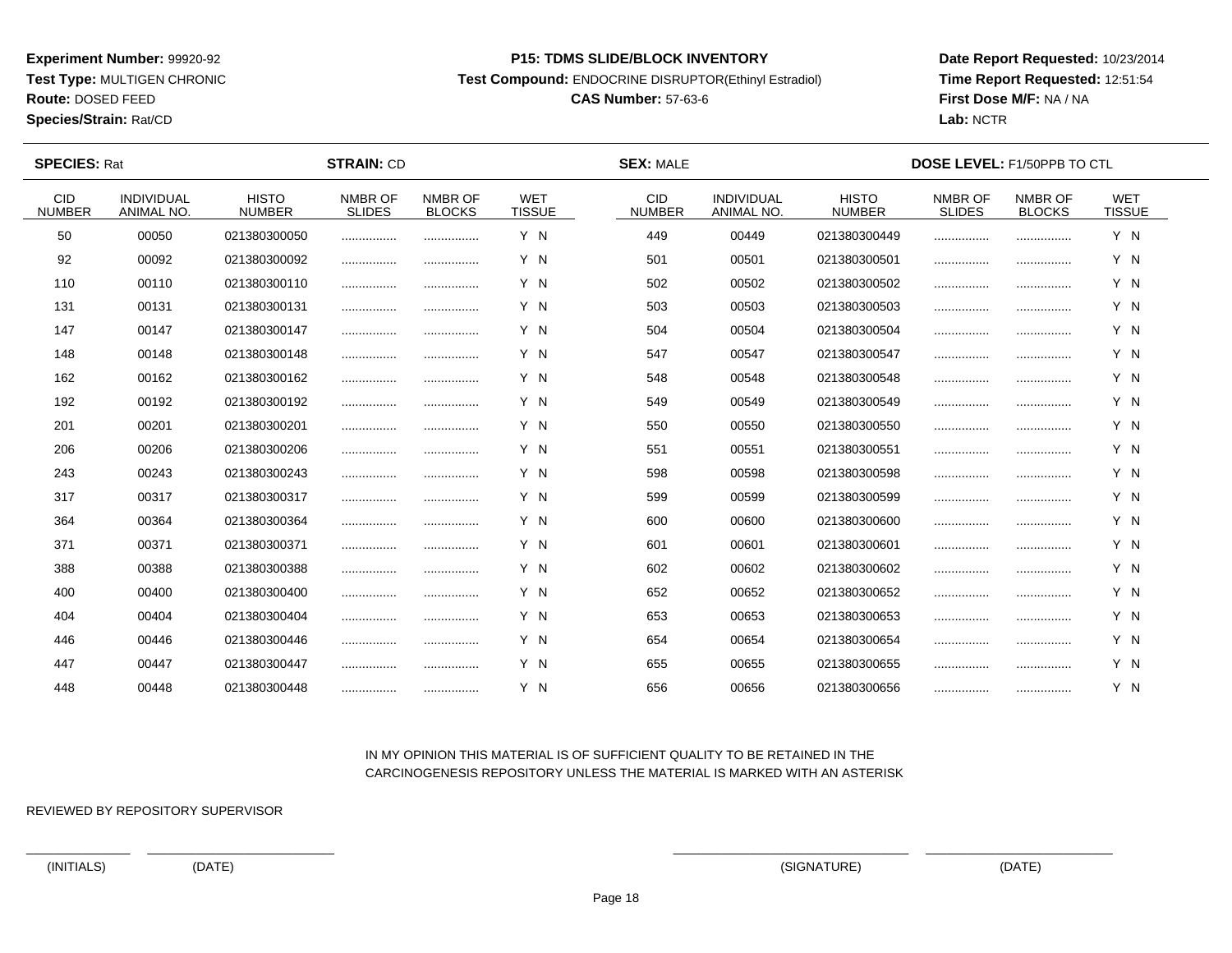**Test Type:** MULTIGEN CHRONIC

**Route:** DOSED FEED

802

**Species/Strain:** Rat/CD

#### **P15: TDMS SLIDE/BLOCK INVENTORY**

**Test Compound:** ENDOCRINE DISRUPTOR(Ethinyl Estradiol)

## **CAS Number:** 57-63-6

**Date Report Requested:** 10/23/2014**Time Report Requested:** 12:51:54**First Dose M/F:** NA / NA**Lab:** NCTR

| <b>SPECIES: Rat</b>         |                                 |                               | <b>STRAIN: CD</b>        |                          |                             | <b>SEX: MALE</b> | <b>DOSE LEVEL: F1/50PPB TO CTL</b> |
|-----------------------------|---------------------------------|-------------------------------|--------------------------|--------------------------|-----------------------------|------------------|------------------------------------|
| <b>CID</b><br><b>NUMBER</b> | <b>INDIVIDUAL</b><br>ANIMAL NO. | <b>HISTO</b><br><b>NUMBER</b> | NMBR OF<br><b>SLIDES</b> | NMBR OF<br><b>BLOCKS</b> | <b>WET</b><br><b>TISSUE</b> |                  |                                    |
| 700                         | 00700                           | 021380300700                  |                          |                          | Y N                         |                  |                                    |
| 701                         | 00701                           | 021380300701                  |                          |                          | Y N                         |                  |                                    |
| 702                         | 00702                           | 021380300702                  |                          |                          | Y N                         |                  |                                    |
| 703                         | 00703                           | 021380300703                  |                          |                          | Y N                         |                  |                                    |
| 704                         | 00704                           | 021380300704                  |                          |                          | Y N                         |                  |                                    |
| 751                         | 00751                           | 021380300751                  |                          |                          | Y N                         |                  |                                    |
| 752                         | 00752                           | 021380300752                  |                          |                          | Y N                         |                  |                                    |
| 753                         | 00753                           | 021380300753                  |                          |                          | Y N                         |                  |                                    |
| 754                         | 00754                           | 021380300754                  |                          |                          | Y N                         |                  |                                    |

 IN MY OPINION THIS MATERIAL IS OF SUFFICIENT QUALITY TO BE RETAINED IN THECARCINOGENESIS REPOSITORY UNLESS THE MATERIAL IS MARKED WITH AN ASTERISK

REVIEWED BY REPOSITORY SUPERVISOR

<sup>00802</sup> <sup>021380300802</sup> ................ ................ Y N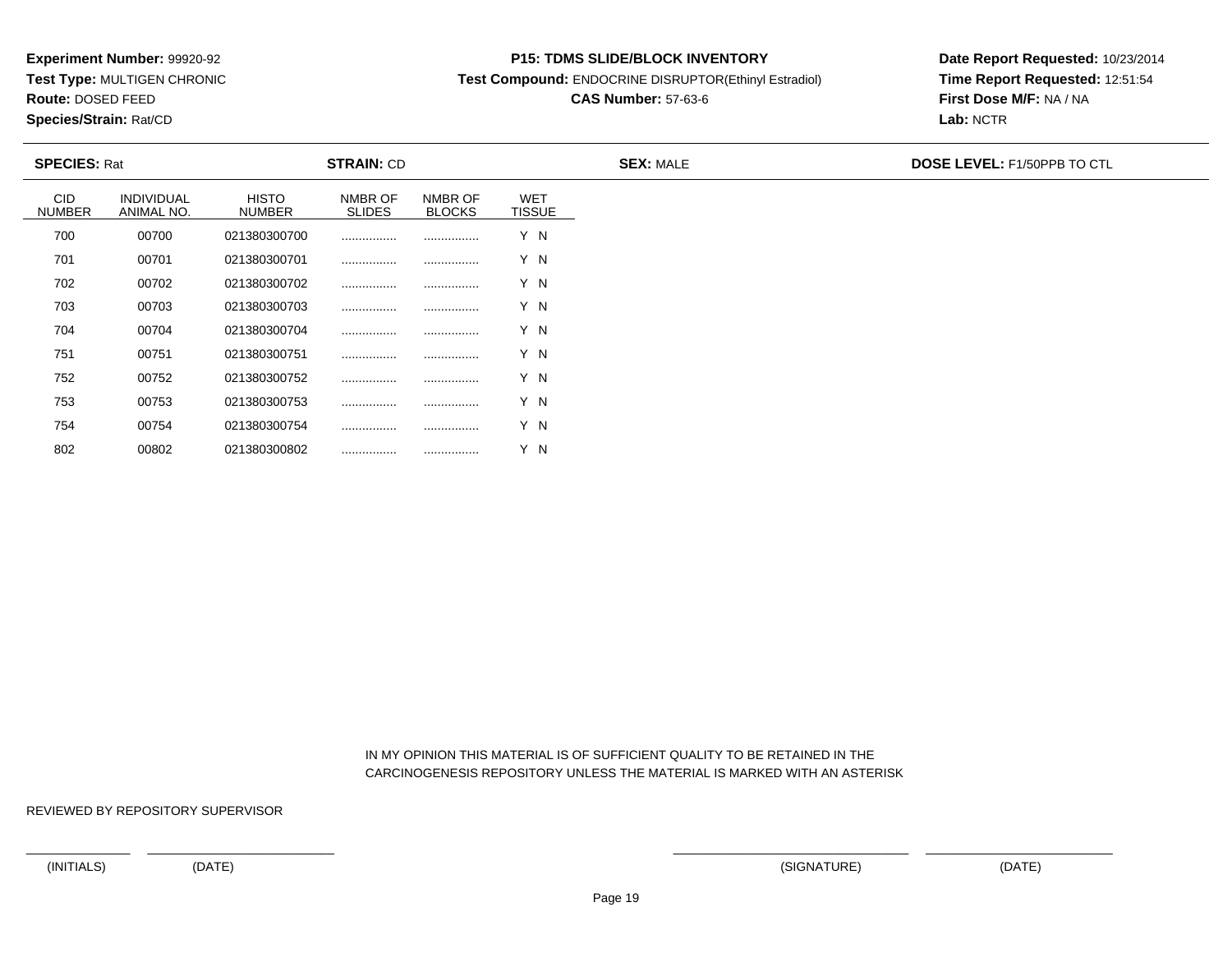**Test Type:** MULTIGEN CHRONIC

**Route:** DOSED FEED

**Species/Strain:** Rat/CD

#### **P15: TDMS SLIDE/BLOCK INVENTORY**

**Test Compound:** ENDOCRINE DISRUPTOR(Ethinyl Estradiol)

# **CAS Number:** 57-63-6

**Date Report Requested:** 10/23/2014**Time Report Requested:** 12:51:54**First Dose M/F:** NA / NA**Lab:** NCTR

| <b>SPECIES: Rat</b>         |                                 |                               | <b>STRAIN: CD</b>        |                          |                             | <b>SEX: MALE</b>            |                                 |                               | <b>DOSE LEVEL: F1/2PPB TO CTL</b> |                          |                             |  |
|-----------------------------|---------------------------------|-------------------------------|--------------------------|--------------------------|-----------------------------|-----------------------------|---------------------------------|-------------------------------|-----------------------------------|--------------------------|-----------------------------|--|
| <b>CID</b><br><b>NUMBER</b> | <b>INDIVIDUAL</b><br>ANIMAL NO. | <b>HISTO</b><br><b>NUMBER</b> | NMBR OF<br><b>SLIDES</b> | NMBR OF<br><b>BLOCKS</b> | <b>WET</b><br><b>TISSUE</b> | <b>CID</b><br><b>NUMBER</b> | <b>INDIVIDUAL</b><br>ANIMAL NO. | <b>HISTO</b><br><b>NUMBER</b> | NMBR OF<br><b>SLIDES</b>          | NMBR OF<br><b>BLOCKS</b> | <b>WET</b><br><b>TISSUE</b> |  |
| 55                          | 00055                           | 021380300055                  |                          |                          | Y N                         | 431                         | 00431                           | 021380300431                  |                                   |                          | Y N                         |  |
| 68                          | 00068                           | 021380300068                  |                          |                          | Y N                         | 486                         | 00486                           | 021380300486                  |                                   |                          | Y N                         |  |
| 79                          | 00079                           | 021380300079                  |                          |                          | Y N                         | 487                         | 00487                           | 021380300487                  |                                   |                          | Y N                         |  |
| 87                          | 00087                           | 021380300087                  |                          |                          | Y N                         | 534                         | 00534                           | 021380300534                  |                                   |                          | Y N                         |  |
| 107                         | 00107                           | 021380300107                  |                          |                          | Y N                         | 535                         | 00535                           | 021380300535                  |                                   |                          | Y N                         |  |
| 150                         | 00150                           | 021380300150                  |                          |                          | Y N                         | 581                         | 00581                           | 021380300581                  |                                   |                          | Y N                         |  |
| 153                         | 00153                           | 021380300153                  |                          |                          | Y N                         | 582                         | 00582                           | 021380300582                  |                                   |                          | Y N                         |  |
| 160                         | 00160                           | 021380300160                  |                          |                          | Y N                         | 583                         | 00583                           | 021380300583                  |                                   |                          | Y N                         |  |
| 167                         | 00167                           | 021380300167                  |                          |                          | Y N                         | 635                         | 00635                           | 021380300635                  |                                   |                          | Y N                         |  |
| 187                         | 00187                           | 021380300187                  |                          |                          | Y N                         | 636                         | 00636                           | 021380300636                  |                                   |                          | Y N                         |  |
| 197                         | 00197                           | 021380300197                  |                          |                          | Y N                         | 637                         | 00637                           | 021380300637                  |                                   |                          | Y N                         |  |
| 215                         | 00215                           | 021380300215                  |                          |                          | Y N                         | 638                         | 00638                           | 021380300638                  |                                   |                          | Y N                         |  |
| 255                         | 00255                           | 021380300255                  |                          |                          | Y N                         | 681                         | 00681                           | 021380300681                  |                                   |                          | Y N                         |  |
| 285                         | 00285                           | 021380300285                  |                          |                          | Y N                         | 682                         | 00682                           | 021380300682                  |                                   |                          | Y N                         |  |
| 326                         | 00326                           | 021380300326                  |                          |                          | Y N                         | 683                         | 00683                           | 021380300683                  |                                   |                          | Y N                         |  |
| 340                         | 00340                           | 021380300340                  |                          |                          | Y N                         | 684                         | 00684                           | 021380300684                  |                                   |                          | Y N                         |  |
| 362                         | 00362                           | 021380300362                  |                          |                          | Y N                         | 685                         | 00685                           | 021380300685                  |                                   |                          | Y N                         |  |
| 372                         | 00372                           | 021380300372                  |                          |                          | Y N                         | 737                         | 00737                           | 021380300737                  |                                   |                          | Y N                         |  |
| 389                         | 00389                           | 021380300389                  |                          |                          | Y N                         | 738                         | 00738                           | 021380300738                  |                                   |                          | Y N                         |  |
| 430                         | 00430                           | 021380300430                  |                          |                          | Y N                         | 739                         | 00739                           | 021380300739                  |                                   |                          | Y N                         |  |

## IN MY OPINION THIS MATERIAL IS OF SUFFICIENT QUALITY TO BE RETAINED IN THECARCINOGENESIS REPOSITORY UNLESS THE MATERIAL IS MARKED WITH AN ASTERISK

REVIEWED BY REPOSITORY SUPERVISOR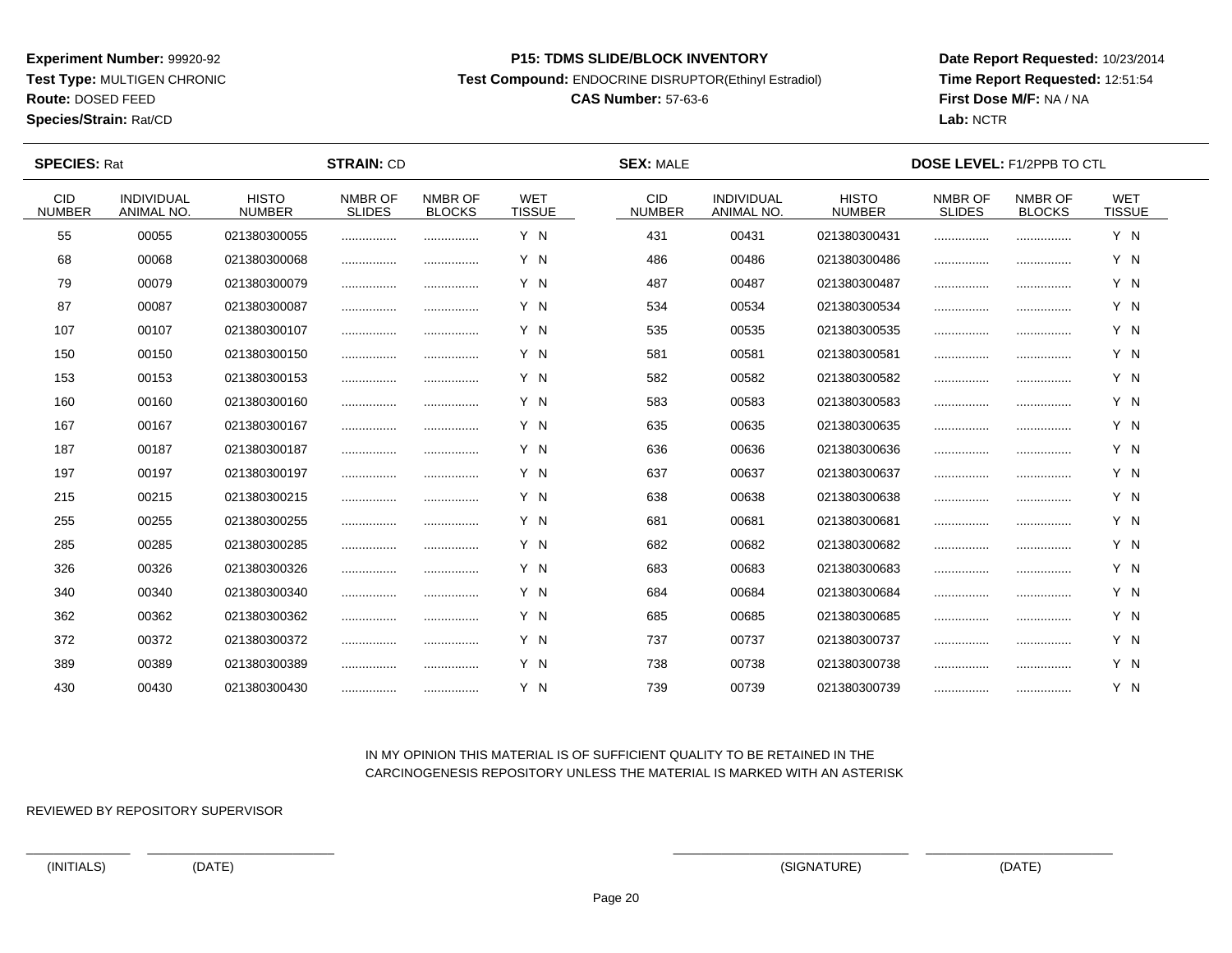**Test Type:** MULTIGEN CHRONIC

**Route:** DOSED FEED

793

**Species/Strain:** Rat/CD

#### **P15: TDMS SLIDE/BLOCK INVENTORY**

**Test Compound:** ENDOCRINE DISRUPTOR(Ethinyl Estradiol)

# **CAS Number:** 57-63-6

**Date Report Requested:** 10/23/2014**Time Report Requested:** 12:51:54**First Dose M/F:** NA / NA**Lab:** NCTR

| <b>SPECIES: Rat</b>         |                                 |                        | <b>STRAIN: CD</b>        |                          |                             | <b>SEX: MALE</b> | <b>DOSE LEVEL: F1/2PPB TO CTL</b> |
|-----------------------------|---------------------------------|------------------------|--------------------------|--------------------------|-----------------------------|------------------|-----------------------------------|
| <b>CID</b><br><b>NUMBER</b> | <b>INDIVIDUAL</b><br>ANIMAL NO. | <b>HISTO</b><br>NUMBER | NMBR OF<br><b>SLIDES</b> | NMBR OF<br><b>BLOCKS</b> | <b>WET</b><br><b>TISSUE</b> |                  |                                   |
| 740                         | 00740                           | 021380300740           |                          |                          | Y N                         |                  |                                   |
| 741                         | 00741                           | 021380300741           |                          |                          | Y N                         |                  |                                   |
| 742                         | 00742                           | 021380300742           |                          |                          | Y N                         |                  |                                   |
| 787                         | 00787                           | 021380300787           |                          |                          | Y N                         |                  |                                   |
| 788                         | 00788                           | 021380300788           |                          |                          | Y N                         |                  |                                   |
| 789                         | 00789                           | 021380300789           |                          |                          | Y N                         |                  |                                   |
| 790                         | 00790                           | 021380300790           |                          |                          | Y N                         |                  |                                   |
| 791                         | 00791                           | 021380300791           |                          |                          | Y N                         |                  |                                   |
| 792                         | 00792                           | 021380300792           |                          |                          | Y N                         |                  |                                   |

 IN MY OPINION THIS MATERIAL IS OF SUFFICIENT QUALITY TO BE RETAINED IN THECARCINOGENESIS REPOSITORY UNLESS THE MATERIAL IS MARKED WITH AN ASTERISK

REVIEWED BY REPOSITORY SUPERVISOR

<sup>00793</sup> <sup>021380300793</sup> ................ ................ Y N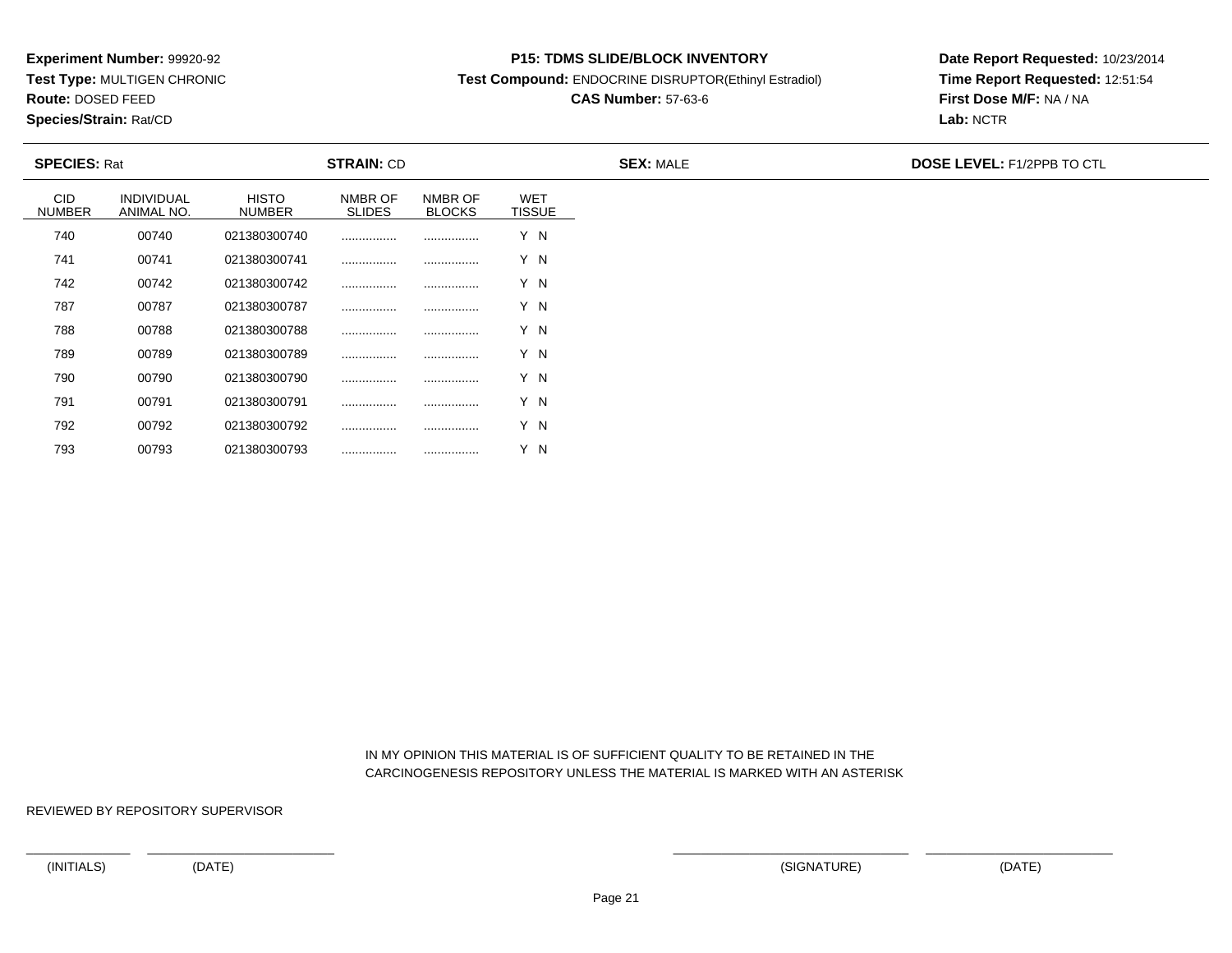**Test Type:** MULTIGEN CHRONIC

**Route:** DOSED FEED

**Species/Strain:** Rat/CD

#### **P15: TDMS SLIDE/BLOCK INVENTORY**

**Test Compound:** ENDOCRINE DISRUPTOR(Ethinyl Estradiol)

# **CAS Number:** 57-63-6

**Date Report Requested:** 10/23/2014**Time Report Requested:** 12:51:54**First Dose M/F:** NA / NA**Lab:** NCTR

| <b>SPECIES: Rat</b>         |                                 |                               | <b>STRAIN: CD</b>        |                          |                             | <b>SEX: MALE</b>            |                                 |                               | <b>DOSE LEVEL: F3/2PPB TO CTL</b> |                          |                             |  |
|-----------------------------|---------------------------------|-------------------------------|--------------------------|--------------------------|-----------------------------|-----------------------------|---------------------------------|-------------------------------|-----------------------------------|--------------------------|-----------------------------|--|
| <b>CID</b><br><b>NUMBER</b> | <b>INDIVIDUAL</b><br>ANIMAL NO. | <b>HISTO</b><br><b>NUMBER</b> | NMBR OF<br><b>SLIDES</b> | NMBR OF<br><b>BLOCKS</b> | <b>WET</b><br><b>TISSUE</b> | <b>CID</b><br><b>NUMBER</b> | <b>INDIVIDUAL</b><br>ANIMAL NO. | <b>HISTO</b><br><b>NUMBER</b> | NMBR OF<br><b>SLIDES</b>          | NMBR OF<br><b>BLOCKS</b> | <b>WET</b><br><b>TISSUE</b> |  |
| 56                          | 00056                           | 021380300056                  |                          |                          | Y N                         | 902                         | 00902                           | 021380300902                  |                                   |                          | Y N                         |  |
| 63                          | 00063                           | 021380300063                  |                          |                          | Y N                         | 904                         | 00904                           | 021380300904                  |                                   |                          | Y N                         |  |
| 128                         | 00128                           | 021380300128                  |                          |                          | Y N                         | 917                         | 00917                           | 021380300917                  |                                   |                          | Y N                         |  |
| 257                         | 00257                           | 021380300257                  |                          |                          | Y N                         | 918                         | 00918                           | 021380300918                  |                                   |                          | Y N                         |  |
| 374                         | 00374                           | 021380300374                  |                          | .                        | Y N                         | 921                         | 00921                           | 021380300921                  |                                   |                          | Y N                         |  |
| 401                         | 00401                           | 021380300401                  |                          |                          | Y N                         | 946                         | 00946                           | 021380300946                  |                                   |                          | Y N                         |  |
| 806                         | 00806                           | 021380300806                  |                          |                          | Y N                         | 947                         | 00947                           | 021380300947                  |                                   |                          | Y N                         |  |
| 812                         | 00812                           | 021380300812                  |                          |                          | Y N                         | 956                         | 00956                           | 021380300956                  |                                   |                          | Y N                         |  |
| 813                         | 00813                           | 021380300813                  |                          |                          | Y N                         | 988                         | 00988                           | 021380300988                  |                                   |                          | Y N                         |  |
| 816                         | 00816                           | 021380300816                  |                          |                          | Y N                         | 996                         | 00996                           | 021380300996                  |                                   |                          | Y N                         |  |
| 821                         | 00821                           | 021380300821                  |                          |                          | Y N                         | 997                         | 00997                           | 021380300997                  |                                   |                          | Y N                         |  |
| 826                         | 00826                           | 021380300826                  |                          |                          | Y N                         | 1007                        | 01007                           | 021380301007                  |                                   |                          | Y N                         |  |
| 833                         | 00833                           | 021380300833                  |                          |                          | Y N                         | 1008                        | 01008                           | 021380301008                  |                                   |                          | Y N                         |  |
| 834                         | 00834                           | 021380300834                  |                          |                          | Y N                         | 1043                        | 01043                           | 021380301043                  |                                   |                          | Y N                         |  |
| 835                         | 00835                           | 021380300835                  |                          |                          | Y N                         | 1044                        | 01044                           | 021380301044                  |                                   |                          | Y N                         |  |
| 841                         | 00841                           | 021380300841                  |                          |                          | Y N                         | 1047                        | 01047                           | 021380301047                  |                                   |                          | Y N                         |  |
| 843                         | 00843                           | 021380300843                  | .                        | .                        | Y N                         | 1048                        | 01048                           | 021380301048                  |                                   |                          | Y N                         |  |
| 849                         | 00849                           | 021380300849                  |                          |                          | Y N                         | 1054                        | 01054                           | 021380301054                  |                                   |                          | Y N                         |  |
| 886                         | 00886                           | 021380300886                  |                          |                          | Y N                         | 1055                        | 01055                           | 021380301055                  |                                   |                          | Y N                         |  |
| 893                         | 00893                           | 021380300893                  |                          |                          | Y N                         | 1056                        | 01056                           | 021380301056                  |                                   |                          | Y N                         |  |

## IN MY OPINION THIS MATERIAL IS OF SUFFICIENT QUALITY TO BE RETAINED IN THECARCINOGENESIS REPOSITORY UNLESS THE MATERIAL IS MARKED WITH AN ASTERISK

REVIEWED BY REPOSITORY SUPERVISOR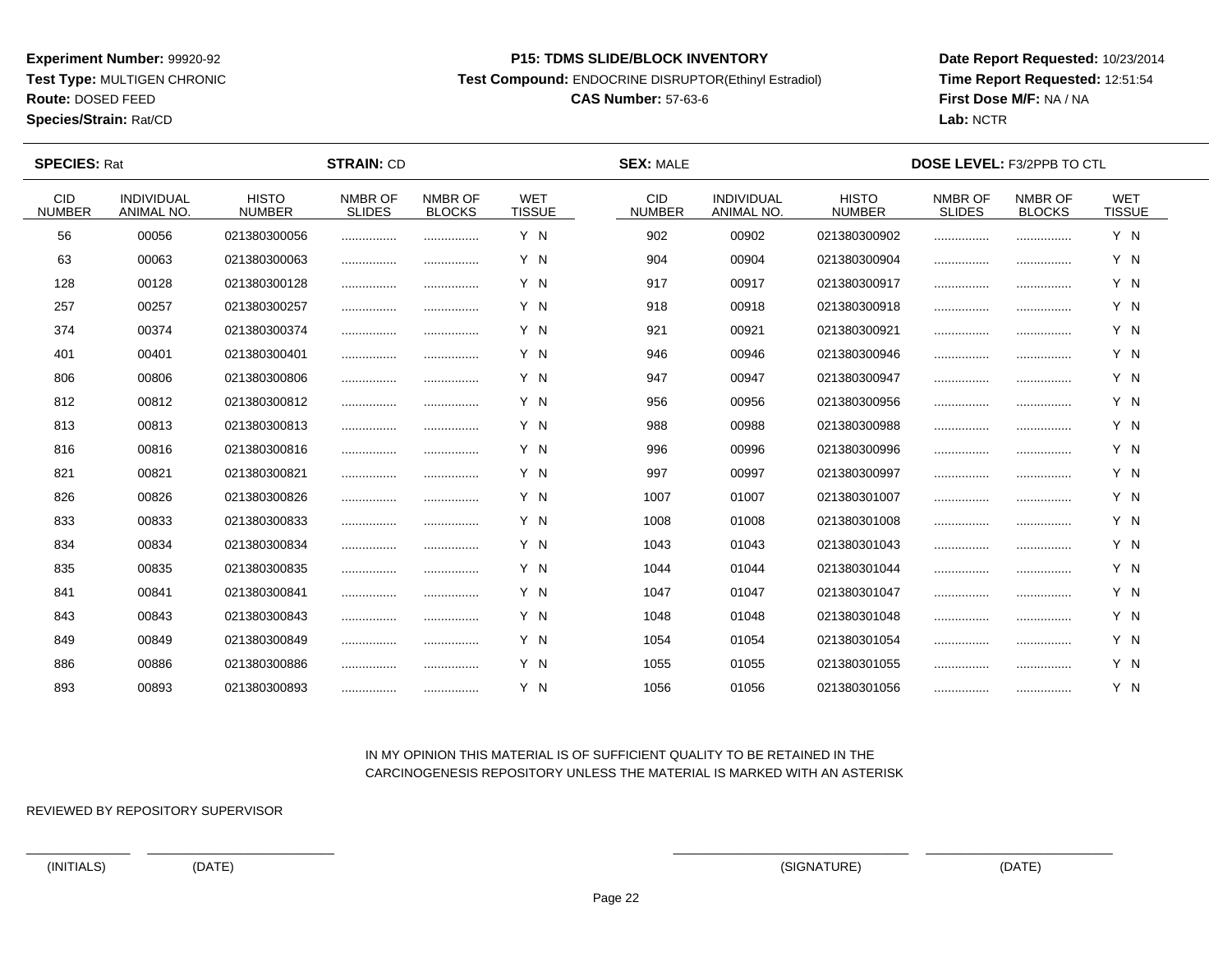**Test Type:** MULTIGEN CHRONIC

**Route:** DOSED FEED

1116

**Species/Strain:** Rat/CD

#### **P15: TDMS SLIDE/BLOCK INVENTORY**

**Test Compound:** ENDOCRINE DISRUPTOR(Ethinyl Estradiol)

# **CAS Number:** 57-63-6

**Date Report Requested:** 10/23/2014**Time Report Requested:** 12:51:54**First Dose M/F:** NA / NA**Lab:** NCTR

| <b>SPECIES: Rat</b>         |                                 | <b>STRAIN: CD</b>             |                          |                          |                             | <b>SEX: MALE</b> | <b>DOSE LEVEL: F3/2PPB TO CTL</b> |
|-----------------------------|---------------------------------|-------------------------------|--------------------------|--------------------------|-----------------------------|------------------|-----------------------------------|
| <b>CID</b><br><b>NUMBER</b> | <b>INDIVIDUAL</b><br>ANIMAL NO. | <b>HISTO</b><br><b>NUMBER</b> | NMBR OF<br><b>SLIDES</b> | NMBR OF<br><b>BLOCKS</b> | <b>WET</b><br><b>TISSUE</b> |                  |                                   |
| 1057                        | 01057                           | 021380301057                  |                          |                          | Y N                         |                  |                                   |
| 1058                        | 01058                           | 021380301058                  |                          |                          | Y N                         |                  |                                   |
| 1066                        | 01066                           | 021380301066                  |                          |                          | Y N                         |                  |                                   |
| 1067                        | 01067                           | 021380301067                  | .                        |                          | Y N                         |                  |                                   |
| 1069                        | 01069                           | 021380301069                  | .                        |                          | Y N                         |                  |                                   |
| 1103                        | 01103                           | 021380301103                  | .                        |                          | Y N                         |                  |                                   |
| 1104                        | 01104                           | 021380301104                  |                          |                          | Y N                         |                  |                                   |
| 1115                        | 01115                           | 021380301115                  |                          |                          | Y N                         |                  |                                   |

 IN MY OPINION THIS MATERIAL IS OF SUFFICIENT QUALITY TO BE RETAINED IN THECARCINOGENESIS REPOSITORY UNLESS THE MATERIAL IS MARKED WITH AN ASTERISK

REVIEWED BY REPOSITORY SUPERVISOR

<sup>01116</sup> <sup>021380301116</sup> ................ ................ Y N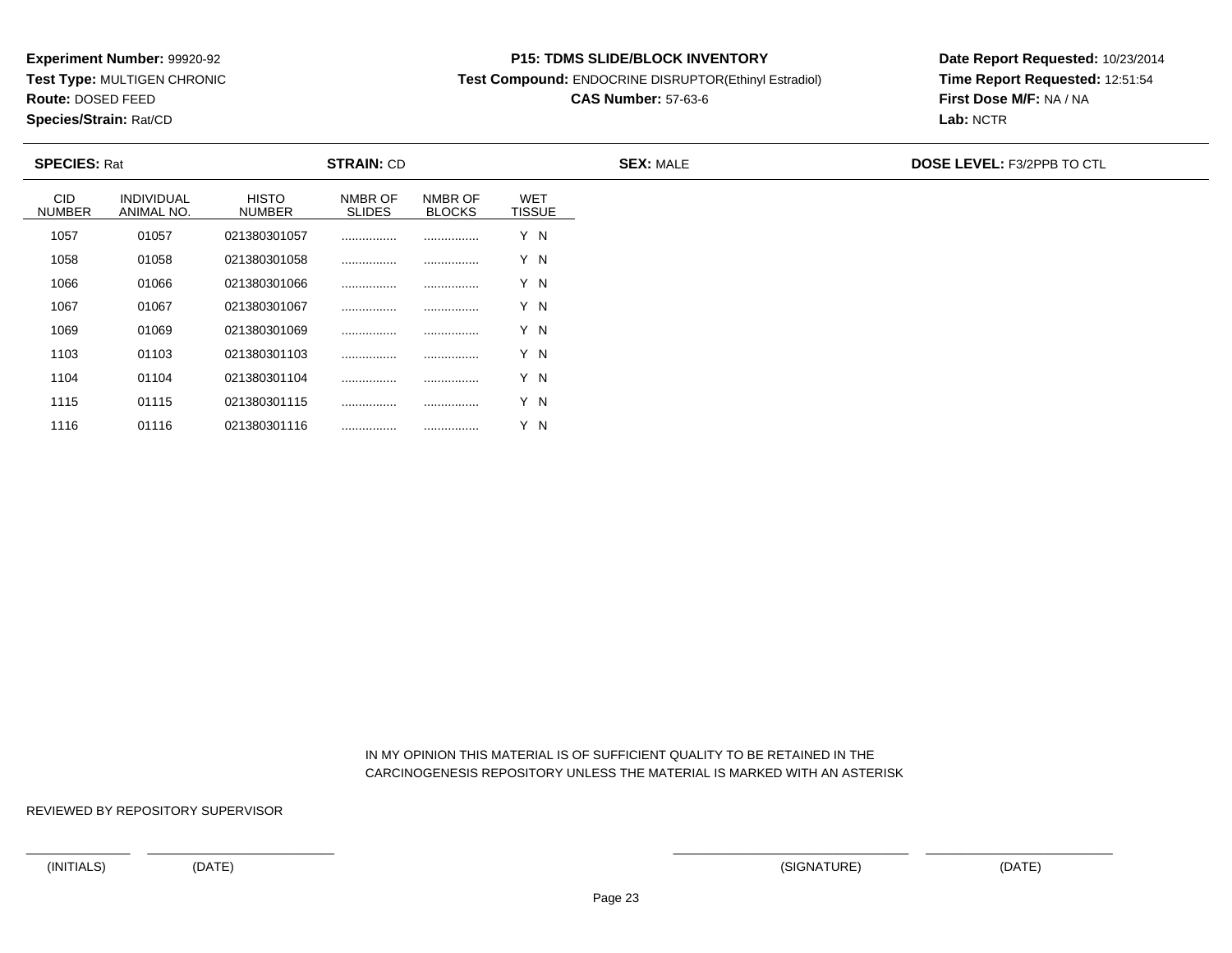**Test Type:** MULTIGEN CHRONIC

**Route:** DOSED FEED

**Species/Strain:** Rat/CD

#### **P15: TDMS SLIDE/BLOCK INVENTORY**

**Test Compound:** ENDOCRINE DISRUPTOR(Ethinyl Estradiol)

# **CAS Number:** 57-63-6

**Date Report Requested:** 10/23/2014**Time Report Requested:** 12:51:54**First Dose M/F:** NA / NA**Lab:** NCTR

| <b>SPECIES: Rat</b>         |                                 |                               | <b>STRAIN: CD</b>        |                          |                             | <b>SEX: FEMALE</b>    |                                 |                               | <b>DOSE LEVEL: F1 2PPB</b> |                          |                             |  |
|-----------------------------|---------------------------------|-------------------------------|--------------------------|--------------------------|-----------------------------|-----------------------|---------------------------------|-------------------------------|----------------------------|--------------------------|-----------------------------|--|
| <b>CID</b><br><b>NUMBER</b> | <b>INDIVIDUAL</b><br>ANIMAL NO. | <b>HISTO</b><br><b>NUMBER</b> | NMBR OF<br><b>SLIDES</b> | NMBR OF<br><b>BLOCKS</b> | <b>WET</b><br><b>TISSUE</b> | CID.<br><b>NUMBER</b> | <b>INDIVIDUAL</b><br>ANIMAL NO. | <b>HISTO</b><br><b>NUMBER</b> | NMBR OF<br><b>SLIDES</b>   | NMBR OF<br><b>BLOCKS</b> | <b>WET</b><br><b>TISSUE</b> |  |
| 2                           | 00002                           | 021380300002                  |                          |                          | Y N                         | 307                   | 00307                           | 021380300307                  |                            |                          | Y N                         |  |
| 23                          | 00023                           | 021380300023                  |                          |                          | Y N                         | 316                   | 00316                           | 021380300316                  |                            |                          | Y N                         |  |
| 51                          | 00051                           | 021380300051                  |                          |                          | Y N                         | 342                   | 00342                           | 021380300342                  |                            |                          | Y N                         |  |
| 61                          | 00061                           | 021380300061                  |                          |                          | Y N                         | 349                   | 00349                           | 021380300349                  |                            |                          | Y N                         |  |
| 64                          | 00064                           | 021380300064                  |                          |                          | Y N                         | 353                   | 00353                           | 021380300353                  |                            |                          | Y N                         |  |
| 104                         | 00104                           | 021380300104                  |                          |                          | Y N                         | 379                   | 00379                           | 021380300379                  |                            |                          | Y N                         |  |
| 134                         | 00134                           | 021380300134                  |                          |                          | Y N                         | 394                   | 00394                           | 021380300394                  |                            |                          | Y N                         |  |
| 136                         | 00136                           | 021380300136                  |                          |                          | Y N                         | 408                   | 00408                           | 021380300408                  |                            |                          | Y N                         |  |
| 151                         | 00151                           | 021380300151                  |                          |                          | Y N                         | 409                   | 00409                           | 021380300409                  |                            |                          | Y N                         |  |
| 169                         | 00169                           | 021380300169                  |                          |                          | Y N                         | 410                   | 00410                           | 021380300410                  |                            |                          | Y N                         |  |
| 190                         | 00190                           | 021380300190                  |                          |                          | Y N                         | 411                   | 00411                           | 021380300411                  |                            |                          | Y N                         |  |
| 194                         | 00194                           | 021380300194                  |                          |                          | Y N                         | 460                   | 00460                           | 021380300460                  |                            |                          | Y N                         |  |
| 209                         | 00209                           | 021380300209                  |                          |                          | Y N                         | 461                   | 00461                           | 021380300461                  |                            |                          | Y N                         |  |
| 227                         | 00227                           | 021380300227                  |                          |                          | Y N                         | 462                   | 00462                           | 021380300462                  |                            |                          | Y N                         |  |
| 229                         | 00229                           | 021380300229                  |                          |                          | Y N                         | 463                   | 00463                           | 021380300463                  |                            |                          | Y N                         |  |
| 250                         | 00250                           | 021380300250                  |                          |                          | Y N                         | 464                   | 00464                           | 021380300464                  |                            |                          | Y N                         |  |
| 260                         | 00260                           | 021380300260                  |                          |                          | Y N                         | 510                   | 00510                           | 021380300510                  |                            |                          | Y N                         |  |
| 267                         | 00267                           | 021380300267                  |                          |                          | Y N                         | 511                   | 00511                           | 021380300511                  |                            |                          | Y N                         |  |
| 279                         | 00279                           | 021380300279                  |                          |                          | Y N                         | 558                   | 00558                           | 021380300558                  |                            |                          | Y N                         |  |
| 306                         | 00306                           | 021380300306                  |                          |                          | Y N                         | 559                   | 00559                           | 021380300559                  |                            |                          | Y N                         |  |

## IN MY OPINION THIS MATERIAL IS OF SUFFICIENT QUALITY TO BE RETAINED IN THECARCINOGENESIS REPOSITORY UNLESS THE MATERIAL IS MARKED WITH AN ASTERISK

REVIEWED BY REPOSITORY SUPERVISOR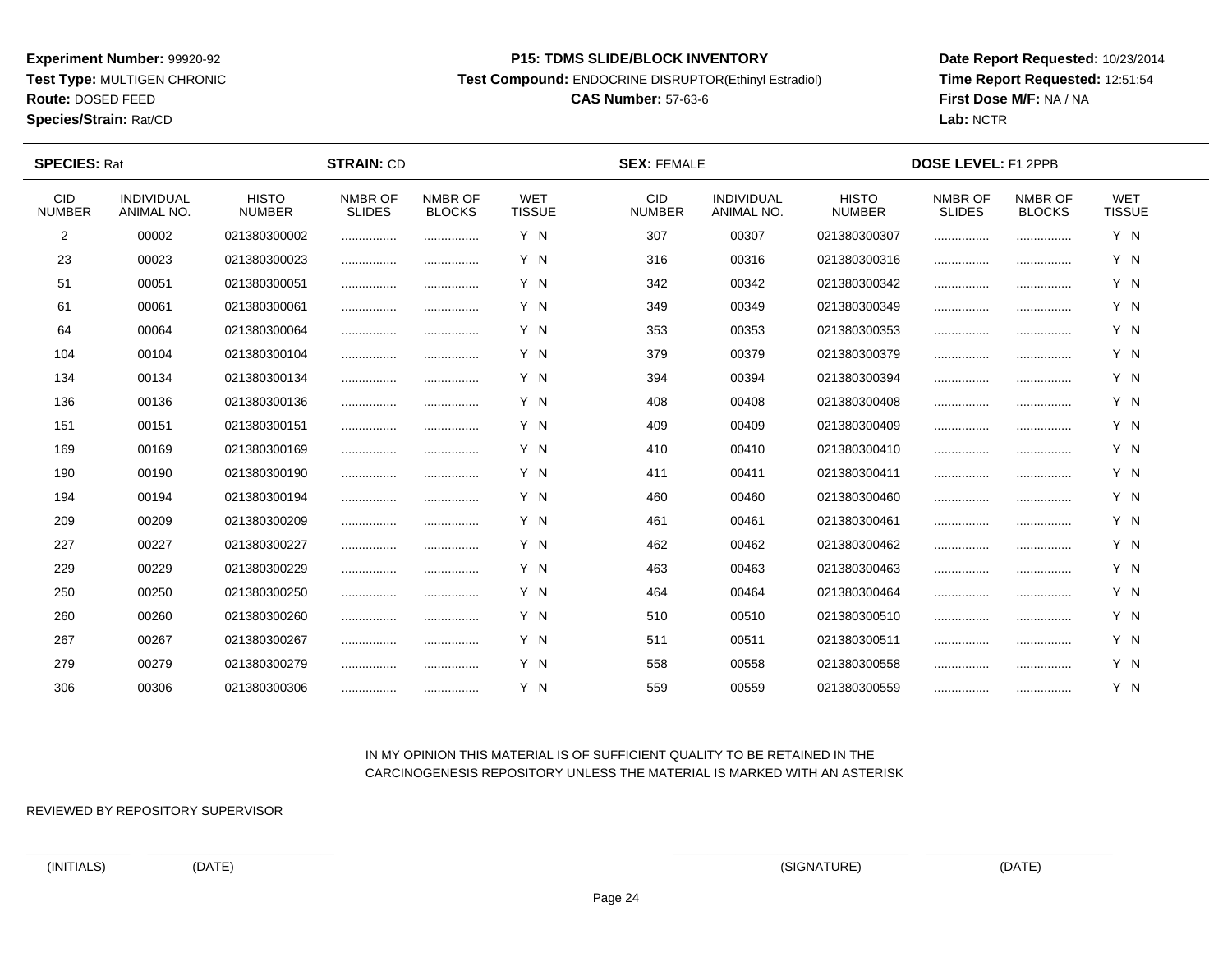**Test Type:** MULTIGEN CHRONIC

**Route:** DOSED FEED

766

**Species/Strain:** Rat/CD

#### **P15: TDMS SLIDE/BLOCK INVENTORY**

**Test Compound:** ENDOCRINE DISRUPTOR(Ethinyl Estradiol)

# **CAS Number:** 57-63-6

**Date Report Requested:** 10/23/2014**Time Report Requested:** 12:51:54**First Dose M/F:** NA / NA**Lab:** NCTR

| <b>SPECIES: Rat</b>         |                          |                               | <b>STRAIN: CD</b>        |                          |                             | <b>SEX: FEMALE</b> | <b>DOSE LEVEL: F1 2PPB</b> |
|-----------------------------|--------------------------|-------------------------------|--------------------------|--------------------------|-----------------------------|--------------------|----------------------------|
| <b>CID</b><br><b>NUMBER</b> | INDIVIDUAL<br>ANIMAL NO. | <b>HISTO</b><br><b>NUMBER</b> | NMBR OF<br><b>SLIDES</b> | NMBR OF<br><b>BLOCKS</b> | <b>WET</b><br><b>TISSUE</b> |                    |                            |
| 611                         | 00611                    | 021380300611                  |                          |                          | Y N                         |                    |                            |
| 612                         | 00612                    | 021380300612                  |                          |                          | Y N                         |                    |                            |
| 658                         | 00658                    | 021380300658                  |                          |                          | Y N                         |                    |                            |
| 710                         | 00710                    | 021380300710                  |                          |                          | Y N                         |                    |                            |
| 711                         | 00711                    | 021380300711                  |                          |                          | Y N                         |                    |                            |
| 712                         | 00712                    | 021380300712                  |                          |                          | Y N                         |                    |                            |
| 713                         | 00713                    | 021380300713                  |                          |                          | Y N                         |                    |                            |
| 764                         | 00764                    | 021380300764                  |                          |                          | Y N                         |                    |                            |
| 765                         | 00765                    | 021380300765                  |                          |                          | Y N                         |                    |                            |

 IN MY OPINION THIS MATERIAL IS OF SUFFICIENT QUALITY TO BE RETAINED IN THECARCINOGENESIS REPOSITORY UNLESS THE MATERIAL IS MARKED WITH AN ASTERISK

REVIEWED BY REPOSITORY SUPERVISOR

<sup>00766</sup> <sup>021380300766</sup> ................ ................ Y N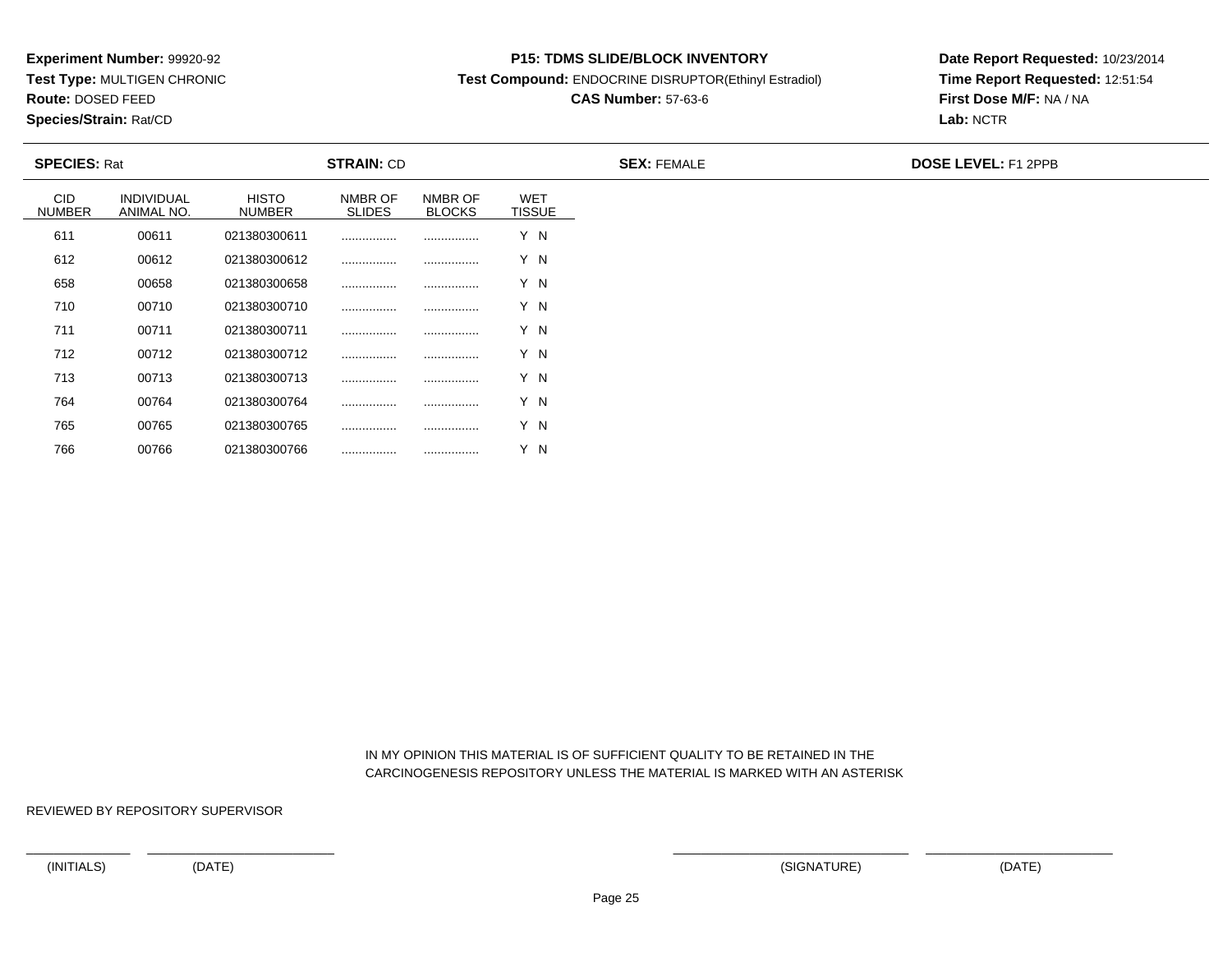**Test Type:** MULTIGEN CHRONIC

# **Route:** DOSED FEED

**Species/Strain:** Rat/CD

#### **P15: TDMS SLIDE/BLOCK INVENTORY**

**Test Compound:** ENDOCRINE DISRUPTOR(Ethinyl Estradiol)

# **CAS Number:** 57-63-6

**Date Report Requested:** 10/23/2014**Time Report Requested:** 12:51:54**First Dose M/F:** NA / NA**Lab:** NCTR

| <b>SPECIES: Rat</b>         |                                 |                               | <b>STRAIN: CD</b>        |                          | <b>SEX: FEMALE</b>          |                             |                                 | <b>DOSE LEVEL: F1/2PPB TO CTL</b> |                          |                          |                             |  |
|-----------------------------|---------------------------------|-------------------------------|--------------------------|--------------------------|-----------------------------|-----------------------------|---------------------------------|-----------------------------------|--------------------------|--------------------------|-----------------------------|--|
| <b>CID</b><br><b>NUMBER</b> | <b>INDIVIDUAL</b><br>ANIMAL NO. | <b>HISTO</b><br><b>NUMBER</b> | NMBR OF<br><b>SLIDES</b> | NMBR OF<br><b>BLOCKS</b> | <b>WET</b><br><b>TISSUE</b> | <b>CID</b><br><b>NUMBER</b> | <b>INDIVIDUAL</b><br>ANIMAL NO. | <b>HISTO</b><br><b>NUMBER</b>     | NMBR OF<br><b>SLIDES</b> | NMBR OF<br><b>BLOCKS</b> | <b>WET</b><br><b>TISSUE</b> |  |
| 3                           | 00003                           | 021380300003                  |                          |                          | Y N                         | 237                         | 00237                           | 021380300237                      |                          |                          | Y N                         |  |
| 36                          | 00036                           | 021380300036                  |                          |                          | Y N                         | 239                         | 00239                           | 021380300239                      |                          |                          | Y N                         |  |
| 45                          | 00045                           | 021380300045                  |                          |                          | Y N                         | 248                         | 00248                           | 021380300248                      |                          |                          | Y N                         |  |
| 65                          | 00065                           | 021380300065                  |                          |                          | Y N                         | 256                         | 00256                           | 021380300256                      |                          |                          | Y N                         |  |
| 66                          | 00066                           | 021380300066                  |                          |                          | Y N                         | 270                         | 00270                           | 021380300270                      |                          |                          | Y N                         |  |
| 73                          | 00073                           | 021380300073                  |                          |                          | Y N                         | 273                         | 00273                           | 021380300273                      |                          |                          | Y N                         |  |
| 74                          | 00074                           | 021380300074                  |                          |                          | Y N                         | 339                         | 00339                           | 021380300339                      |                          |                          | Y N                         |  |
| 78                          | 00078                           | 021380300078                  |                          |                          | Y N                         | 341                         | 00341                           | 021380300341                      |                          |                          | Y N                         |  |
| 80                          | 00080                           | 021380300080                  |                          |                          | Y N                         | 352                         | 00352                           | 021380300352                      |                          |                          | Y N                         |  |
| 84                          | 00084                           | 021380300084                  |                          |                          | Y N                         | 366                         | 00366                           | 021380300366                      |                          |                          | Y N                         |  |
| 106                         | 00106                           | 021380300106                  |                          |                          | Y N                         | 377                         | 00377                           | 021380300377                      |                          |                          | Y N                         |  |
| 133                         | 00133                           | 021380300133                  |                          |                          | Y N                         | 396                         | 00396                           | 021380300396                      |                          |                          | Y N                         |  |
| 142                         | 00142                           | 021380300142                  |                          |                          | Y N                         | 412                         | 00412                           | 021380300412                      |                          |                          | Y N                         |  |
| 163                         | 00163                           | 021380300163                  |                          |                          | Y N                         | 413                         | 00413                           | 021380300413                      |                          |                          | Y N                         |  |
| 164                         | 00164                           | 021380300164                  |                          |                          | Y N                         | 414                         | 00414                           | 021380300414                      |                          |                          | Y N                         |  |
| 165                         | 00165                           | 021380300165                  |                          |                          | Y N                         | 450                         | 00450                           | 021380300450                      |                          |                          | Y N                         |  |
| 178                         | 00178                           | 021380300178                  |                          |                          | Y N                         | 465                         | 00465                           | 021380300465                      |                          |                          | Y N                         |  |
| 181                         | 00181                           | 021380300181                  |                          |                          | Y N                         | 466                         | 00466                           | 021380300466                      |                          |                          | Y N                         |  |
| 220                         | 00220                           | 021380300220                  |                          |                          | Y N                         | 467                         | 00467                           | 021380300467                      |                          |                          | Y N                         |  |
| 235                         | 00235                           | 021380300235                  |                          |                          | Y N                         | 512                         | 00512                           | 021380300512                      |                          |                          | Y N                         |  |

## IN MY OPINION THIS MATERIAL IS OF SUFFICIENT QUALITY TO BE RETAINED IN THECARCINOGENESIS REPOSITORY UNLESS THE MATERIAL IS MARKED WITH AN ASTERISK

REVIEWED BY REPOSITORY SUPERVISOR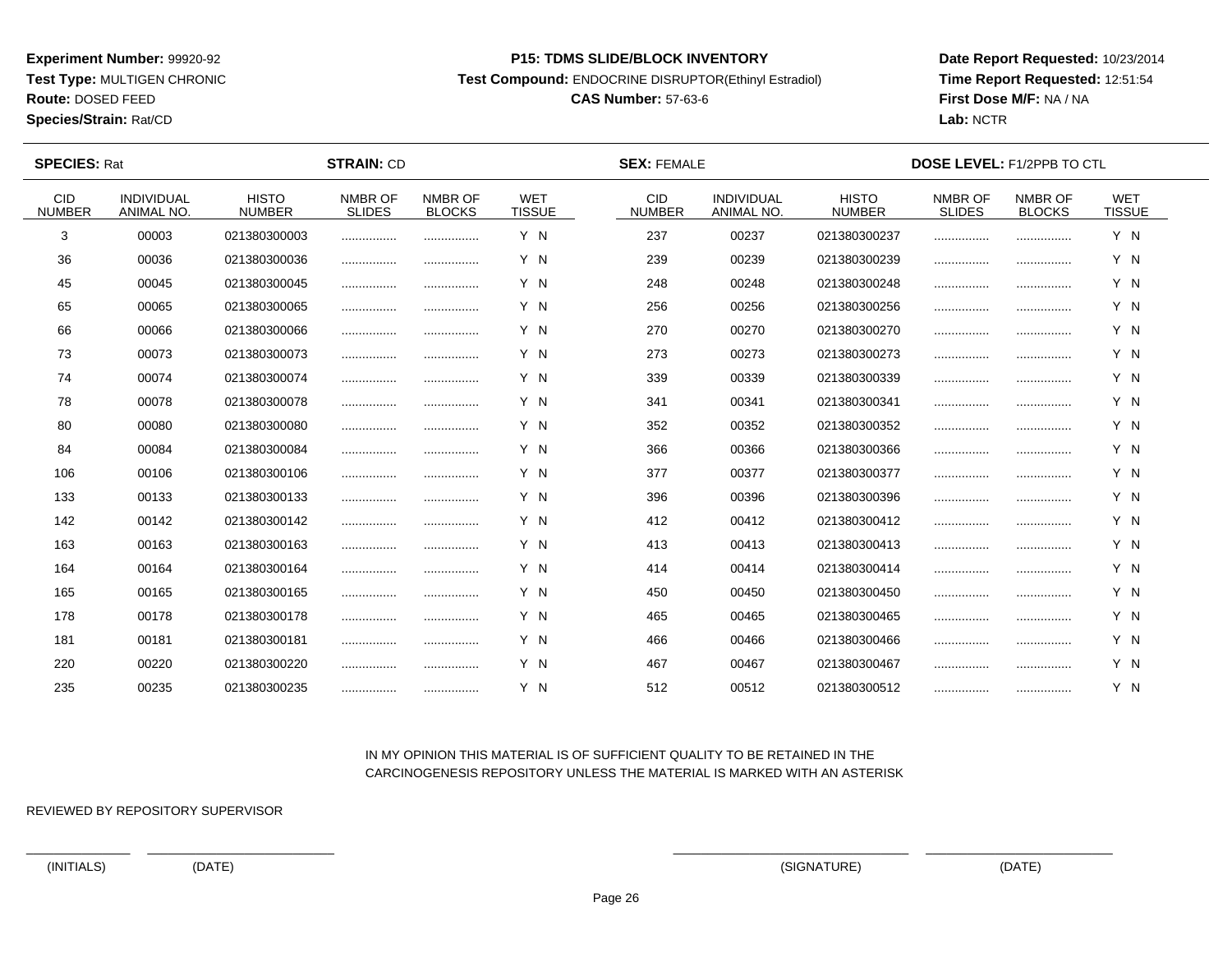**Test Type:** MULTIGEN CHRONIC

**Route:** DOSED FEED

767

**Species/Strain:** Rat/CD

#### **P15: TDMS SLIDE/BLOCK INVENTORY**

**Test Compound:** ENDOCRINE DISRUPTOR(Ethinyl Estradiol)

# **CAS Number:** 57-63-6

**Date Report Requested:** 10/23/2014**Time Report Requested:** 12:51:54**First Dose M/F:** NA / NA**Lab:** NCTR

| <b>SPECIES: Rat</b>         |                                 |                               | <b>STRAIN: CD</b>        |                          |                             | <b>SEX: FEMALE</b> | <b>DOSE LEVEL: F1/2PPB TO CTL</b> |
|-----------------------------|---------------------------------|-------------------------------|--------------------------|--------------------------|-----------------------------|--------------------|-----------------------------------|
| <b>CID</b><br><b>NUMBER</b> | <b>INDIVIDUAL</b><br>ANIMAL NO. | <b>HISTO</b><br><b>NUMBER</b> | NMBR OF<br><b>SLIDES</b> | NMBR OF<br><b>BLOCKS</b> | <b>WET</b><br><b>TISSUE</b> |                    |                                   |
| 560                         | 00560                           | 021380300560                  |                          |                          | Y N                         |                    |                                   |
| 603                         | 00603                           | 021380300603                  |                          |                          | Y N                         |                    |                                   |
| 613                         | 00613                           | 021380300613                  |                          |                          | Y N                         |                    |                                   |
| 659                         | 00659                           | 021380300659                  |                          |                          | Y N                         |                    |                                   |
| 660                         | 00660                           | 021380300660                  |                          |                          | Y N                         |                    |                                   |
| 714                         | 00714                           | 021380300714                  |                          |                          | Y N                         |                    |                                   |
| 715                         | 00715                           | 021380300715                  |                          |                          | Y N                         |                    |                                   |
| 716                         | 00716                           | 021380300716                  |                          |                          | Y N                         |                    |                                   |
| 717                         | 00717                           | 021380300717                  |                          |                          | Y N                         |                    |                                   |

 IN MY OPINION THIS MATERIAL IS OF SUFFICIENT QUALITY TO BE RETAINED IN THECARCINOGENESIS REPOSITORY UNLESS THE MATERIAL IS MARKED WITH AN ASTERISK

REVIEWED BY REPOSITORY SUPERVISOR

<sup>00767</sup> <sup>021380300767</sup> ................ ................ Y N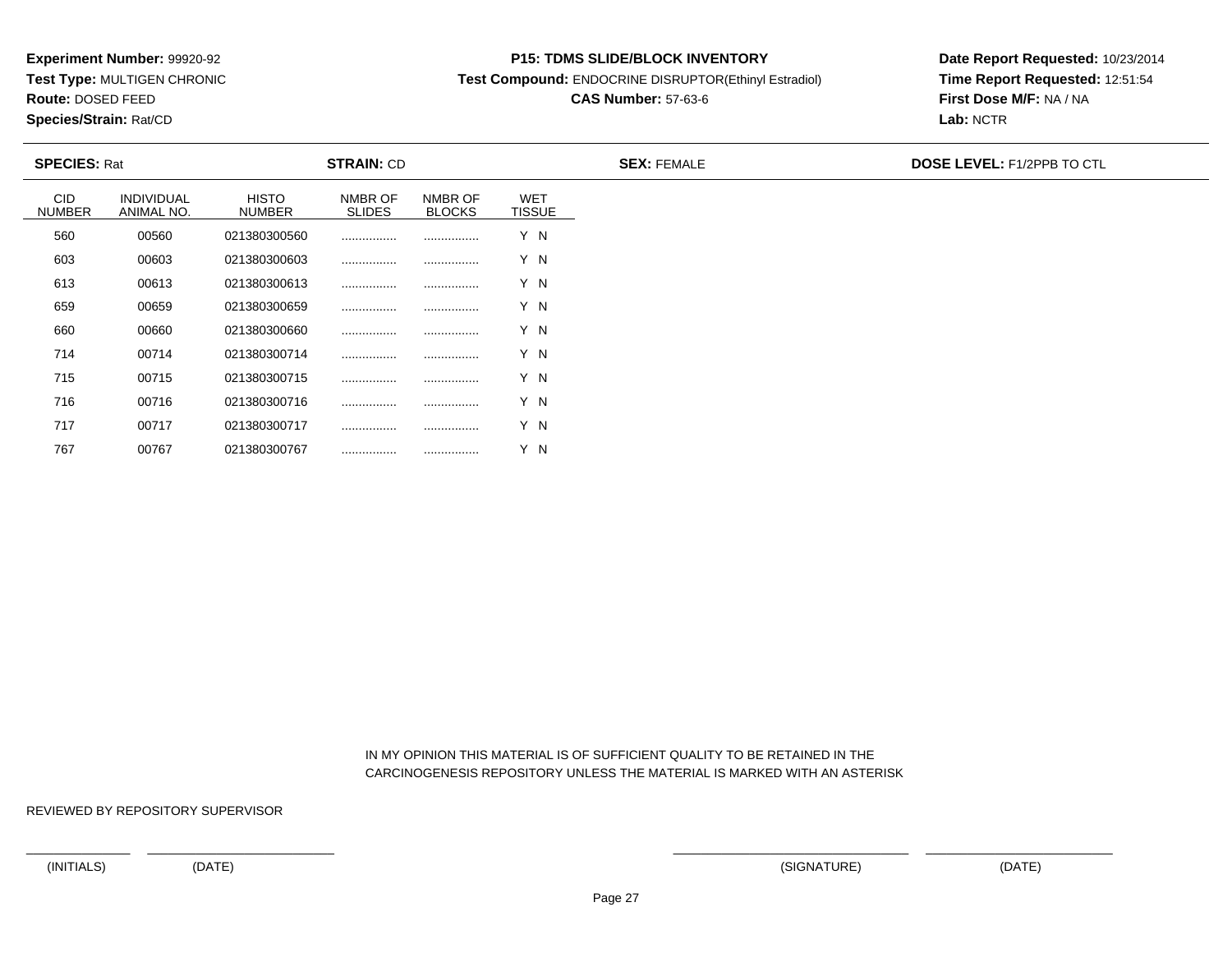**Test Type:** MULTIGEN CHRONIC

# **Route:** DOSED FEED

**Species/Strain:** Rat/CD

#### **P15: TDMS SLIDE/BLOCK INVENTORY**

**Test Compound:** ENDOCRINE DISRUPTOR(Ethinyl Estradiol)

## **CAS Number:** 57-63-6

**Date Report Requested:** 10/23/2014**Time Report Requested:** 12:51:54**First Dose M/F:** NA / NA**Lab:** NCTR

 $\overline{\phantom{a}}$ 

| <b>SPECIES: Rat</b>         |                                 |                               | <b>STRAIN: CD</b>        |                          |                             | <b>SEX: FEMALE</b>          |                                 |                               | DOSE LEVEL: F3 0PPB      |                          |                             |  |
|-----------------------------|---------------------------------|-------------------------------|--------------------------|--------------------------|-----------------------------|-----------------------------|---------------------------------|-------------------------------|--------------------------|--------------------------|-----------------------------|--|
| <b>CID</b><br><b>NUMBER</b> | <b>INDIVIDUAL</b><br>ANIMAL NO. | <b>HISTO</b><br><b>NUMBER</b> | NMBR OF<br><b>SLIDES</b> | NMBR OF<br><b>BLOCKS</b> | <b>WET</b><br><b>TISSUE</b> | <b>CID</b><br><b>NUMBER</b> | <b>INDIVIDUAL</b><br>ANIMAL NO. | <b>HISTO</b><br><b>NUMBER</b> | NMBR OF<br><b>SLIDES</b> | NMBR OF<br><b>BLOCKS</b> | <b>WET</b><br><b>TISSUE</b> |  |
| 6                           | 00006                           | 021380300006                  |                          |                          | Y N                         | 872                         | 00872                           | 021380300872                  |                          |                          | Y N                         |  |
| 174                         | 00174                           | 021380300174                  |                          |                          | Y N                         | 875                         | 00875                           | 021380300875                  |                          |                          | Y N                         |  |
| 214                         | 00214                           | 021380300214                  |                          |                          | Y N                         | 892                         | 00892                           | 021380300892                  |                          |                          | Y N                         |  |
| 242                         | 00242                           | 021380300242                  |                          |                          | Y N                         | 898                         | 00898                           | 021380300898                  |                          |                          | Y N                         |  |
| 298                         | 00298                           | 021380300298                  |                          |                          | Y N                         | 901                         | 00901                           | 021380300901                  |                          |                          | Y N                         |  |
| 337                         | 00337                           | 021380300337                  |                          |                          | Y N                         | 923                         | 00923                           | 021380300923                  |                          |                          | Y N                         |  |
| 346                         | 00346                           | 021380300346                  |                          |                          | Y N                         | 929                         | 00929                           | 021380300929                  |                          |                          | Y N                         |  |
| 367                         | 00367                           | 021380300367                  |                          |                          | Y N                         | 930                         | 00930                           | 021380300930                  |                          |                          | Y N                         |  |
| 451                         | 00451                           | 021380300451                  |                          |                          | Y N                         | 942                         | 00942                           | 021380300942                  |                          |                          | Y N                         |  |
| 553                         | 00553                           | 021380300553                  |                          |                          | Y N                         | 963                         | 00963                           | 021380300963                  |                          |                          | Y N                         |  |
| 818                         | 00818                           | 021380300818                  |                          |                          | Y N                         | 965                         | 00965                           | 021380300965                  |                          |                          | Y N                         |  |
| 819                         | 00819                           | 021380300819                  |                          |                          | Y N                         | 966                         | 00966                           | 021380300966                  |                          |                          | Y N                         |  |
| 822                         | 00822                           | 021380300822                  |                          |                          | Y N                         | 967                         | 00967                           | 021380300967                  |                          |                          | Y N                         |  |
| 823                         | 00823                           | 021380300823                  |                          | .                        | Y N                         | 970                         | 00970                           | 021380300970                  |                          |                          | Y N                         |  |
| 827                         | 00827                           | 021380300827                  |                          |                          | Y N                         | 971                         | 00971                           | 021380300971                  |                          |                          | Y N                         |  |
| 828                         | 00828                           | 021380300828                  |                          |                          | Y N                         | 972                         | 00972                           | 021380300972                  |                          |                          | Y N                         |  |
| 839                         | 00839                           | 021380300839                  | .                        |                          | Y N                         | 977                         | 00977                           | 021380300977                  |                          |                          | Y N                         |  |
| 847                         | 00847                           | 021380300847                  |                          |                          | Y N                         | 978                         | 00978                           | 021380300978                  |                          |                          | Y N                         |  |
| 852                         | 00852                           | 021380300852                  |                          |                          | Y N                         | 979                         | 00979                           | 021380300979                  |                          |                          | Y N                         |  |
| 861                         | 00861                           | 021380300861                  |                          |                          | Y N                         | 983                         | 00983                           | 021380300983                  |                          |                          | Y N                         |  |

### IN MY OPINION THIS MATERIAL IS OF SUFFICIENT QUALITY TO BE RETAINED IN THECARCINOGENESIS REPOSITORY UNLESS THE MATERIAL IS MARKED WITH AN ASTERISK

REVIEWED BY REPOSITORY SUPERVISOR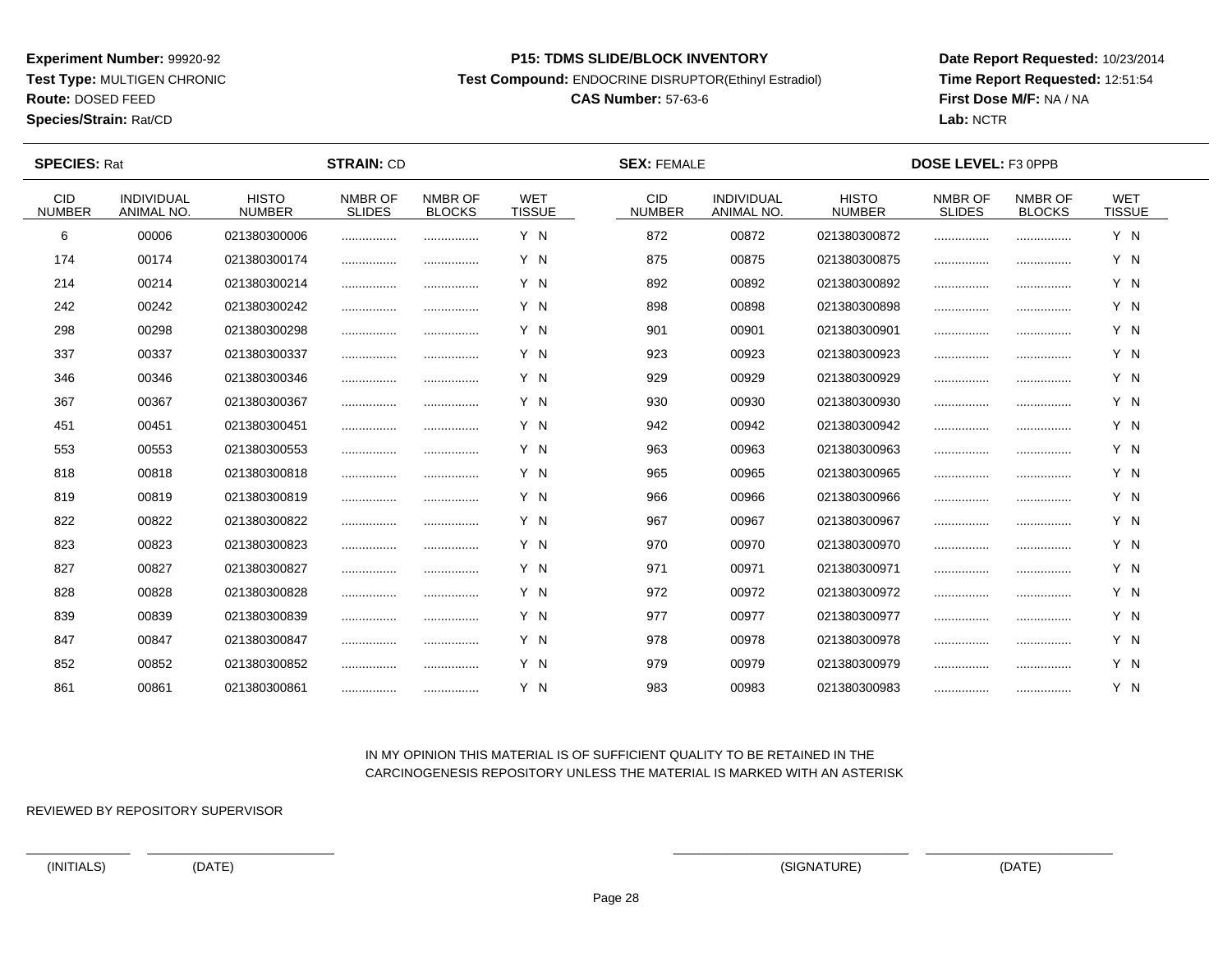**Test Type:** MULTIGEN CHRONIC

**Route:** DOSED FEED

**Species/Strain:** Rat/CD

#### **P15: TDMS SLIDE/BLOCK INVENTORY**

**Test Compound:** ENDOCRINE DISRUPTOR(Ethinyl Estradiol)

# **CAS Number:** 57-63-6

**Date Report Requested:** 10/23/2014**Time Report Requested:** 12:51:55**First Dose M/F:** NA / NA**Lab:** NCTR

| <b>SPECIES: Rat</b>         |                          | <b>STRAIN: CD</b>             |                          |                          | <b>SEX: FEMALE</b>          | <b>DOSE LEVEL: F3 OPPB</b> |  |
|-----------------------------|--------------------------|-------------------------------|--------------------------|--------------------------|-----------------------------|----------------------------|--|
| <b>CID</b><br><b>NUMBER</b> | INDIVIDUAL<br>ANIMAL NO. | <b>HISTO</b><br><b>NUMBER</b> | NMBR OF<br><b>SLIDES</b> | NMBR OF<br><b>BLOCKS</b> | <b>WET</b><br><b>TISSUE</b> |                            |  |
| 1026                        | 01026                    | 021380301026                  |                          |                          | Y N                         |                            |  |
| 1027                        | 01027                    | 021380301027                  |                          |                          | Y N                         |                            |  |
| 1081                        | 01081                    | 021380301081                  |                          |                          | Y N                         |                            |  |
| 1082                        | 01082                    | 021380301082                  |                          |                          | Y N                         |                            |  |
| 1085                        | 01085                    | 021380301085                  |                          |                          | Y N                         |                            |  |
| 1096                        | 01096                    | 021380301096                  |                          |                          | Y N                         |                            |  |
| 1122                        | 01122                    | 021380301122                  |                          |                          | Y N                         |                            |  |
| 1123                        | 01123                    | 021380301123                  |                          |                          | Y N                         |                            |  |
| 1127                        | 01127                    | 021380301127                  |                          |                          | Y N                         |                            |  |
| 1130                        | 01130                    | 021380301130                  |                          |                          | Y N                         |                            |  |
| 1131                        | 01131                    | 021380301131                  |                          |                          | Y N                         |                            |  |

 IN MY OPINION THIS MATERIAL IS OF SUFFICIENT QUALITY TO BE RETAINED IN THECARCINOGENESIS REPOSITORY UNLESS THE MATERIAL IS MARKED WITH AN ASTERISK

REVIEWED BY REPOSITORY SUPERVISOR

<sup>01135</sup> <sup>021380301135</sup> ................ ................ Y N

1135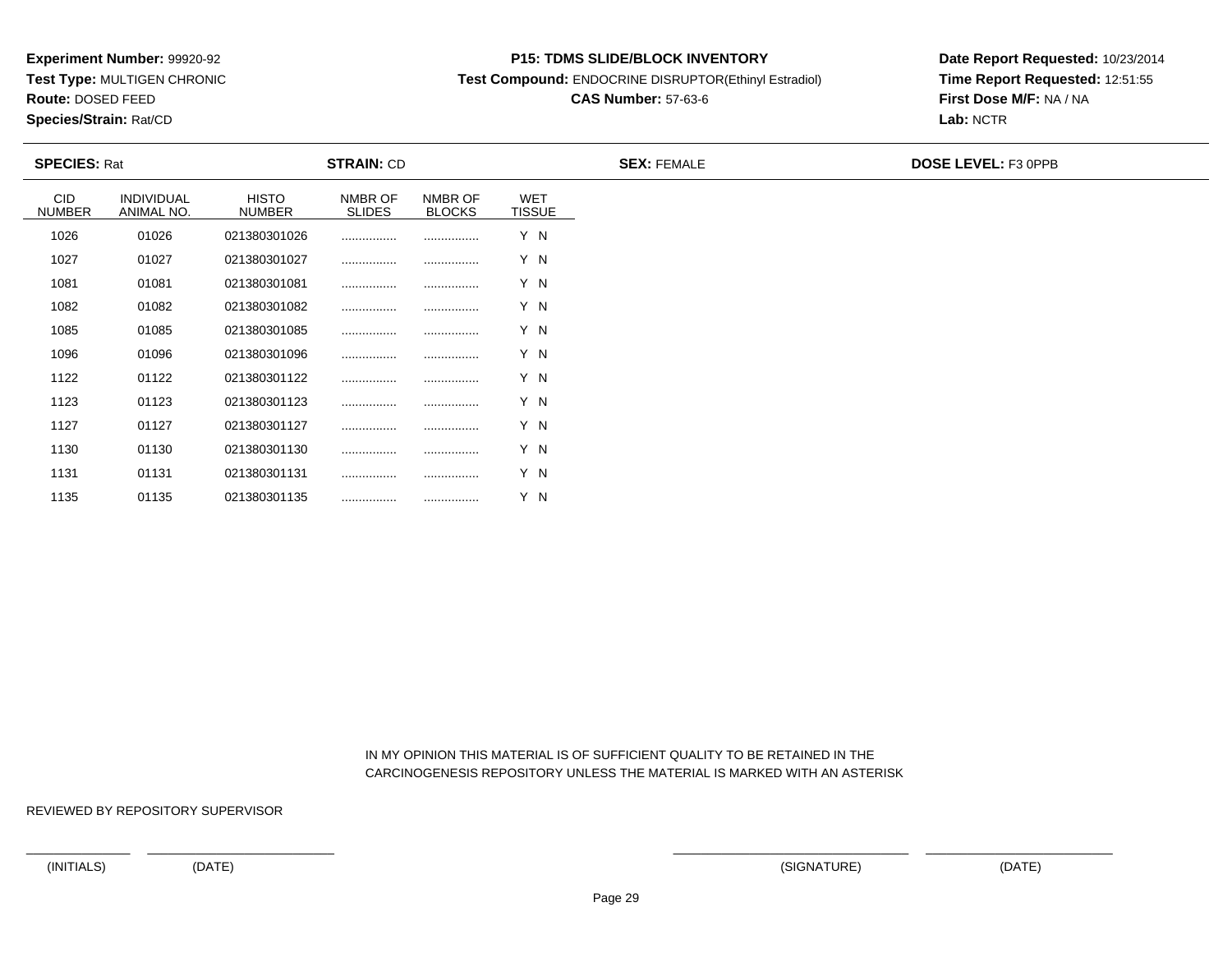**Test Type:** MULTIGEN CHRONIC

**Route:** DOSED FEED

**Species/Strain:** Rat/CD

#### **P15: TDMS SLIDE/BLOCK INVENTORY**

**Test Compound:** ENDOCRINE DISRUPTOR(Ethinyl Estradiol)

# **CAS Number:** 57-63-6

**Date Report Requested:** 10/23/2014**Time Report Requested:** 12:51:55**First Dose M/F:** NA / NA**Lab:** NCTR

| <b>SPECIES: Rat</b>         |                                 |                               | <b>STRAIN: CD</b>        |                          |                             | <b>SEX: FEMALE</b>          |                                 |                               | <b>DOSE LEVEL: F1/10PPB TO CTL</b> |                          |                             |  |
|-----------------------------|---------------------------------|-------------------------------|--------------------------|--------------------------|-----------------------------|-----------------------------|---------------------------------|-------------------------------|------------------------------------|--------------------------|-----------------------------|--|
| <b>CID</b><br><b>NUMBER</b> | <b>INDIVIDUAL</b><br>ANIMAL NO. | <b>HISTO</b><br><b>NUMBER</b> | NMBR OF<br><b>SLIDES</b> | NMBR OF<br><b>BLOCKS</b> | <b>WET</b><br><b>TISSUE</b> | <b>CID</b><br><b>NUMBER</b> | <b>INDIVIDUAL</b><br>ANIMAL NO. | <b>HISTO</b><br><b>NUMBER</b> | NMBR OF<br><b>SLIDES</b>           | NMBR OF<br><b>BLOCKS</b> | <b>WET</b><br><b>TISSUE</b> |  |
| 15                          | 00015                           | 021380300015                  |                          |                          | Y N                         | 320                         | 00320                           | 021380300320                  |                                    |                          | Y N                         |  |
| 53                          | 00053                           | 021380300053                  |                          |                          | Y N                         | 327                         | 00327                           | 021380300327                  |                                    |                          | Y N                         |  |
| 58                          | 00058                           | 021380300058                  |                          |                          | Y N                         | 333                         | 00333                           | 021380300333                  |                                    |                          | Y N                         |  |
| 67                          | 00067                           | 021380300067                  |                          |                          | Y N                         | 354                         | 00354                           | 021380300354                  |                                    |                          | Y N                         |  |
| 75                          | 00075                           | 021380300075                  |                          |                          | Y N                         | 370                         | 00370                           | 021380300370                  |                                    |                          | Y N                         |  |
| 82                          | 00082                           | 021380300082                  |                          |                          | Y N                         | 378                         | 00378                           | 021380300378                  |                                    |                          | Y N                         |  |
| 86                          | 00086                           | 021380300086                  |                          |                          | Y N                         | 392                         | 00392                           | 021380300392                  |                                    |                          | Y N                         |  |
| 102                         | 00102                           | 021380300102                  |                          |                          | Y N                         | 393                         | 00393                           | 021380300393                  |                                    |                          | Y N                         |  |
| 105                         | 00105                           | 021380300105                  |                          |                          | Y N                         | 417                         | 00417                           | 021380300417                  |                                    |                          | Y N                         |  |
| 154                         | 00154                           | 021380300154                  |                          |                          | Y N                         | 418                         | 00418                           | 021380300418                  |                                    |                          | Y N                         |  |
| 177                         | 00177                           | 021380300177                  |                          | .                        | Y N                         | 470                         | 00470                           | 021380300470                  |                                    |                          | Y N                         |  |
| 185                         | 00185                           | 021380300185                  |                          |                          | Y N                         | 471                         | 00471                           | 021380300471                  |                                    |                          | Y N                         |  |
| 186                         | 00186                           | 021380300186                  |                          |                          | Y N                         | 472                         | 00472                           | 021380300472                  |                                    |                          | Y N                         |  |
| 196                         | 00196                           | 021380300196                  |                          |                          | Y N                         | 473                         | 00473                           | 021380300473                  |                                    |                          | Y N                         |  |
| 232                         | 00232                           | 021380300232                  |                          |                          | Y N                         | 516                         | 00516                           | 021380300516                  |                                    |                          | Y N                         |  |
| 245                         | 00245                           | 021380300245                  |                          |                          | Y N                         | 517                         | 00517                           | 021380300517                  |                                    |                          | Y N                         |  |
| 266                         | 00266                           | 021380300266                  |                          | .                        | Y N                         | 518                         | 00518                           | 021380300518                  |                                    |                          | Y N                         |  |
| 292                         | 00292                           | 021380300292                  |                          |                          | Y N                         | 519                         | 00519                           | 021380300519                  |                                    |                          | Y N                         |  |
| 293                         | 00293                           | 021380300293                  |                          |                          | Y N                         | 565                         | 00565                           | 021380300565                  |                                    |                          | Y N                         |  |
| 318                         | 00318                           | 021380300318                  |                          |                          | Y N                         | 566                         | 00566                           | 021380300566                  |                                    |                          | Y N                         |  |

## IN MY OPINION THIS MATERIAL IS OF SUFFICIENT QUALITY TO BE RETAINED IN THECARCINOGENESIS REPOSITORY UNLESS THE MATERIAL IS MARKED WITH AN ASTERISK

REVIEWED BY REPOSITORY SUPERVISOR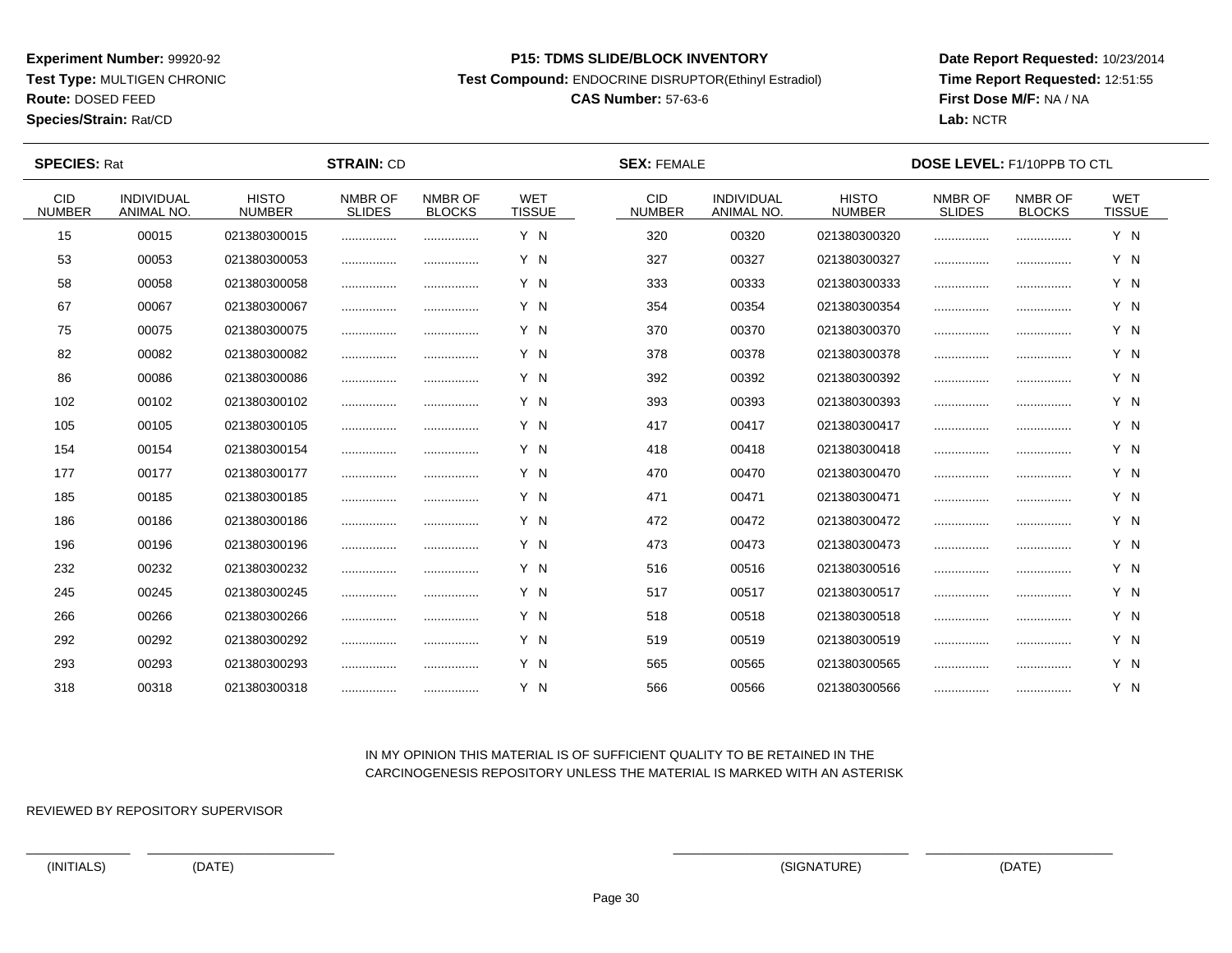**Test Type:** MULTIGEN CHRONIC

**Route:** DOSED FEED

769

**Species/Strain:** Rat/CD

#### **P15: TDMS SLIDE/BLOCK INVENTORY**

**Test Compound:** ENDOCRINE DISRUPTOR(Ethinyl Estradiol)

# **CAS Number:** 57-63-6

**Date Report Requested:** 10/23/2014**Time Report Requested:** 12:51:55**First Dose M/F:** NA / NA**Lab:** NCTR

| <b>SPECIES: Rat</b>         |                                 |                               | <b>STRAIN: CD</b>        |                          |                             | <b>SEX: FEMALE</b> | <b>DOSE LEVEL: F1/10PPB TO CTL</b> |
|-----------------------------|---------------------------------|-------------------------------|--------------------------|--------------------------|-----------------------------|--------------------|------------------------------------|
| <b>CID</b><br><b>NUMBER</b> | <b>INDIVIDUAL</b><br>ANIMAL NO. | <b>HISTO</b><br><b>NUMBER</b> | NMBR OF<br><b>SLIDES</b> | NMBR OF<br><b>BLOCKS</b> | <b>WET</b><br><b>TISSUE</b> |                    |                                    |
| 617                         | 00617                           | 021380300617                  |                          |                          | Y N                         |                    |                                    |
| 618                         | 00618                           | 021380300618                  |                          |                          | Y N                         |                    |                                    |
| 619                         | 00619                           | 021380300619                  |                          |                          | Y N                         |                    |                                    |
| 620                         | 00620                           | 021380300620                  |                          |                          | Y N                         |                    |                                    |
| 663                         | 00663                           | 021380300663                  |                          |                          | Y N                         |                    |                                    |
| 664                         | 00664                           | 021380300664                  |                          |                          | Y N                         |                    |                                    |
| 665                         | 00665                           | 021380300665                  |                          |                          | Y N                         |                    |                                    |
| 720                         | 00720                           | 021380300720                  |                          |                          | Y N                         |                    |                                    |
| 721                         | 00721                           | 021380300721                  |                          |                          | Y N                         |                    |                                    |

 IN MY OPINION THIS MATERIAL IS OF SUFFICIENT QUALITY TO BE RETAINED IN THECARCINOGENESIS REPOSITORY UNLESS THE MATERIAL IS MARKED WITH AN ASTERISK

REVIEWED BY REPOSITORY SUPERVISOR

<sup>00769</sup> <sup>021380300769</sup> ................ ................ Y N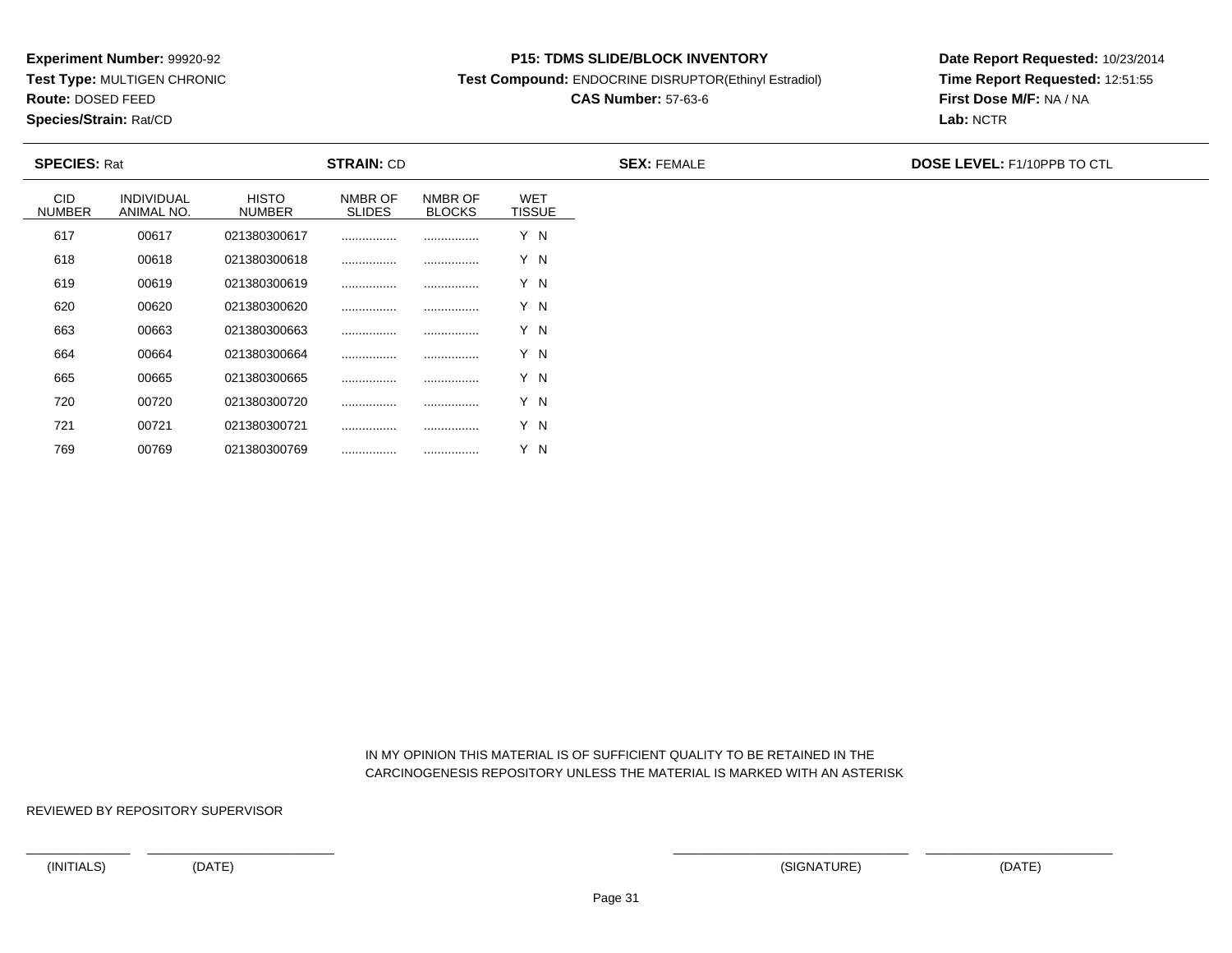**Test Type:** MULTIGEN CHRONIC

# **Route:** DOSED FEED

**Species/Strain:** Rat/CD

#### **P15: TDMS SLIDE/BLOCK INVENTORY**

**Test Compound:** ENDOCRINE DISRUPTOR(Ethinyl Estradiol)

## **CAS Number:** 57-63-6

**Date Report Requested:** 10/23/2014**Time Report Requested:** 12:51:55**First Dose M/F:** NA / NA**Lab:** NCTR

 $\overline{\phantom{a}}$ 

| <b>SPECIES: Rat</b>   |                                 |                               | <b>STRAIN: CD</b>        |                          |                             | <b>SEX: FEMALE</b>          | DOSE LEVEL: F1 10 PPB           |                               |                          |                          |                             |  |
|-----------------------|---------------------------------|-------------------------------|--------------------------|--------------------------|-----------------------------|-----------------------------|---------------------------------|-------------------------------|--------------------------|--------------------------|-----------------------------|--|
| CID.<br><b>NUMBER</b> | <b>INDIVIDUAL</b><br>ANIMAL NO. | <b>HISTO</b><br><b>NUMBER</b> | NMBR OF<br><b>SLIDES</b> | NMBR OF<br><b>BLOCKS</b> | <b>WET</b><br><b>TISSUE</b> | <b>CID</b><br><b>NUMBER</b> | <b>INDIVIDUAL</b><br>ANIMAL NO. | <b>HISTO</b><br><b>NUMBER</b> | NMBR OF<br><b>SLIDES</b> | NMBR OF<br><b>BLOCKS</b> | <b>WET</b><br><b>TISSUE</b> |  |
| 17                    | 00017                           | 021380300017                  |                          |                          | Y N                         | 282                         | 00282                           | 021380300282                  |                          |                          | Y N                         |  |
| 34                    | 00034                           | 021380300034                  |                          | .                        | Y N                         | 289                         | 00289                           | 021380300289                  |                          |                          | Y N                         |  |
| 83                    | 00083                           | 021380300083                  |                          | .                        | Y N                         | 296                         | 00296                           | 021380300296                  |                          |                          | Y N                         |  |
| 89                    | 00089                           | 021380300089                  |                          |                          | Y N                         | 313                         | 00313                           | 021380300313                  |                          |                          | Y N                         |  |
| 93                    | 00093                           | 021380300093                  |                          |                          | Y N                         | 319                         | 00319                           | 021380300319                  |                          |                          | Y N                         |  |
| 112                   | 00112                           | 021380300112                  |                          |                          | Y N                         | 338                         | 00338                           | 021380300338                  |                          |                          | Y N                         |  |
| 115                   | 00115                           | 021380300115                  | .                        |                          | Y N                         | 345                         | 00345                           | 021380300345                  |                          |                          | Y N                         |  |
| 117                   | 00117                           | 021380300117                  |                          | .                        | Y N                         | 355                         | 00355                           | 021380300355                  |                          |                          | Y N                         |  |
| 120                   | 00120                           | 021380300120                  |                          | .                        | Y N                         | 358                         | 00358                           | 021380300358                  |                          |                          | Y N                         |  |
| 152                   | 00152                           | 021380300152                  |                          |                          | Y N                         | 369                         | 00369                           | 021380300369                  |                          |                          | Y N                         |  |
| 175                   | 00175                           | 021380300175                  |                          | .                        | Y N                         | 415                         | 00415                           | 021380300415                  |                          |                          | Y N                         |  |
| 180                   | 00180                           | 021380300180                  |                          |                          | Y N                         | 416                         | 00416                           | 021380300416                  |                          |                          | Y N                         |  |
| 191                   | 00191                           | 021380300191                  |                          |                          | Y N                         | 453                         | 00453                           | 021380300453                  |                          |                          | Y N                         |  |
| 213                   | 00213                           | 021380300213                  |                          | .                        | Y N                         | 468                         | 00468                           | 021380300468                  |                          |                          | Y N                         |  |
| 225                   | 00225                           | 021380300225                  |                          |                          | Y N                         | 469                         | 00469                           | 021380300469                  |                          |                          | Y N                         |  |
| 238                   | 00238                           | 021380300238                  |                          |                          | Y N                         | 513                         | 00513                           | 021380300513                  |                          |                          | Y N                         |  |
| 244                   | 00244                           | 021380300244                  |                          | .                        | Y N                         | 514                         | 00514                           | 021380300514                  |                          |                          | Y N                         |  |
| 247                   | 00247                           | 021380300247                  |                          |                          | Y N                         | 515                         | 00515                           | 021380300515                  |                          |                          | Y N                         |  |
| 269                   | 00269                           | 021380300269                  | .                        |                          | Y N                         | 561                         | 00561                           | 021380300561                  |                          |                          | Y N                         |  |
| 276                   | 00276                           | 021380300276                  |                          |                          | Y N                         | 562                         | 00562                           | 021380300562                  |                          |                          | Y N                         |  |

### IN MY OPINION THIS MATERIAL IS OF SUFFICIENT QUALITY TO BE RETAINED IN THECARCINOGENESIS REPOSITORY UNLESS THE MATERIAL IS MARKED WITH AN ASTERISK

REVIEWED BY REPOSITORY SUPERVISOR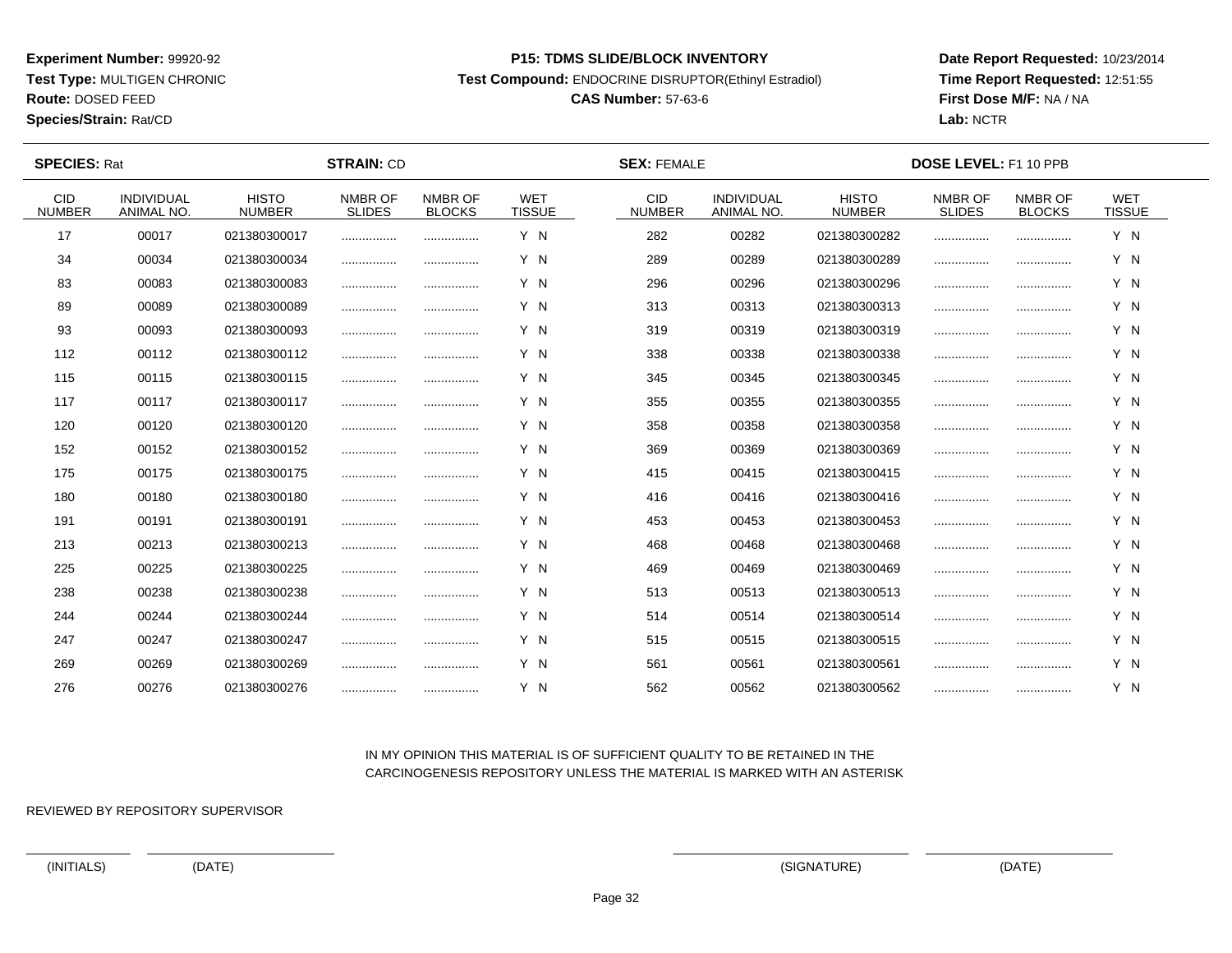**Test Type:** MULTIGEN CHRONIC

**Route:** DOSED FEED

768

**Species/Strain:** Rat/CD

#### **P15: TDMS SLIDE/BLOCK INVENTORY**

**Test Compound:** ENDOCRINE DISRUPTOR(Ethinyl Estradiol)

# **CAS Number:** 57-63-6

**Date Report Requested:** 10/23/2014**Time Report Requested:** 12:51:55**First Dose M/F:** NA / NA**Lab:** NCTR

| <b>SPECIES: Rat</b>         |                                 |                        | <b>STRAIN: CD</b>        |                          |                             | <b>SEX: FEMALE</b> | <b>DOSE LEVEL: F1 10 PPB</b> |
|-----------------------------|---------------------------------|------------------------|--------------------------|--------------------------|-----------------------------|--------------------|------------------------------|
| <b>CID</b><br><b>NUMBER</b> | <b>INDIVIDUAL</b><br>ANIMAL NO. | <b>HISTO</b><br>NUMBER | NMBR OF<br><b>SLIDES</b> | NMBR OF<br><b>BLOCKS</b> | <b>WET</b><br><b>TISSUE</b> |                    |                              |
| 563                         | 00563                           | 021380300563           |                          |                          | Y N                         |                    |                              |
| 564                         | 00564                           | 021380300564           |                          |                          | Y N                         |                    |                              |
| 614                         | 00614                           | 021380300614           |                          |                          | Y N                         |                    |                              |
| 615                         | 00615                           | 021380300615           |                          |                          | Y N                         |                    |                              |
| 616                         | 00616                           | 021380300616           |                          |                          | Y N                         |                    |                              |
| 661                         | 00661                           | 021380300661           |                          |                          | Y N                         |                    |                              |
| 662                         | 00662                           | 021380300662           |                          |                          | Y N                         |                    |                              |
| 718                         | 00718                           | 021380300718           |                          |                          | Y N                         |                    |                              |
| 719                         | 00719                           | 021380300719           |                          |                          | Y N                         |                    |                              |

 IN MY OPINION THIS MATERIAL IS OF SUFFICIENT QUALITY TO BE RETAINED IN THECARCINOGENESIS REPOSITORY UNLESS THE MATERIAL IS MARKED WITH AN ASTERISK

REVIEWED BY REPOSITORY SUPERVISOR

<sup>00768</sup> <sup>021380300768</sup> ................ ................ Y N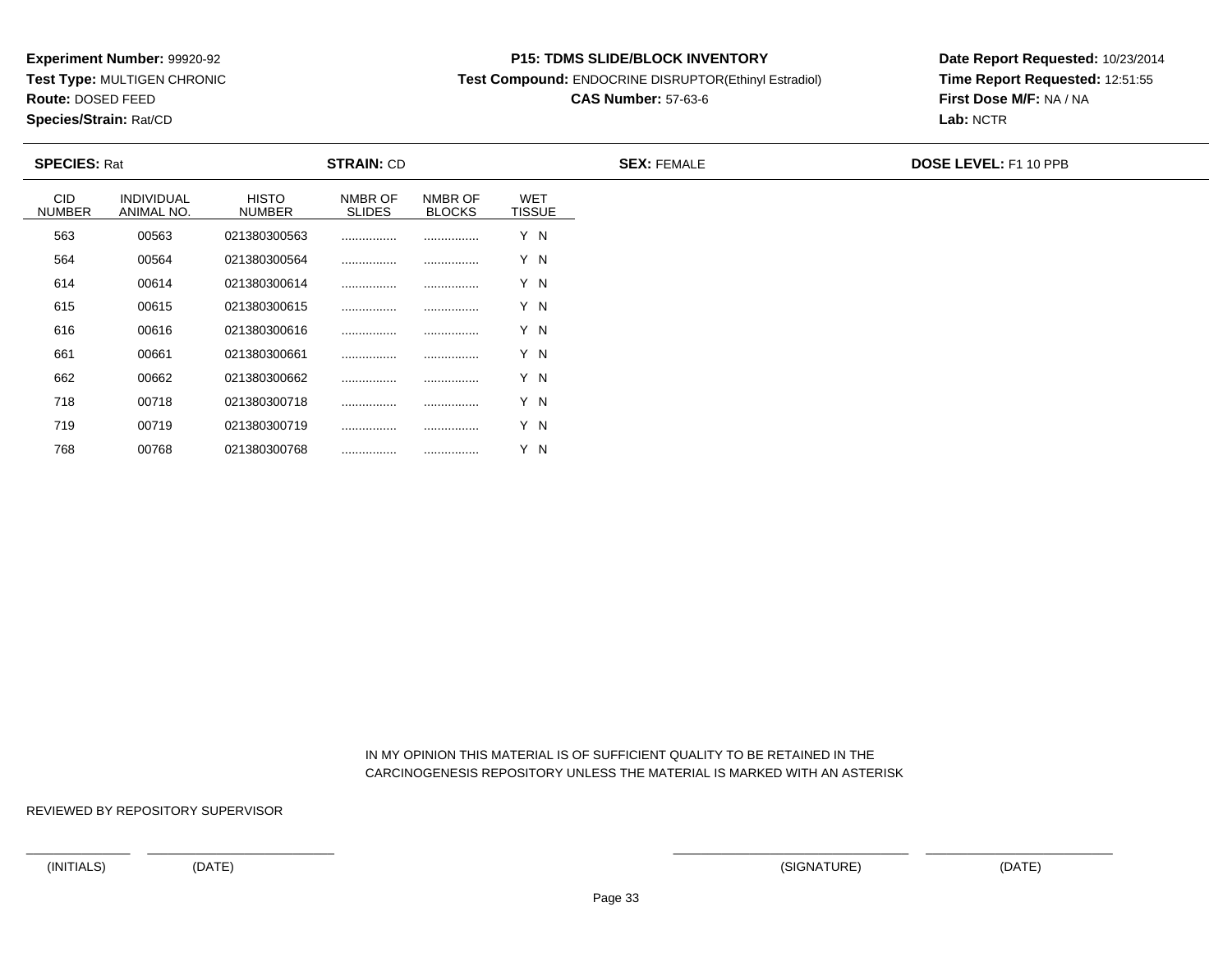**Test Type:** MULTIGEN CHRONIC

# **Route:** DOSED FEED

**Species/Strain:** Rat/CD

#### **P15: TDMS SLIDE/BLOCK INVENTORY**

**Test Compound:** ENDOCRINE DISRUPTOR(Ethinyl Estradiol)

# **CAS Number:** 57-63-6

**Date Report Requested:** 10/23/2014**Time Report Requested:** 12:51:55**First Dose M/F:** NA / NA**Lab:** NCTR

 $\overline{\phantom{a}}$ 

| <b>SPECIES: Rat</b>         |                                 |                               | <b>STRAIN: CD</b>        |                          |                             | <b>SEX: FEMALE</b>          |                                 |                               | <b>DOSE LEVEL: F1 50 PPB</b> |                          |                             |  |
|-----------------------------|---------------------------------|-------------------------------|--------------------------|--------------------------|-----------------------------|-----------------------------|---------------------------------|-------------------------------|------------------------------|--------------------------|-----------------------------|--|
| <b>CID</b><br><b>NUMBER</b> | <b>INDIVIDUAL</b><br>ANIMAL NO. | <b>HISTO</b><br><b>NUMBER</b> | NMBR OF<br><b>SLIDES</b> | NMBR OF<br><b>BLOCKS</b> | <b>WET</b><br><b>TISSUE</b> | <b>CID</b><br><b>NUMBER</b> | <b>INDIVIDUAL</b><br>ANIMAL NO. | <b>HISTO</b><br><b>NUMBER</b> | NMBR OF<br><b>SLIDES</b>     | NMBR OF<br><b>BLOCKS</b> | <b>WET</b><br><b>TISSUE</b> |  |
| 18                          | 00018                           | 021380300018                  |                          |                          | Y N                         | 314                         | 00314                           | 021380300314                  |                              |                          | Y N                         |  |
| 72                          | 00072                           | 021380300072                  |                          |                          | Y N                         | 330                         | 00330                           | 021380300330                  |                              |                          | Y N                         |  |
| 123                         | 00123                           | 021380300123                  |                          |                          | Y N                         | 343                         | 00343                           | 021380300343                  |                              |                          | Y N                         |  |
| 129                         | 00129                           | 021380300129                  |                          |                          | Y N                         | 344                         | 00344                           | 021380300344                  |                              |                          | Y N                         |  |
| 143                         | 00143                           | 021380300143                  |                          |                          | Y N                         | 351                         | 00351                           | 021380300351                  | .                            |                          | Y N                         |  |
| 155                         | 00155                           | 021380300155                  |                          | .                        | Y N                         | 419                         | 00419                           | 021380300419                  |                              |                          | Y N                         |  |
| 170                         | 00170                           | 021380300170                  |                          |                          | Y N                         | 420                         | 00420                           | 021380300420                  |                              |                          | Y N                         |  |
| 195                         | 00195                           | 021380300195                  |                          | .                        | Y N                         | 421                         | 00421                           | 021380300421                  |                              |                          | Y N                         |  |
| 203                         | 00203                           | 021380300203                  |                          |                          | Y N                         | 474                         | 00474                           | 021380300474                  |                              |                          | Y N                         |  |
| 207                         | 00207                           | 021380300207                  |                          |                          | Y N                         | 475                         | 00475                           | 021380300475                  |                              |                          | Y N                         |  |
| 212                         | 00212                           | 021380300212                  |                          |                          | Y N                         | 476                         | 00476                           | 021380300476                  |                              |                          | Y N                         |  |
| 216                         | 00216                           | 021380300216                  |                          |                          | Y N                         | 520                         | 00520                           | 021380300520                  |                              |                          | Y N                         |  |
| 223                         | 00223                           | 021380300223                  |                          |                          | Y N                         | 521                         | 00521                           | 021380300521                  |                              |                          | Y N                         |  |
| 224                         | 00224                           | 021380300224                  |                          |                          | Y N                         | 522                         | 00522                           | 021380300522                  |                              |                          | Y N                         |  |
| 236                         | 00236                           | 021380300236                  |                          |                          | Y N                         | 523                         | 00523                           | 021380300523                  |                              |                          | Y N                         |  |
| 253                         | 00253                           | 021380300253                  |                          |                          | Y N                         | 524                         | 00524                           | 021380300524                  |                              |                          | Y N                         |  |
| 265                         | 00265                           | 021380300265                  | .                        | .                        | Y N                         | 567                         | 00567                           | 021380300567                  |                              |                          | Y N                         |  |
| 277                         | 00277                           | 021380300277                  |                          |                          | Y N                         | 568                         | 00568                           | 021380300568                  |                              |                          | Y N                         |  |
| 291                         | 00291                           | 021380300291                  |                          | .                        | Y N                         | 569                         | 00569                           | 021380300569                  |                              |                          | Y N                         |  |
| 308                         | 00308                           | 021380300308                  |                          |                          | Y N                         | 570                         | 00570                           | 021380300570                  |                              |                          | Y N                         |  |

### IN MY OPINION THIS MATERIAL IS OF SUFFICIENT QUALITY TO BE RETAINED IN THECARCINOGENESIS REPOSITORY UNLESS THE MATERIAL IS MARKED WITH AN ASTERISK

REVIEWED BY REPOSITORY SUPERVISOR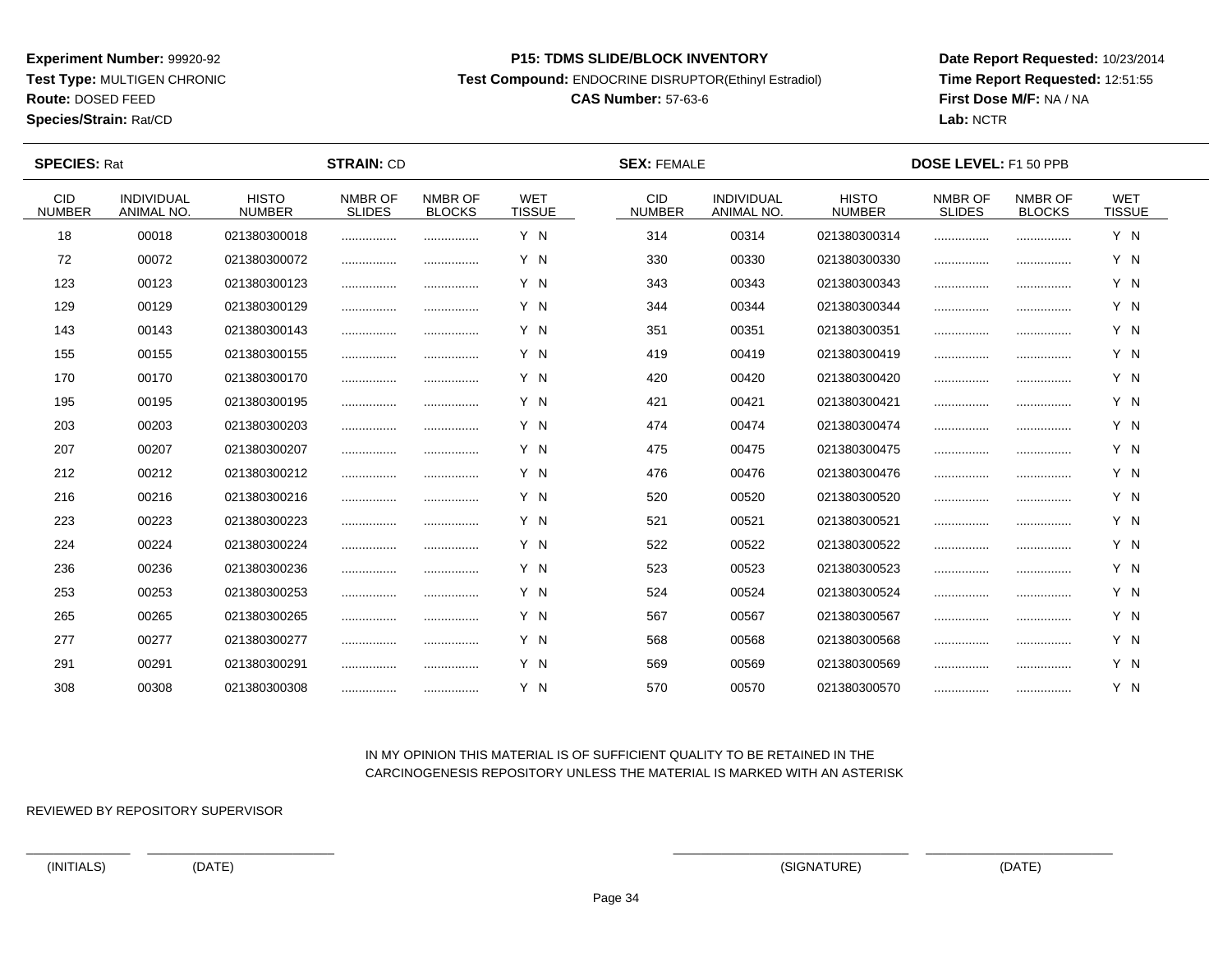**Test Type:** MULTIGEN CHRONIC

**Route:** DOSED FEED

770

**Species/Strain:** Rat/CD

#### **P15: TDMS SLIDE/BLOCK INVENTORY**

**Test Compound:** ENDOCRINE DISRUPTOR(Ethinyl Estradiol)

# **CAS Number:** 57-63-6

**Date Report Requested:** 10/23/2014**Time Report Requested:** 12:51:55**First Dose M/F:** NA / NA**Lab:** NCTR

| <b>SPECIES: Rat</b>         |                                 | <b>STRAIN: CD</b>             |                          |                          | <b>SEX: FEMALE</b>          | <b>DOSE LEVEL: F1 50 PPB</b> |  |
|-----------------------------|---------------------------------|-------------------------------|--------------------------|--------------------------|-----------------------------|------------------------------|--|
| <b>CID</b><br><b>NUMBER</b> | <b>INDIVIDUAL</b><br>ANIMAL NO. | <b>HISTO</b><br><b>NUMBER</b> | NMBR OF<br><b>SLIDES</b> | NMBR OF<br><b>BLOCKS</b> | <b>WET</b><br><b>TISSUE</b> |                              |  |
| 621                         | 00621                           | 021380300621                  |                          |                          | Y N                         |                              |  |
| 622                         | 00622                           | 021380300622                  |                          |                          | Y N                         |                              |  |
| 623                         | 00623                           | 021380300623                  |                          |                          | Y N                         |                              |  |
| 666                         | 00666                           | 021380300666                  |                          |                          | Y N                         |                              |  |
| 667                         | 00667                           | 021380300667                  |                          |                          | Y N                         |                              |  |
| 668                         | 00668                           | 021380300668                  |                          |                          | Y N                         |                              |  |
| 669                         | 00669                           | 021380300669                  |                          |                          | Y N                         |                              |  |
| 670                         | 00670                           | 021380300670                  |                          |                          | Y N                         |                              |  |
| 722                         | 00722                           | 021380300722                  |                          |                          | Y N                         |                              |  |

 IN MY OPINION THIS MATERIAL IS OF SUFFICIENT QUALITY TO BE RETAINED IN THECARCINOGENESIS REPOSITORY UNLESS THE MATERIAL IS MARKED WITH AN ASTERISK

REVIEWED BY REPOSITORY SUPERVISOR

<sup>00770</sup> <sup>021380300770</sup> ................ ................ Y N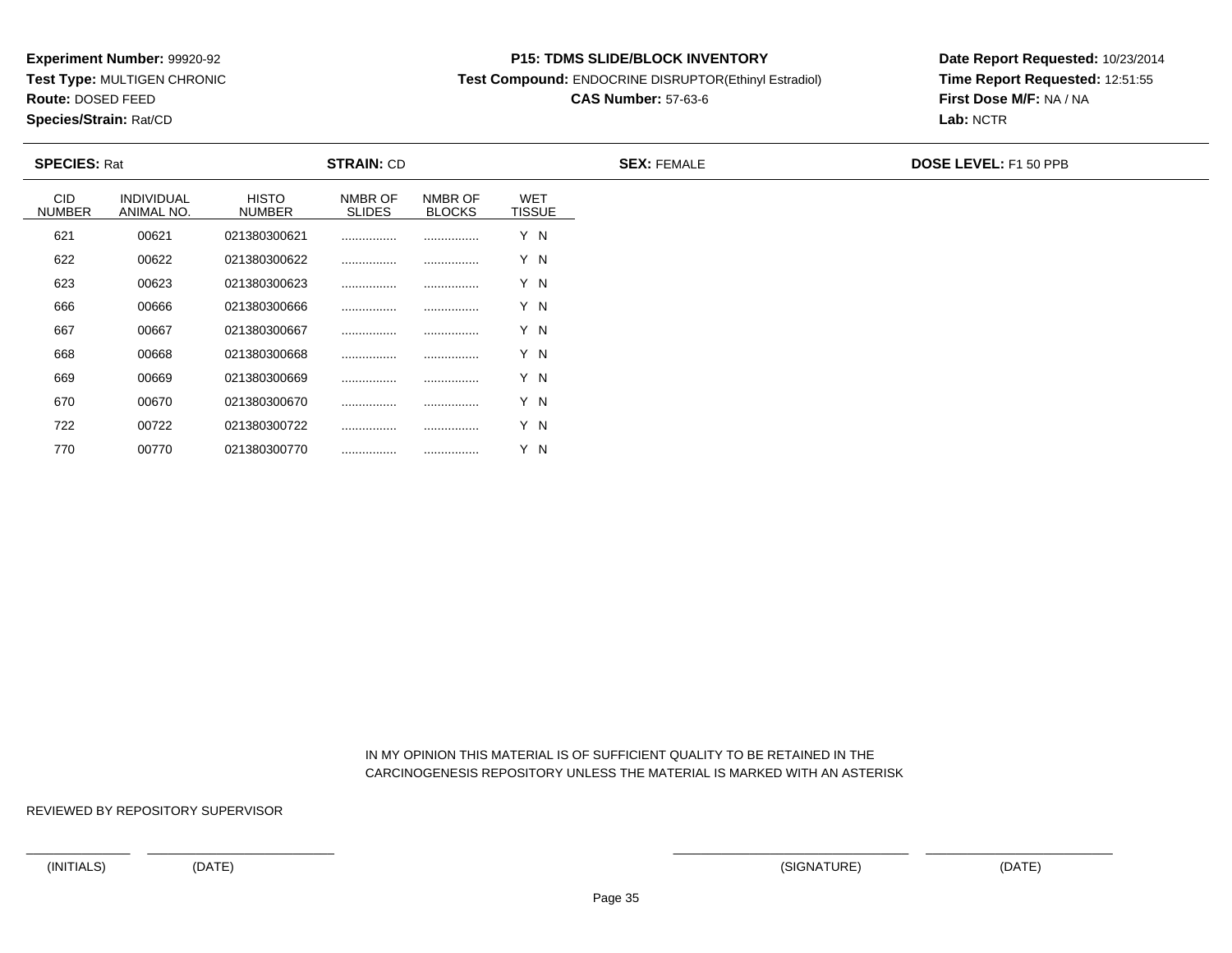**Test Type:** MULTIGEN CHRONIC

**Route:** DOSED FEED

**Species/Strain:** Rat/CD

#### **P15: TDMS SLIDE/BLOCK INVENTORY**

**Test Compound:** ENDOCRINE DISRUPTOR(Ethinyl Estradiol)

# **CAS Number:** 57-63-6

**Date Report Requested:** 10/23/2014**Time Report Requested:** 12:51:55**First Dose M/F:** NA / NA**Lab:** NCTR

| <b>SPECIES: Rat</b>         |                                 |                               | <b>STRAIN: CD</b>        |                          |                             | <b>SEX: FEMALE</b>          |                                        |                               | <b>DOSE LEVEL: F3/10PPB TO CTL</b> |                          |                             |  |
|-----------------------------|---------------------------------|-------------------------------|--------------------------|--------------------------|-----------------------------|-----------------------------|----------------------------------------|-------------------------------|------------------------------------|--------------------------|-----------------------------|--|
| <b>CID</b><br><b>NUMBER</b> | INDIVIDUAL<br><b>ANIMAL NO.</b> | <b>HISTO</b><br><b>NUMBER</b> | NMBR OF<br><b>SLIDES</b> | NMBR OF<br><b>BLOCKS</b> | <b>WET</b><br><b>TISSUE</b> | <b>CID</b><br><b>NUMBER</b> | <b>INDIVIDUAL</b><br><b>ANIMAL NO.</b> | <b>HISTO</b><br><b>NUMBER</b> | NMBR OF<br><b>SLIDES</b>           | NMBR OF<br><b>BLOCKS</b> | <b>WET</b><br><b>TISSUE</b> |  |
| 20                          | 00020                           | 021380300020                  |                          |                          | Y N                         | 874                         | 00874                                  | 021380300874                  |                                    |                          | Y N                         |  |
| 22                          | 00022                           | 021380300022                  |                          |                          | Y N                         | 880                         | 00880                                  | 021380300880                  |                                    |                          | Y N                         |  |
| 193                         | 00193                           | 021380300193                  |                          |                          | Y N                         | 882                         | 00882                                  | 021380300882                  |                                    |                          | Y N                         |  |
| 262                         | 00262                           | 021380300262                  |                          |                          | Y N                         | 884                         | 00884                                  | 021380300884                  |                                    |                          | Y N                         |  |
| 278                         | 00278                           | 021380300278                  | .                        |                          | Y N                         | 891                         | 00891                                  | 021380300891                  |                                    |                          | Y N                         |  |
| 309                         | 00309                           | 021380300309                  |                          |                          | Y N                         | 900                         | 00900                                  | 021380300900                  |                                    |                          | Y N                         |  |
| 605                         | 00605                           | 021380300605                  |                          |                          | Y N                         | 905                         | 00905                                  | 021380300905                  |                                    |                          | Y N                         |  |
| 707                         | 00707                           | 021380300707                  |                          |                          | Y N                         | 908                         | 00908                                  | 021380300908                  |                                    |                          | Y N                         |  |
| 807                         | 00807                           | 021380300807                  |                          |                          | Y N                         | 924                         | 00924                                  | 021380300924                  |                                    |                          | Y N                         |  |
| 809                         | 00809                           | 021380300809                  |                          |                          | Y N                         | 936                         | 00936                                  | 021380300936                  |                                    |                          | Y N                         |  |
| 817                         | 00817                           | 021380300817                  |                          |                          | Y N                         | 937                         | 00937                                  | 021380300937                  |                                    |                          | Y N                         |  |
| 829                         | 00829                           | 021380300829                  |                          |                          | Y N                         | 964                         | 00964                                  | 021380300964                  |                                    |                          | Y N                         |  |
| 837                         | 00837                           | 021380300837                  |                          |                          | Y N                         | 975                         | 00975                                  | 021380300975                  |                                    |                          | Y N                         |  |
| 838                         | 00838                           | 021380300838                  |                          | .                        | Y N                         | 982                         | 00982                                  | 021380300982                  |                                    |                          | Y N                         |  |
| 853                         | 00853                           | 021380300853                  |                          |                          | Y N                         | 1015                        | 01015                                  | 021380301015                  |                                    |                          | Y N                         |  |
| 855                         | 00855                           | 021380300855                  |                          |                          | Y N                         | 1016                        | 01016                                  | 021380301016                  |                                    |                          | Y N                         |  |
| 858                         | 00858                           | 021380300858                  |                          | .                        | Y N                         | 1019                        | 01019                                  | 021380301019                  |                                    |                          | Y N                         |  |
| 859                         | 00859                           | 021380300859                  |                          |                          | Y N                         | 1021                        | 01021                                  | 021380301021                  |                                    |                          | Y N                         |  |
| 862                         | 00862                           | 021380300862                  |                          |                          | Y N                         | 1029                        | 01029                                  | 021380301029                  |                                    |                          | Y N                         |  |
| 865                         | 00865                           | 021380300865                  |                          |                          | Y N                         | 1052                        | 01052                                  | 021380301052                  |                                    |                          | Y N                         |  |

## IN MY OPINION THIS MATERIAL IS OF SUFFICIENT QUALITY TO BE RETAINED IN THECARCINOGENESIS REPOSITORY UNLESS THE MATERIAL IS MARKED WITH AN ASTERISK

REVIEWED BY REPOSITORY SUPERVISOR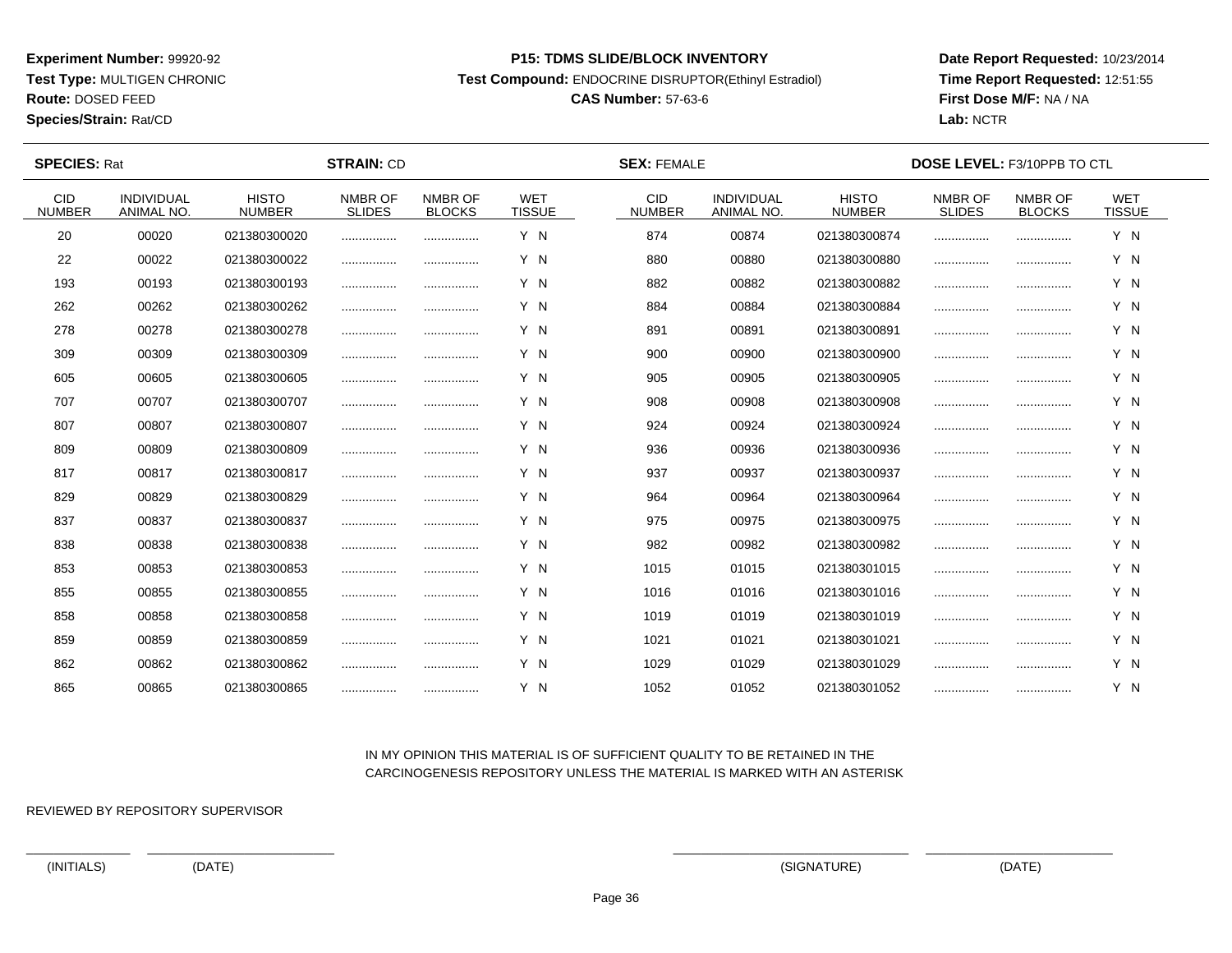**Test Type:** MULTIGEN CHRONIC

**Route:** DOSED FEED

1138

**Species/Strain:** Rat/CD

#### **P15: TDMS SLIDE/BLOCK INVENTORY**

**Test Compound:** ENDOCRINE DISRUPTOR(Ethinyl Estradiol)

# **CAS Number:** 57-63-6

**Date Report Requested:** 10/23/2014**Time Report Requested:** 12:51:55**First Dose M/F:** NA / NA**Lab:** NCTR

| <b>SPECIES: Rat</b>         |                                 | <b>STRAIN: CD</b>             |                          |                          |                             | <b>SEX: FEMALE</b> | <b>DOSE LEVEL: F3/10PPB TO CTL</b> |
|-----------------------------|---------------------------------|-------------------------------|--------------------------|--------------------------|-----------------------------|--------------------|------------------------------------|
| <b>CID</b><br><b>NUMBER</b> | <b>INDIVIDUAL</b><br>ANIMAL NO. | <b>HISTO</b><br><b>NUMBER</b> | NMBR OF<br><b>SLIDES</b> | NMBR OF<br><b>BLOCKS</b> | <b>WET</b><br><b>TISSUE</b> |                    |                                    |
| 1071                        | 01071                           | 021380301071                  |                          |                          | Y N                         |                    |                                    |
| 1072                        | 01072                           | 021380301072                  |                          |                          | Y N                         |                    |                                    |
| 1077                        | 01077                           | 021380301077                  |                          |                          | Y N                         |                    |                                    |
| 1086                        | 01086                           | 021380301086                  |                          |                          | Y N                         |                    |                                    |
| 1095                        | 01095                           | 021380301095                  |                          |                          | Y N                         |                    |                                    |
| 1125                        | 01125                           | 021380301125                  |                          |                          | Y N                         |                    |                                    |
| 1126                        | 01126                           | 021380301126                  |                          |                          | Y N                         |                    |                                    |
| 1128                        | 01128                           | 021380301128                  |                          |                          | Y N                         |                    |                                    |
| 1137                        | 01137                           | 021380301137                  |                          |                          | Y N                         |                    |                                    |

 IN MY OPINION THIS MATERIAL IS OF SUFFICIENT QUALITY TO BE RETAINED IN THECARCINOGENESIS REPOSITORY UNLESS THE MATERIAL IS MARKED WITH AN ASTERISK

REVIEWED BY REPOSITORY SUPERVISOR

<sup>01138</sup> <sup>021380301138</sup> ................ ................ Y N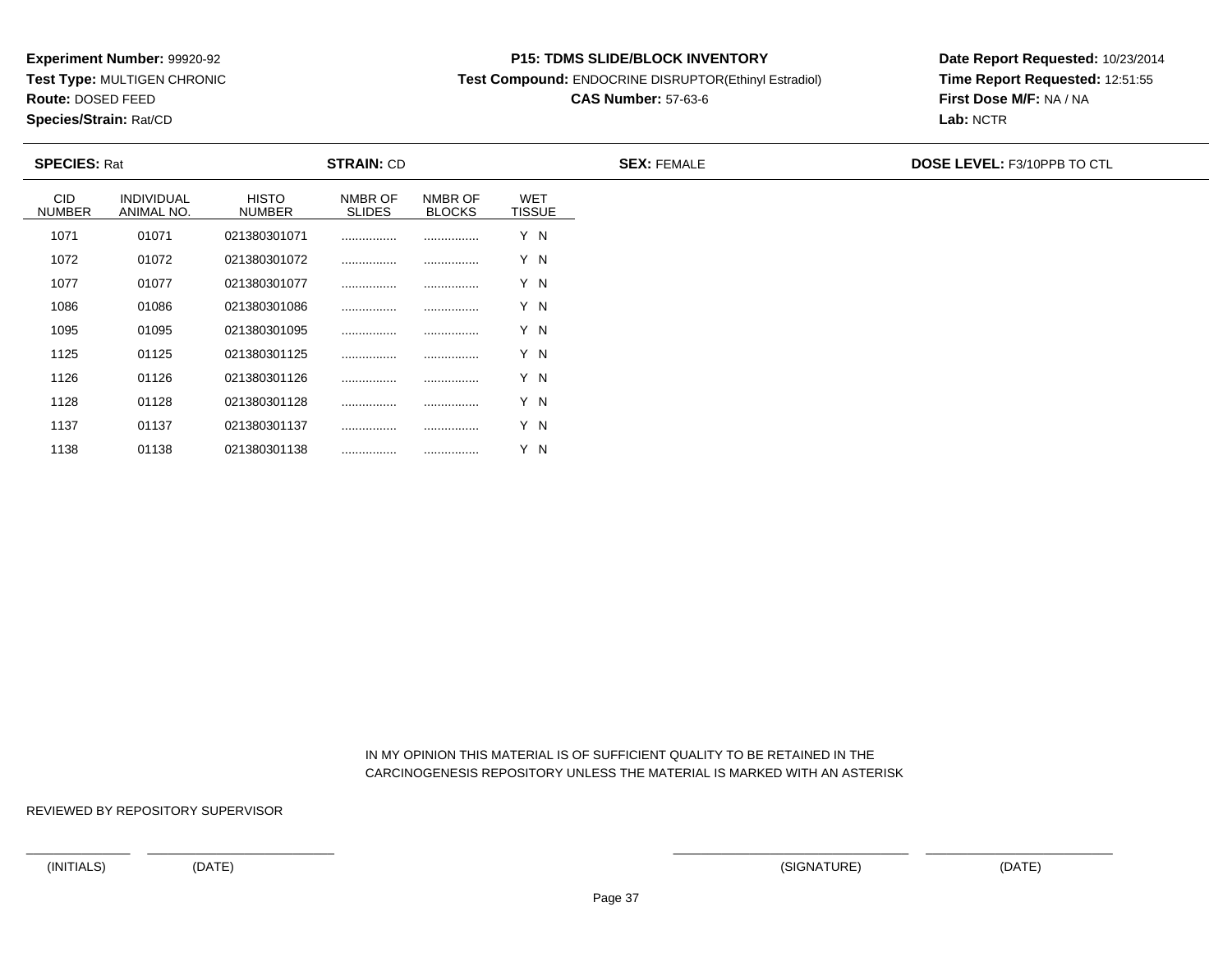**Test Type:** MULTIGEN CHRONIC

**Route:** DOSED FEED

**Species/Strain:** Rat/CD

#### **P15: TDMS SLIDE/BLOCK INVENTORY**

**Test Compound:** ENDOCRINE DISRUPTOR(Ethinyl Estradiol)

# **CAS Number:** 57-63-6

**Date Report Requested:** 10/23/2014**Time Report Requested:** 12:51:55**First Dose M/F:** NA / NA**Lab:** NCTR

| <b>SPECIES: Rat</b>         |                                 |                               | <b>STRAIN: CD</b>        |                          |                             | <b>SEX: FEMALE</b>          |                                 |                               | <b>DOSE LEVEL: F1/50PPB TO CTL</b> |                          |                             |  |
|-----------------------------|---------------------------------|-------------------------------|--------------------------|--------------------------|-----------------------------|-----------------------------|---------------------------------|-------------------------------|------------------------------------|--------------------------|-----------------------------|--|
| <b>CID</b><br><b>NUMBER</b> | <b>INDIVIDUAL</b><br>ANIMAL NO. | <b>HISTO</b><br><b>NUMBER</b> | NMBR OF<br><b>SLIDES</b> | NMBR OF<br><b>BLOCKS</b> | <b>WET</b><br><b>TISSUE</b> | <b>CID</b><br><b>NUMBER</b> | <b>INDIVIDUAL</b><br>ANIMAL NO. | <b>HISTO</b><br><b>NUMBER</b> | NMBR OF<br><b>SLIDES</b>           | NMBR OF<br><b>BLOCKS</b> | <b>WET</b><br><b>TISSUE</b> |  |
| 35                          | 00035                           | 021380300035                  |                          |                          | Y N                         | 300                         | 00300                           | 021380300300                  |                                    |                          | Y N                         |  |
| 60                          | 00060                           | 021380300060                  |                          |                          | Y N                         | 321                         | 00321                           | 021380300321                  |                                    |                          | Y N                         |  |
| 71                          | 00071                           | 021380300071                  |                          |                          | Y N                         | 335                         | 00335                           | 021380300335                  |                                    |                          | Y N                         |  |
| 101                         | 00101                           | 021380300101                  |                          |                          | Y N                         | 350                         | 00350                           | 021380300350                  |                                    |                          | Y N                         |  |
| 111                         | 00111                           | 021380300111                  |                          |                          | Y N                         | 363                         | 00363                           | 021380300363                  |                                    |                          | Y N                         |  |
| 130                         | 00130                           | 021380300130                  |                          |                          | Y N                         | 376                         | 00376                           | 021380300376                  |                                    |                          | Y N                         |  |
| 144                         | 00144                           | 021380300144                  |                          |                          | Y N                         | 382                         | 00382                           | 021380300382                  |                                    |                          | Y N                         |  |
| 161                         | 00161                           | 021380300161                  |                          |                          | Y N                         | 391                         | 00391                           | 021380300391                  |                                    |                          | Y N                         |  |
| 166                         | 00166                           | 021380300166                  |                          |                          | Y N                         | 422                         | 00422                           | 021380300422                  |                                    |                          | Y N                         |  |
| 171                         | 00171                           | 021380300171                  |                          |                          | Y N                         | 423                         | 00423                           | 021380300423                  |                                    |                          | Y N                         |  |
| 189                         | 00189                           | 021380300189                  |                          | .                        | Y N                         | 477                         | 00477                           | 021380300477                  |                                    |                          | Y N                         |  |
| 208                         | 00208                           | 021380300208                  |                          |                          | Y N                         | 478                         | 00478                           | 021380300478                  |                                    |                          | Y N                         |  |
| 221                         | 00221                           | 021380300221                  |                          |                          | Y N                         | 479                         | 00479                           | 021380300479                  |                                    |                          | Y N                         |  |
| 222                         | 00222                           | 021380300222                  |                          |                          | Y N                         | 525                         | 00525                           | 021380300525                  |                                    |                          | Y N                         |  |
| 228                         | 00228                           | 021380300228                  |                          |                          | Y N                         | 526                         | 00526                           | 021380300526                  |                                    |                          | Y N                         |  |
| 272                         | 00272                           | 021380300272                  |                          |                          | Y N                         | 527                         | 00527                           | 021380300527                  |                                    |                          | Y N                         |  |
| 280                         | 00280                           | 021380300280                  |                          | .                        | Y N                         | 571                         | 00571                           | 021380300571                  |                                    |                          | Y N                         |  |
| 283                         | 00283                           | 021380300283                  |                          |                          | Y N                         | 572                         | 00572                           | 021380300572                  |                                    |                          | Y N                         |  |
| 288                         | 00288                           | 021380300288                  |                          |                          | Y N                         | 624                         | 00624                           | 021380300624                  |                                    |                          | Y N                         |  |
| 295                         | 00295                           | 021380300295                  |                          |                          | Y N                         | 625                         | 00625                           | 021380300625                  |                                    |                          | Y N                         |  |

## IN MY OPINION THIS MATERIAL IS OF SUFFICIENT QUALITY TO BE RETAINED IN THECARCINOGENESIS REPOSITORY UNLESS THE MATERIAL IS MARKED WITH AN ASTERISK

REVIEWED BY REPOSITORY SUPERVISOR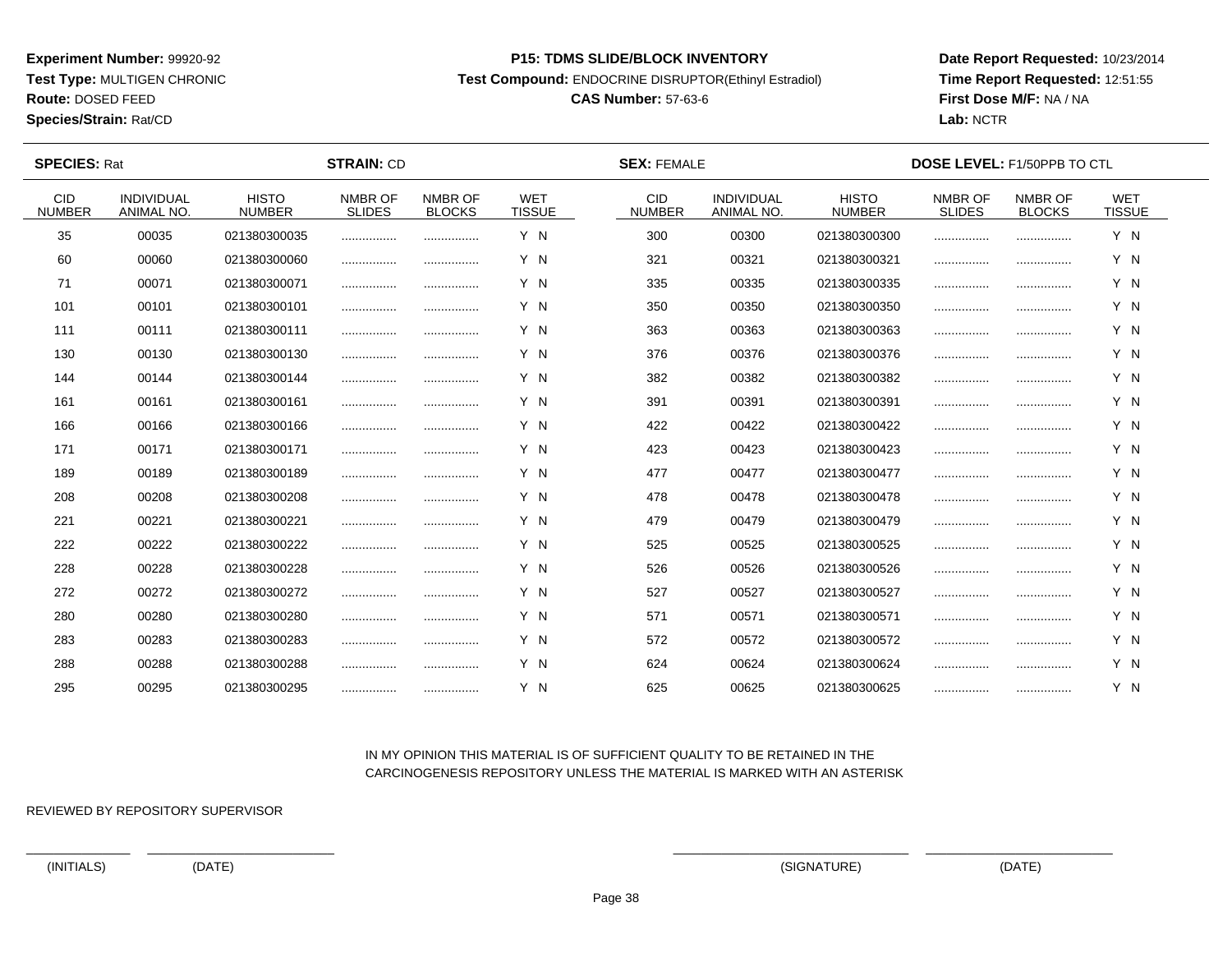**Test Type:** MULTIGEN CHRONIC

**Route:** DOSED FEED

771

**Species/Strain:** Rat/CD

#### **P15: TDMS SLIDE/BLOCK INVENTORY**

**Test Compound:** ENDOCRINE DISRUPTOR(Ethinyl Estradiol)

# **CAS Number:** 57-63-6

**Date Report Requested:** 10/23/2014**Time Report Requested:** 12:51:55**First Dose M/F:** NA / NA**Lab:** NCTR

| <b>SPECIES: Rat</b>         |                                 | <b>STRAIN: CD</b>             |                          |                          |                             | <b>SEX: FEMALE</b> | <b>DOSE LEVEL: F1/50PPB TO CTL</b> |
|-----------------------------|---------------------------------|-------------------------------|--------------------------|--------------------------|-----------------------------|--------------------|------------------------------------|
| <b>CID</b><br><b>NUMBER</b> | <b>INDIVIDUAL</b><br>ANIMAL NO. | <b>HISTO</b><br><b>NUMBER</b> | NMBR OF<br><b>SLIDES</b> | NMBR OF<br><b>BLOCKS</b> | <b>WET</b><br><b>TISSUE</b> |                    |                                    |
| 626                         | 00626                           | 021380300626                  |                          |                          | Y N                         |                    |                                    |
| 627                         | 00627                           | 021380300627                  |                          |                          | Y N                         |                    |                                    |
| 628                         | 00628                           | 021380300628                  |                          |                          | Y N                         |                    |                                    |
| 671                         | 00671                           | 021380300671                  |                          |                          | Y N                         |                    |                                    |
| 672                         | 00672                           | 021380300672                  |                          |                          | Y N                         |                    |                                    |
| 673                         | 00673                           | 021380300673                  |                          |                          | Y N                         |                    |                                    |
| 674                         | 00674                           | 021380300674                  |                          |                          | Y N                         |                    |                                    |
| 723                         | 00723                           | 021380300723                  |                          |                          | Y N                         |                    |                                    |
| 724                         | 00724                           | 021380300724                  |                          |                          | Y N                         |                    |                                    |

 IN MY OPINION THIS MATERIAL IS OF SUFFICIENT QUALITY TO BE RETAINED IN THECARCINOGENESIS REPOSITORY UNLESS THE MATERIAL IS MARKED WITH AN ASTERISK

REVIEWED BY REPOSITORY SUPERVISOR

<sup>00771</sup> <sup>021380300771</sup> ................ ................ Y N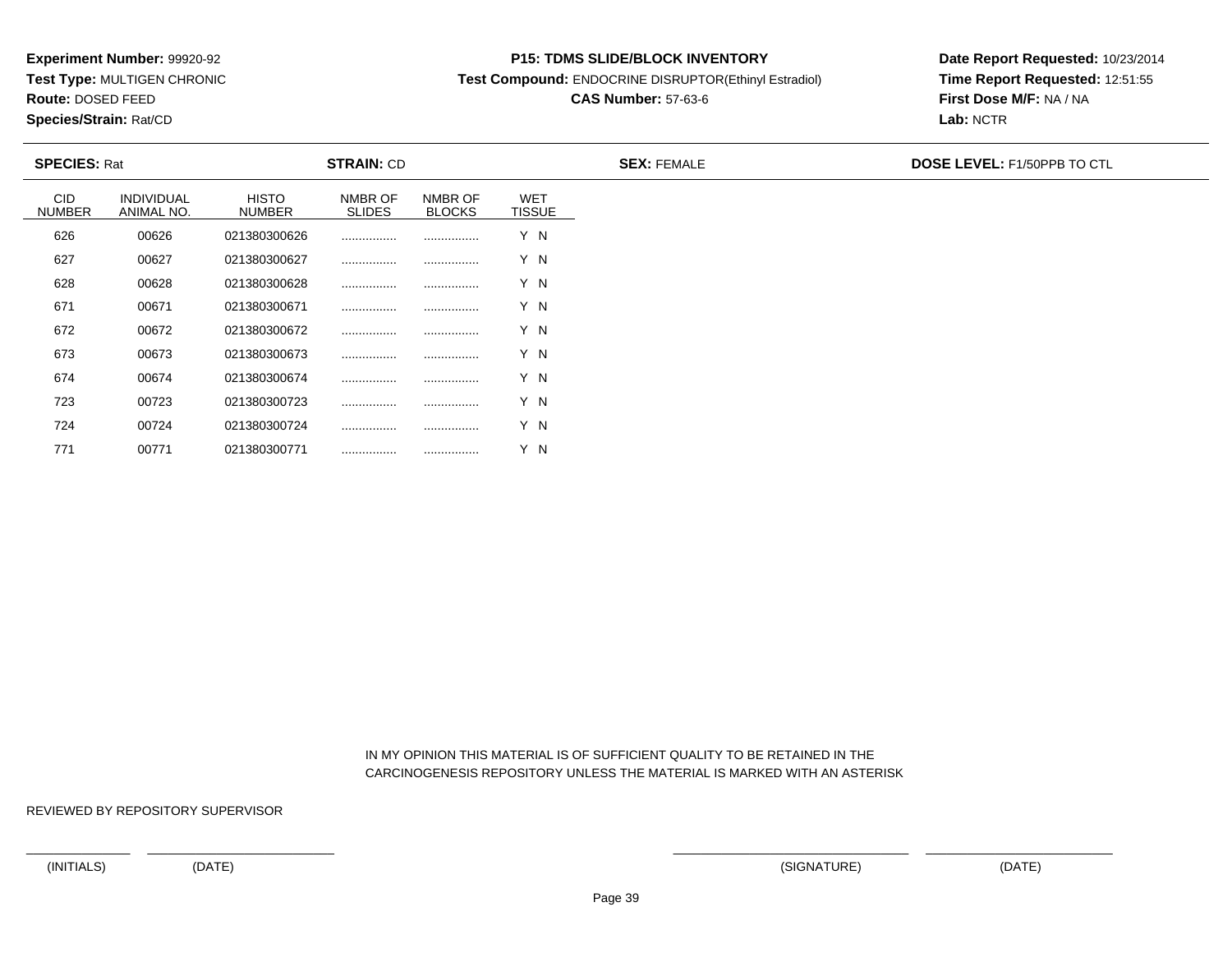**Test Type:** MULTIGEN CHRONIC

**Route:** DOSED FEED

**Species/Strain:** Rat/CD

#### **P15: TDMS SLIDE/BLOCK INVENTORY**

**Test Compound:** ENDOCRINE DISRUPTOR(Ethinyl Estradiol)

# **CAS Number:** 57-63-6

**Date Report Requested:** 10/23/2014**Time Report Requested:** 12:51:55**First Dose M/F:** NA / NA**Lab:** NCTR

| <b>SPECIES: Rat</b>         |                                 |                               | <b>STRAIN: CD</b>        |                          |                             | <b>SEX: FEMALE</b>          |                                 |                               | <b>DOSE LEVEL: F3/50PPB TO CTL</b> |                          |                             |  |
|-----------------------------|---------------------------------|-------------------------------|--------------------------|--------------------------|-----------------------------|-----------------------------|---------------------------------|-------------------------------|------------------------------------|--------------------------|-----------------------------|--|
| <b>CID</b><br><b>NUMBER</b> | <b>INDIVIDUAL</b><br>ANIMAL NO. | <b>HISTO</b><br><b>NUMBER</b> | NMBR OF<br><b>SLIDES</b> | NMBR OF<br><b>BLOCKS</b> | <b>WET</b><br><b>TISSUE</b> | <b>CID</b><br><b>NUMBER</b> | <b>INDIVIDUAL</b><br>ANIMAL NO. | <b>HISTO</b><br><b>NUMBER</b> | NMBR OF<br><b>SLIDES</b>           | NMBR OF<br><b>BLOCKS</b> | <b>WET</b><br><b>TISSUE</b> |  |
| 43                          | 00043                           | 021380300043                  |                          |                          | Y N                         | 871                         | 00871                           | 021380300871                  |                                    |                          | Y N                         |  |
| 52                          | 00052                           | 021380300052                  |                          |                          | Y N                         | 883                         | 00883                           | 021380300883                  |                                    |                          | Y N                         |  |
| 91                          | 00091                           | 021380300091                  |                          |                          | Y N                         | 890                         | 00890                           | 021380300890                  |                                    |                          | Y N                         |  |
| 118                         | 00118                           | 021380300118                  |                          |                          | Y N                         | 894                         | 00894                           | 021380300894                  |                                    |                          | Y N                         |  |
| 121                         | 00121                           | 021380300121                  |                          | .                        | Y N                         | 925                         | 00925                           | 021380300925                  |                                    |                          | Y N                         |  |
| 199                         | 00199                           | 021380300199                  |                          |                          | Y N                         | 926                         | 00926                           | 021380300926                  |                                    |                          | Y N                         |  |
| 297                         | 00297                           | 021380300297                  |                          |                          | Y N                         | 927                         | 00927                           | 021380300927                  |                                    |                          | Y N                         |  |
| 322                         | 00322                           | 021380300322                  |                          |                          | Y N                         | 933                         | 00933                           | 021380300933                  |                                    |                          | Y N                         |  |
| 357                         | 00357                           | 021380300357                  |                          |                          | Y N                         | 938                         | 00938                           | 021380300938                  |                                    |                          | Y N                         |  |
| 397                         | 00397                           | 021380300397                  |                          |                          | Y N                         | 939                         | 00939                           | 021380300939                  |                                    |                          | Y N                         |  |
| 398                         | 00398                           | 021380300398                  |                          |                          | Y N                         | 940                         | 00940                           | 021380300940                  |                                    |                          | Y N                         |  |
| 552                         | 00552                           | 021380300552                  |                          |                          | Y N                         | 941                         | 00941                           | 021380300941                  |                                    |                          | Y N                         |  |
| 804                         | 00804                           | 021380300804                  |                          |                          | Y N                         | 969                         | 00969                           | 021380300969                  |                                    |                          | Y N                         |  |
| 815                         | 00815                           | 021380300815                  |                          |                          | Y N                         | 976                         | 00976                           | 021380300976                  |                                    |                          | Y N                         |  |
| 836                         | 00836                           | 021380300836                  |                          |                          | Y N                         | 984                         | 00984                           | 021380300984                  |                                    |                          | Y N                         |  |
| 848                         | 00848                           | 021380300848                  |                          |                          | Y N                         | 1018                        | 01018                           | 021380301018                  |                                    |                          | Y N                         |  |
| 850                         | 00850                           | 021380300850                  | .                        | .                        | Y N                         | 1020                        | 01020                           | 021380301020                  |                                    |                          | Y N                         |  |
| 851                         | 00851                           | 021380300851                  |                          |                          | Y N                         | 1024                        | 01024                           | 021380301024                  |                                    |                          | Y N                         |  |
| 856                         | 00856                           | 021380300856                  |                          |                          | Y N                         | 1025                        | 01025                           | 021380301025                  |                                    |                          | Y N                         |  |
| 863                         | 00863                           | 021380300863                  |                          |                          | Y N                         | 1028                        | 01028                           | 021380301028                  |                                    |                          | Y N                         |  |

## IN MY OPINION THIS MATERIAL IS OF SUFFICIENT QUALITY TO BE RETAINED IN THECARCINOGENESIS REPOSITORY UNLESS THE MATERIAL IS MARKED WITH AN ASTERISK

REVIEWED BY REPOSITORY SUPERVISOR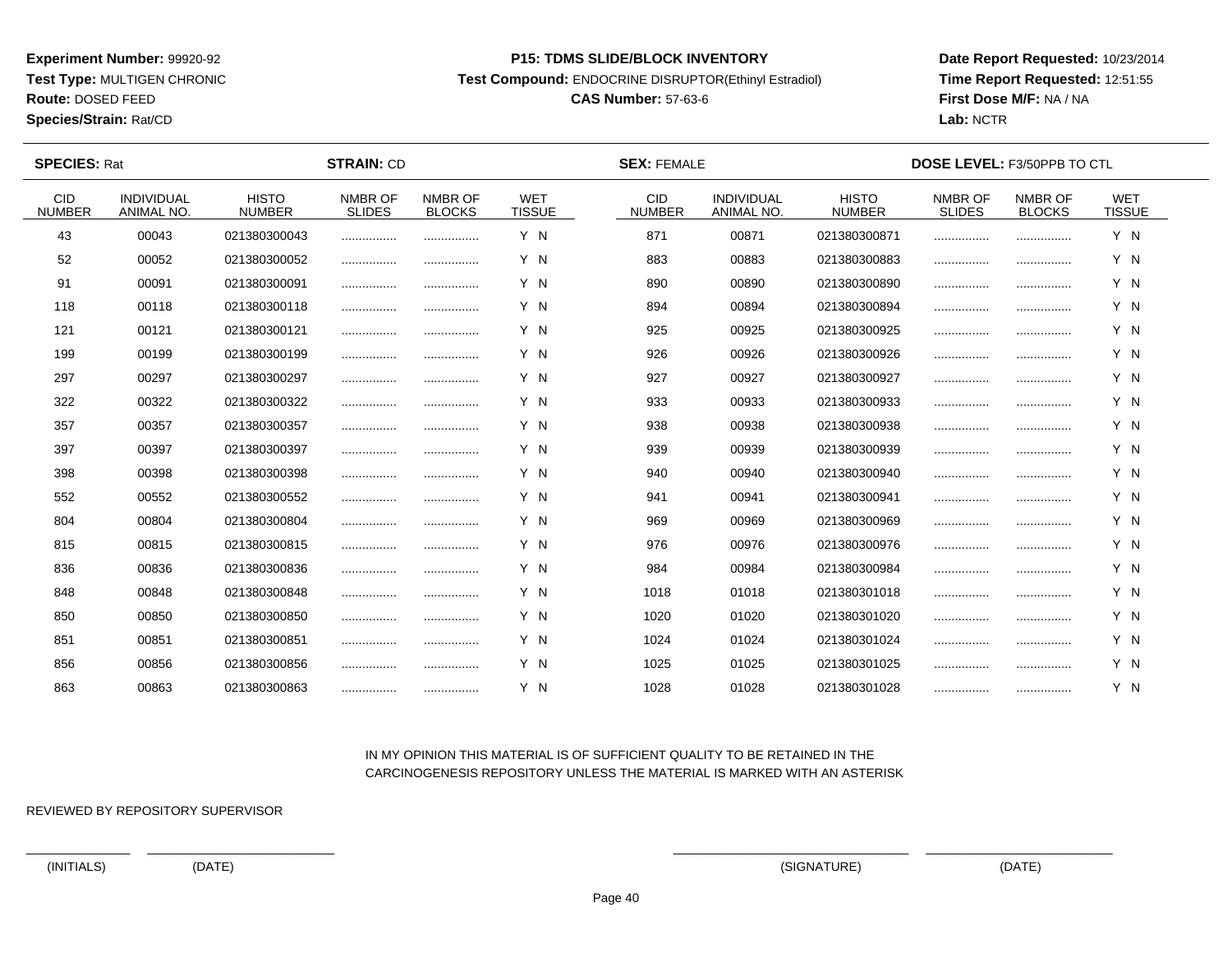**Test Type:** MULTIGEN CHRONIC

**Route:** DOSED FEED

1136

**Species/Strain:** Rat/CD

#### **P15: TDMS SLIDE/BLOCK INVENTORY**

**Test Compound:** ENDOCRINE DISRUPTOR(Ethinyl Estradiol)

# **CAS Number:** 57-63-6

**Date Report Requested:** 10/23/2014**Time Report Requested:** 12:51:55**First Dose M/F:** NA / NA**Lab:** NCTR

| <b>SPECIES: Rat</b>         |                                 |                               | <b>STRAIN: CD</b>        |                          |                             | <b>SEX: FEMALE</b> | <b>DOSE LEVEL: F3/50PPB TO CTL</b> |
|-----------------------------|---------------------------------|-------------------------------|--------------------------|--------------------------|-----------------------------|--------------------|------------------------------------|
| <b>CID</b><br><b>NUMBER</b> | <b>INDIVIDUAL</b><br>ANIMAL NO. | <b>HISTO</b><br><b>NUMBER</b> | NMBR OF<br><b>SLIDES</b> | NMBR OF<br><b>BLOCKS</b> | <b>WET</b><br><b>TISSUE</b> |                    |                                    |
| 1051                        | 01051                           | 021380301051                  |                          |                          | Y N                         |                    |                                    |
| 1073                        | 01073                           | 021380301073                  |                          |                          | Y N                         |                    |                                    |
| 1078                        | 01078                           | 021380301078                  |                          |                          | Y N                         |                    |                                    |
| 1079                        | 01079                           | 021380301079                  |                          |                          | Y N                         |                    |                                    |
| 1080                        | 01080                           | 021380301080                  |                          |                          | Y N                         |                    |                                    |
| 1089                        | 01089                           | 021380301089                  |                          |                          | Y N                         |                    |                                    |
| 1090                        | 01090                           | 021380301090                  |                          |                          | Y N                         |                    |                                    |
| 1091                        | 01091                           | 021380301091                  |                          |                          | Y N                         |                    |                                    |
| 1129                        | 01129                           | 021380301129                  |                          |                          | Y N                         |                    |                                    |

 IN MY OPINION THIS MATERIAL IS OF SUFFICIENT QUALITY TO BE RETAINED IN THECARCINOGENESIS REPOSITORY UNLESS THE MATERIAL IS MARKED WITH AN ASTERISK

REVIEWED BY REPOSITORY SUPERVISOR

<sup>01136</sup> <sup>021380301136</sup> ................ ................ Y N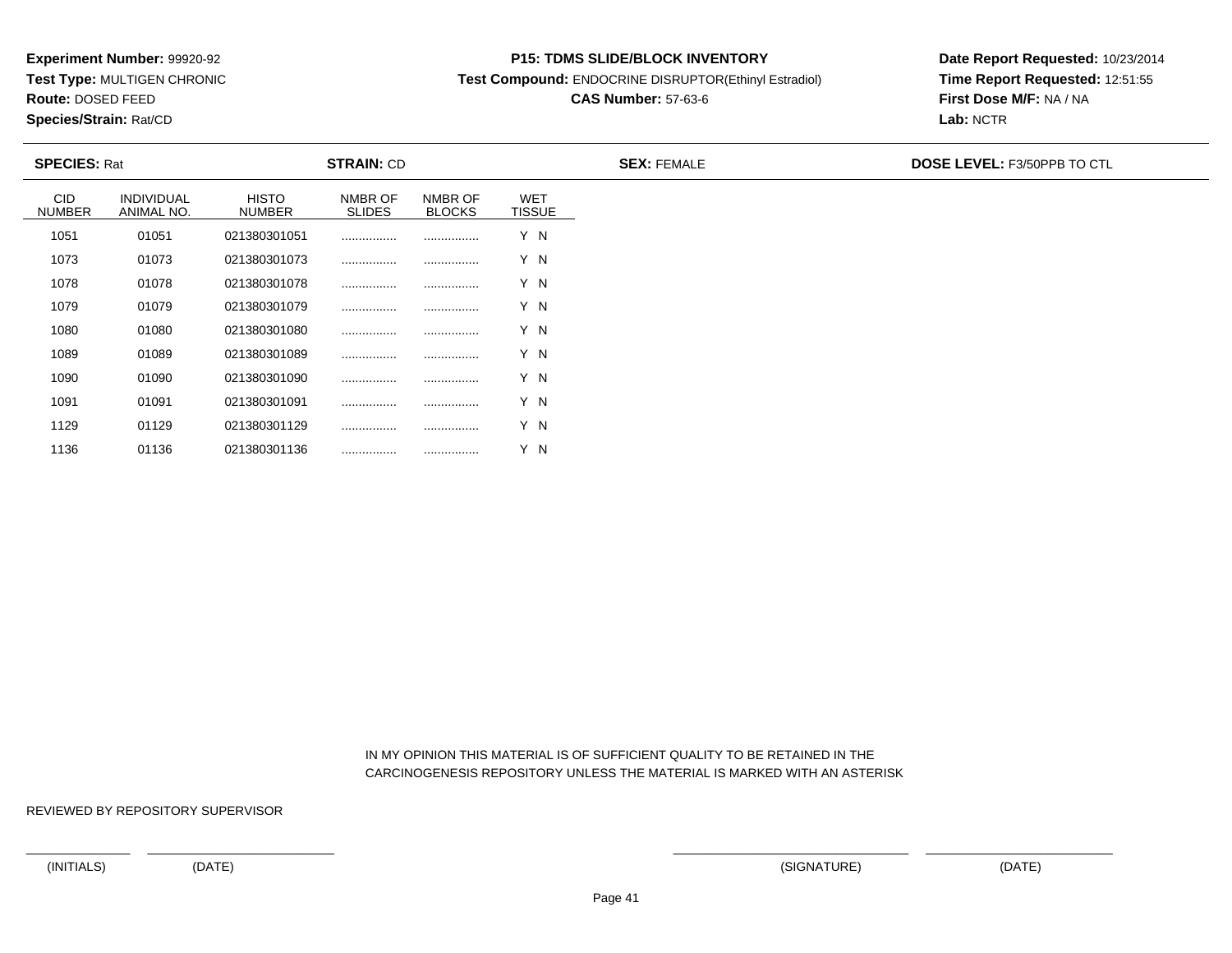**Test Type:** MULTIGEN CHRONIC

# **Route:** DOSED FEED

**Species/Strain:** Rat/CD

#### **P15: TDMS SLIDE/BLOCK INVENTORY**

**Test Compound:** ENDOCRINE DISRUPTOR(Ethinyl Estradiol)

## **CAS Number:** 57-63-6

**Date Report Requested:** 10/23/2014**Time Report Requested:** 12:51:55**First Dose M/F:** NA / NA**Lab:** NCTR

 $\overline{\phantom{a}}$ 

| <b>SPECIES: Rat</b>         |                                 |                               | <b>STRAIN: CD</b>        |                          |                             | <b>SEX: FEMALE</b>          |                                 | <b>DOSE LEVEL: F1 OPPB</b>    |                          |                          |                             |  |
|-----------------------------|---------------------------------|-------------------------------|--------------------------|--------------------------|-----------------------------|-----------------------------|---------------------------------|-------------------------------|--------------------------|--------------------------|-----------------------------|--|
| <b>CID</b><br><b>NUMBER</b> | <b>INDIVIDUAL</b><br>ANIMAL NO. | <b>HISTO</b><br><b>NUMBER</b> | NMBR OF<br><b>SLIDES</b> | NMBR OF<br><b>BLOCKS</b> | <b>WET</b><br><b>TISSUE</b> | <b>CID</b><br><b>NUMBER</b> | <b>INDIVIDUAL</b><br>ANIMAL NO. | <b>HISTO</b><br><b>NUMBER</b> | NMBR OF<br><b>SLIDES</b> | NMBR OF<br><b>BLOCKS</b> | <b>WET</b><br><b>TISSUE</b> |  |
| 77                          | 00077                           | 021380300077                  |                          |                          | Y N                         | 315                         | 00315                           | 021380300315                  |                          |                          | Y N                         |  |
| 81                          | 00081                           | 021380300081                  |                          |                          | Y N                         | 323                         | 00323                           | 021380300323                  |                          |                          | Y N                         |  |
| 109                         | 00109                           | 021380300109                  |                          |                          | Y N                         | 328                         | 00328                           | 021380300328                  |                          |                          | Y N                         |  |
| 137                         | 00137                           | 021380300137                  |                          |                          | Y N                         | 329                         | 00329                           | 021380300329                  |                          |                          | Y N                         |  |
| 145                         | 00145                           | 021380300145                  |                          |                          | Y N                         | 405                         | 00405                           | 021380300405                  | .                        |                          | Y N                         |  |
| 157                         | 00157                           | 021380300157                  |                          | .                        | Y N                         | 406                         | 00406                           | 021380300406                  |                          |                          | Y N                         |  |
| 176                         | 00176                           | 021380300176                  |                          |                          | Y N                         | 407                         | 00407                           | 021380300407                  |                          |                          | Y N                         |  |
| 188                         | 00188                           | 021380300188                  |                          | .                        | Y N                         | 459                         | 00459                           | 021380300459                  |                          |                          | Y N                         |  |
| 202                         | 00202                           | 021380300202                  |                          |                          | Y N                         | 506                         | 00506                           | 021380300506                  |                          |                          | Y N                         |  |
| 210                         | 00210                           | 021380300210                  |                          |                          | Y N                         | 507                         | 00507                           | 021380300507                  |                          |                          | Y N                         |  |
| 230                         | 00230                           | 021380300230                  | .                        |                          | Y N                         | 508                         | 00508                           | 021380300508                  |                          |                          | Y N                         |  |
| 231                         | 00231                           | 021380300231                  |                          |                          | Y N                         | 509                         | 00509                           | 021380300509                  |                          |                          | Y N                         |  |
| 240                         | 00240                           | 021380300240                  |                          |                          | Y N                         | 554                         | 00554                           | 021380300554                  |                          |                          | Y N                         |  |
| 241                         | 00241                           | 021380300241                  |                          |                          | Y N                         | 555                         | 00555                           | 021380300555                  |                          |                          | Y N                         |  |
| 252                         | 00252                           | 021380300252                  |                          |                          | Y N                         | 556                         | 00556                           | 021380300556                  |                          |                          | Y N                         |  |
| 254                         | 00254                           | 021380300254                  |                          |                          | Y N                         | 557                         | 00557                           | 021380300557                  |                          |                          | Y N                         |  |
| 268                         | 00268                           | 021380300268                  |                          | .                        | Y N                         | 607                         | 00607                           | 021380300607                  |                          |                          | Y N                         |  |
| 275                         | 00275                           | 021380300275                  |                          |                          | Y N                         | 608                         | 00608                           | 021380300608                  |                          |                          | Y N                         |  |
| 294                         | 00294                           | 021380300294                  |                          |                          | Y N                         | 610                         | 00610                           | 021380300610                  |                          |                          | Y N                         |  |
| 302                         | 00302                           | 021380300302                  |                          |                          | Y N                         | 657                         | 00657                           | 021380300657                  |                          |                          | Y N                         |  |

### IN MY OPINION THIS MATERIAL IS OF SUFFICIENT QUALITY TO BE RETAINED IN THECARCINOGENESIS REPOSITORY UNLESS THE MATERIAL IS MARKED WITH AN ASTERISK

REVIEWED BY REPOSITORY SUPERVISOR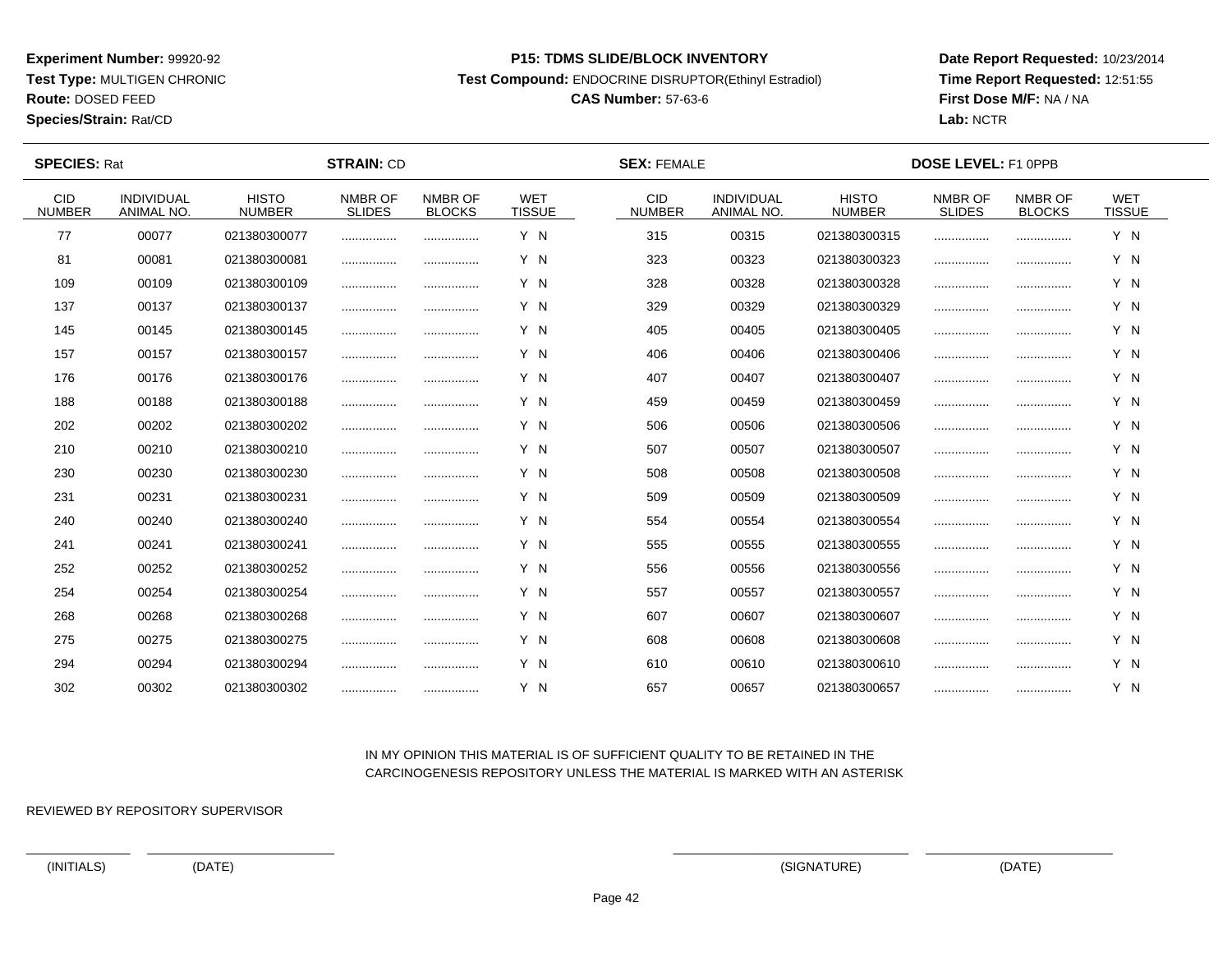**Test Type:** MULTIGEN CHRONIC

**Route:** DOSED FEED

**Species/Strain:** Rat/CD

#### **P15: TDMS SLIDE/BLOCK INVENTORY**

**Test Compound:** ENDOCRINE DISRUPTOR(Ethinyl Estradiol)

# **CAS Number:** 57-63-6

**Date Report Requested:** 10/23/2014**Time Report Requested:** 12:51:55**First Dose M/F:** NA / NA**Lab:** NCTR

| <b>SPECIES: Rat</b>         |                                 |                               | <b>STRAIN: CD</b>        |                          |                             | <b>SEX: FEMALE</b> | <b>DOSE LEVEL: F1 OPPB</b> |
|-----------------------------|---------------------------------|-------------------------------|--------------------------|--------------------------|-----------------------------|--------------------|----------------------------|
| <b>CID</b><br><b>NUMBER</b> | <b>INDIVIDUAL</b><br>ANIMAL NO. | <b>HISTO</b><br><b>NUMBER</b> | NMBR OF<br><b>SLIDES</b> | NMBR OF<br><b>BLOCKS</b> | <b>WET</b><br><b>TISSUE</b> |                    |                            |
| 708                         | 00708                           | 021380300708                  |                          |                          | Y N                         |                    |                            |
| 709                         | 00709                           | 021380300709                  |                          |                          | Y N                         |                    |                            |
| 755                         | 00755                           | 021380300755                  |                          |                          | Y N                         |                    |                            |
| 756                         | 00756                           | 021380300756                  |                          |                          | Y N                         |                    |                            |
| 757                         | 00757                           | 021380300757                  |                          |                          | Y N                         |                    |                            |
| 758                         | 00758                           | 021380300758                  |                          |                          | Y N                         |                    |                            |
| 759                         | 00759                           | 021380300759                  |                          |                          | Y N                         |                    |                            |
| 760                         | 00760                           | 021380300760                  |                          |                          | Y N                         |                    |                            |
| 761                         | 00761                           | 021380300761                  |                          |                          | Y N                         |                    |                            |
| 762                         | 00762                           | 021380300762                  |                          |                          | Y N                         |                    |                            |
| 763                         | 00763                           | 021380300763                  |                          |                          | Y N                         |                    |                            |

 IN MY OPINION THIS MATERIAL IS OF SUFFICIENT QUALITY TO BE RETAINED IN THECARCINOGENESIS REPOSITORY UNLESS THE MATERIAL IS MARKED WITH AN ASTERISK

REVIEWED BY REPOSITORY SUPERVISOR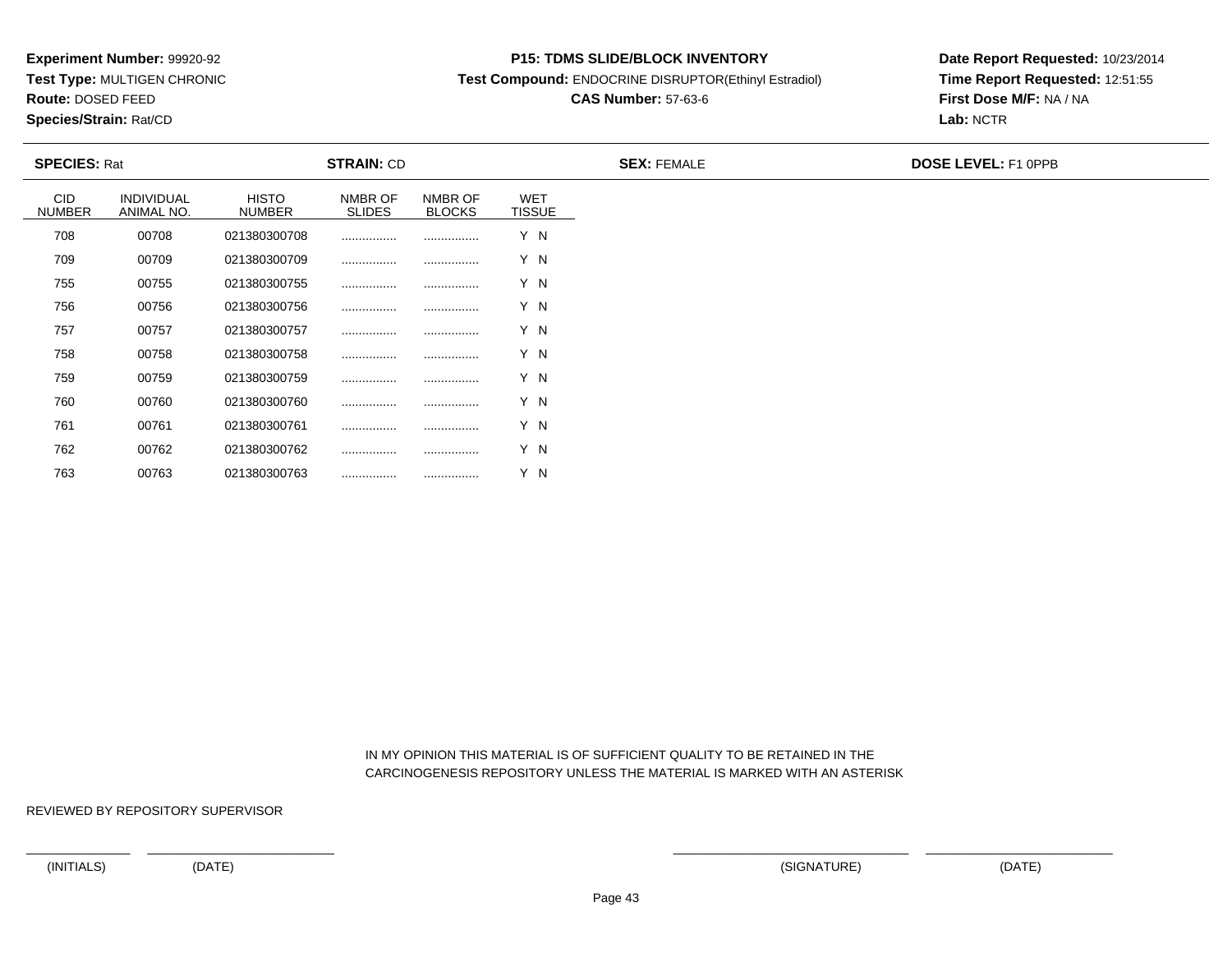**Test Type:** MULTIGEN CHRONIC

**Route:** DOSED FEED

**Species/Strain:** Rat/CD

#### **P15: TDMS SLIDE/BLOCK INVENTORY**

**Test Compound:** ENDOCRINE DISRUPTOR(Ethinyl Estradiol)

# **CAS Number:** 57-63-6

**Date Report Requested:** 10/23/2014**Time Report Requested:** 12:51:55**First Dose M/F:** NA / NA**Lab:** NCTR

| <b>SPECIES: Rat</b>   |                                 |                               | <b>STRAIN: CD</b>        |                          |                             | <b>SEX: FEMALE</b>          |                                        |                               | <b>DOSE LEVEL: F3 /2PPB TO CTL</b> |                          |                             |  |
|-----------------------|---------------------------------|-------------------------------|--------------------------|--------------------------|-----------------------------|-----------------------------|----------------------------------------|-------------------------------|------------------------------------|--------------------------|-----------------------------|--|
| CID.<br><b>NUMBER</b> | <b>INDIVIDUAL</b><br>ANIMAL NO. | <b>HISTO</b><br><b>NUMBER</b> | NMBR OF<br><b>SLIDES</b> | NMBR OF<br><b>BLOCKS</b> | <b>WET</b><br><b>TISSUE</b> | <b>CID</b><br><b>NUMBER</b> | <b>INDIVIDUAL</b><br><b>ANIMAL NO.</b> | <b>HISTO</b><br><b>NUMBER</b> | NMBR OF<br><b>SLIDES</b>           | NMBR OF<br><b>BLOCKS</b> | <b>WET</b><br><b>TISSUE</b> |  |
| 108                   | 00108                           | 021380300108                  |                          |                          | Y N                         | 903                         | 00903                                  | 021380300903                  |                                    |                          | Y N                         |  |
| 205                   | 00205                           | 021380300205                  |                          |                          | Y N                         | 928                         | 00928                                  | 021380300928                  |                                    |                          | Y N                         |  |
| 249                   | 00249                           | 021380300249                  |                          |                          | Y N                         | 931                         | 00931                                  | 021380300931                  |                                    |                          | Y N                         |  |
| 284                   | 00284                           | 021380300284                  |                          |                          | Y N                         | 932                         | 00932                                  | 021380300932                  |                                    |                          | Y N                         |  |
| 299                   | 00299                           | 021380300299                  |                          |                          | Y N                         | 934                         | 00934                                  | 021380300934                  |                                    |                          | Y N                         |  |
| 312                   | 00312                           | 021380300312                  |                          |                          | Y N                         | 935                         | 00935                                  | 021380300935                  |                                    |                          | Y N                         |  |
| 399                   | 00399                           | 021380300399                  |                          |                          | Y N                         | 943                         | 00943                                  | 021380300943                  |                                    |                          | Y N                         |  |
| 706                   | 00706                           | 021380300706                  |                          |                          | Y N                         | 968                         | 00968                                  | 021380300968                  |                                    |                          | Y N                         |  |
| 803                   | 00803                           | 021380300803                  |                          |                          | Y N                         | 973                         | 00973                                  | 021380300973                  |                                    |                          | Y N                         |  |
| 808                   | 00808                           | 021380300808                  |                          |                          | Y N                         | 974                         | 00974                                  | 021380300974                  |                                    |                          | Y N                         |  |
| 810                   | 00810                           | 021380300810                  |                          |                          | Y N                         | 980                         | 00980                                  | 021380300980                  |                                    |                          | Y N                         |  |
| 840                   | 00840                           | 021380300840                  |                          |                          | Y N                         | 981                         | 00981                                  | 021380300981                  |                                    |                          | Y N                         |  |
| 854                   | 00854                           | 021380300854                  |                          |                          | Y N                         | 1017                        | 01017                                  | 021380301017                  |                                    |                          | Y N                         |  |
| 857                   | 00857                           | 021380300857                  |                          | .                        | Y N                         | 1022                        | 01022                                  | 021380301022                  |                                    |                          | Y N                         |  |
| 864                   | 00864                           | 021380300864                  |                          |                          | Y N                         | 1023                        | 01023                                  | 021380301023                  |                                    |                          | Y N                         |  |
| 868                   | 00868                           | 021380300868                  |                          |                          | Y N                         | 1050                        | 01050                                  | 021380301050                  |                                    |                          | Y N                         |  |
| 873                   | 00873                           | 021380300873                  |                          |                          | Y N                         | 1074                        | 01074                                  | 021380301074                  |                                    |                          | Y N                         |  |
| 885                   | 00885                           | 021380300885                  |                          |                          | Y N                         | 1075                        | 01075                                  | 021380301075                  |                                    |                          | Y N                         |  |
| 889                   | 00889                           | 021380300889                  |                          |                          | Y N                         | 1076                        | 01076                                  | 021380301076                  |                                    |                          | Y N                         |  |
| 899                   | 00899                           | 021380300899                  |                          |                          | Y N                         | 1083                        | 01083                                  | 021380301083                  |                                    |                          | Y N                         |  |

## IN MY OPINION THIS MATERIAL IS OF SUFFICIENT QUALITY TO BE RETAINED IN THECARCINOGENESIS REPOSITORY UNLESS THE MATERIAL IS MARKED WITH AN ASTERISK

REVIEWED BY REPOSITORY SUPERVISOR